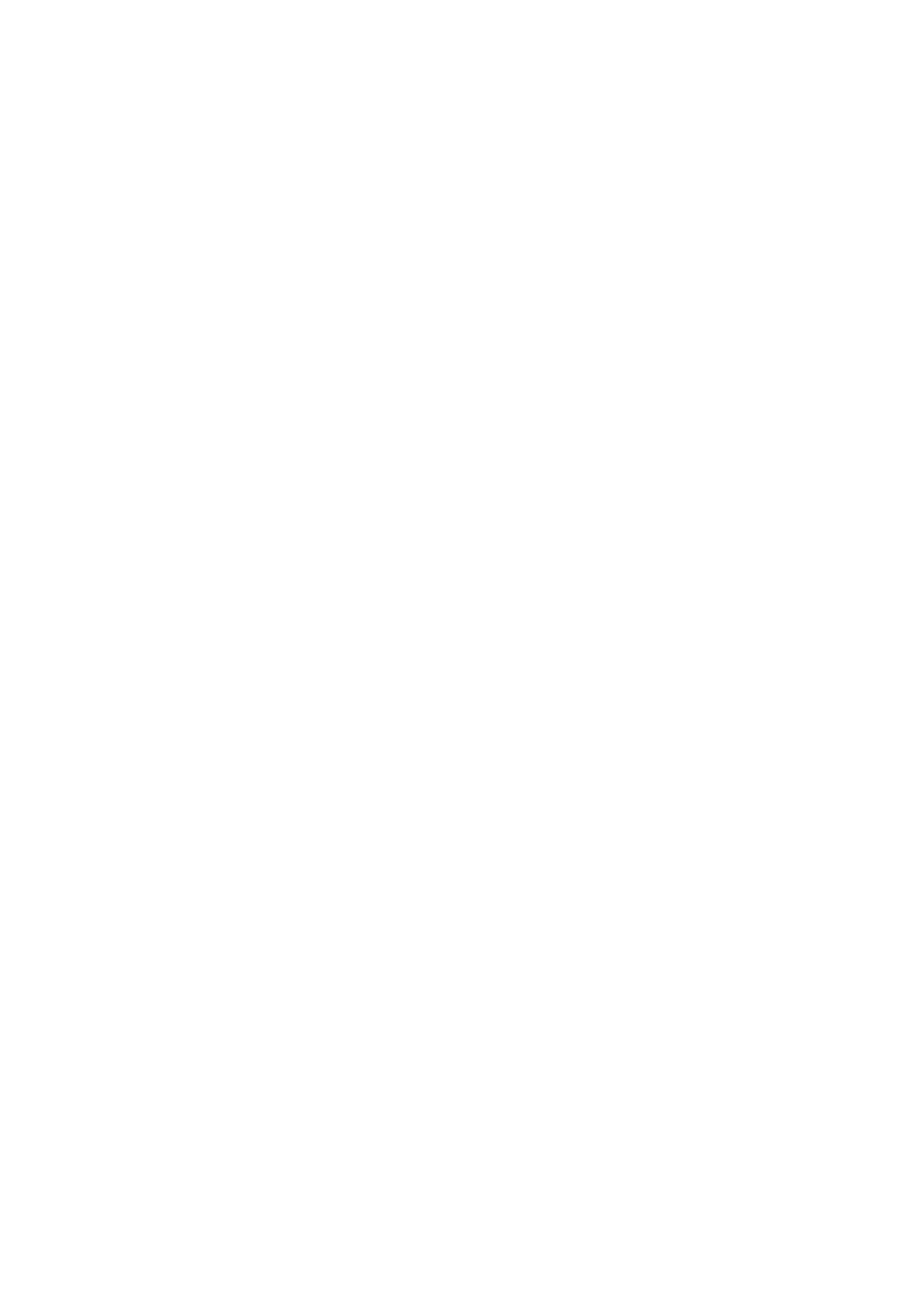

# **New Judicial Pension Scheme**

Response to consultation

**Response to consultation carried out by the Ministry of Justice.** 

**This information is also available on the Ministry of Justice website: [www.gov.uk/](http://www.gov.uk/)moj**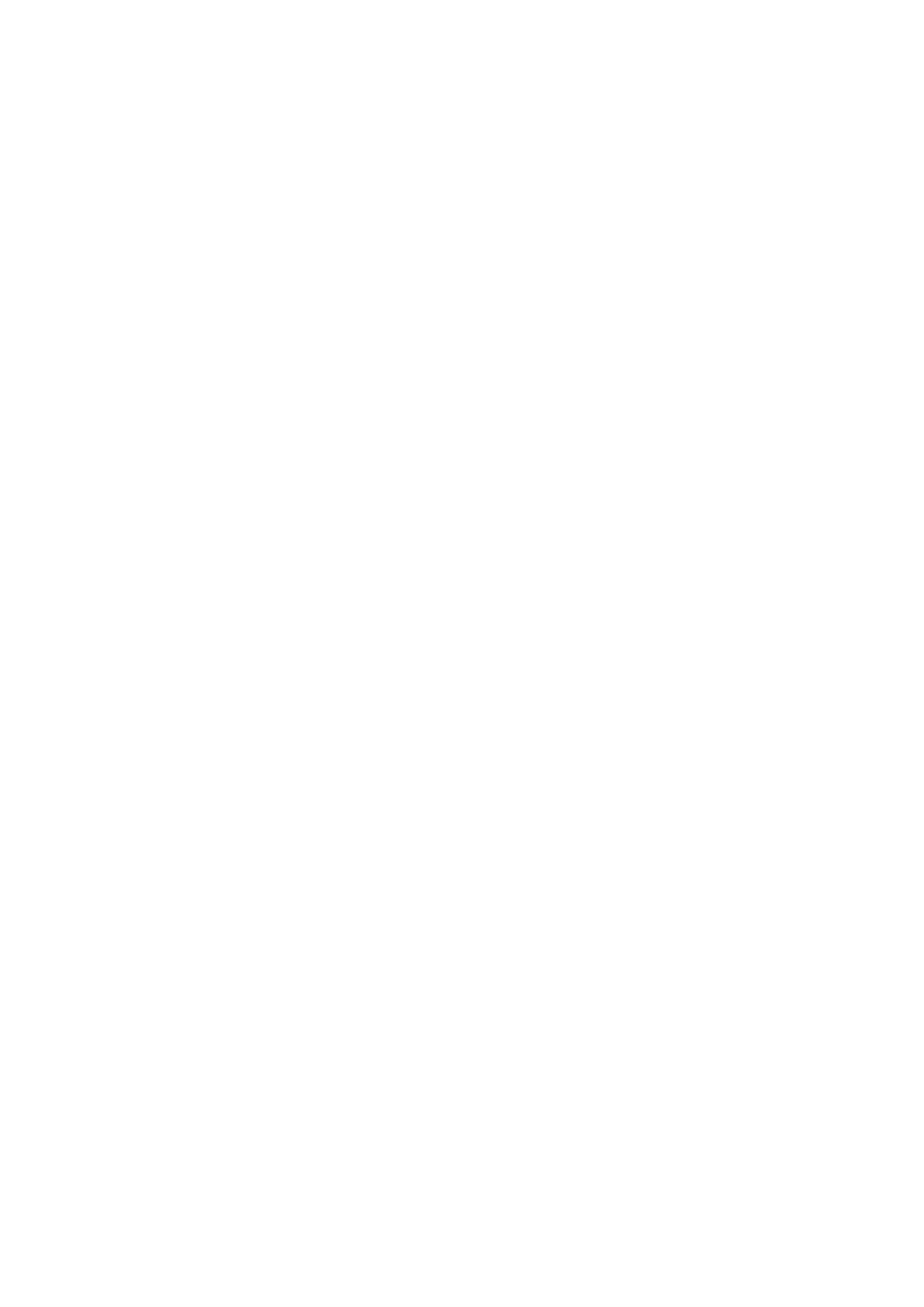### **Contents**

| Introduction and contact details                                     | 3              |
|----------------------------------------------------------------------|----------------|
| Background                                                           | $\overline{4}$ |
| Summary of responses                                                 | 8              |
| General comments                                                     | 8              |
| <b>Transitional provisions</b>                                       | 14             |
| <b>Taxation issues</b>                                               | 24             |
| Scheme design                                                        | 29             |
| Scheme governance                                                    | 36             |
| <b>Partnership Pension Account</b>                                   | 43             |
| Changes to the regulations                                           | 46             |
| Conclusion and next steps                                            | 48             |
| <b>Consultation principles</b>                                       | 49             |
| Annex A – List of respondents                                        | 50             |
| Annex B - Eligible fee-paid judicial offices as at 19 September 2014 | 51             |
| Annex C - Equality statement                                         | 53             |
|                                                                      |                |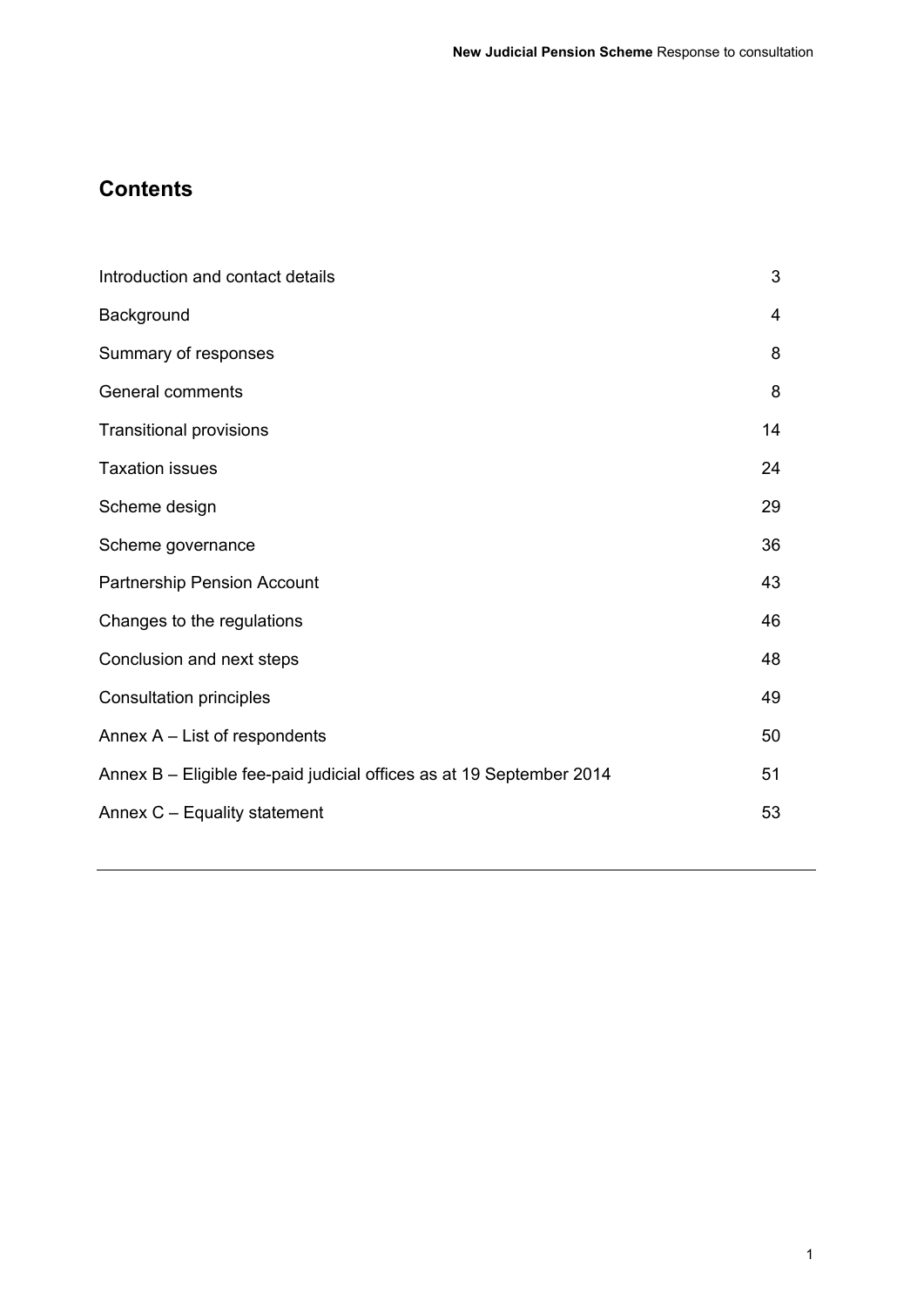**New Judicial Pension Scheme** Response to consultation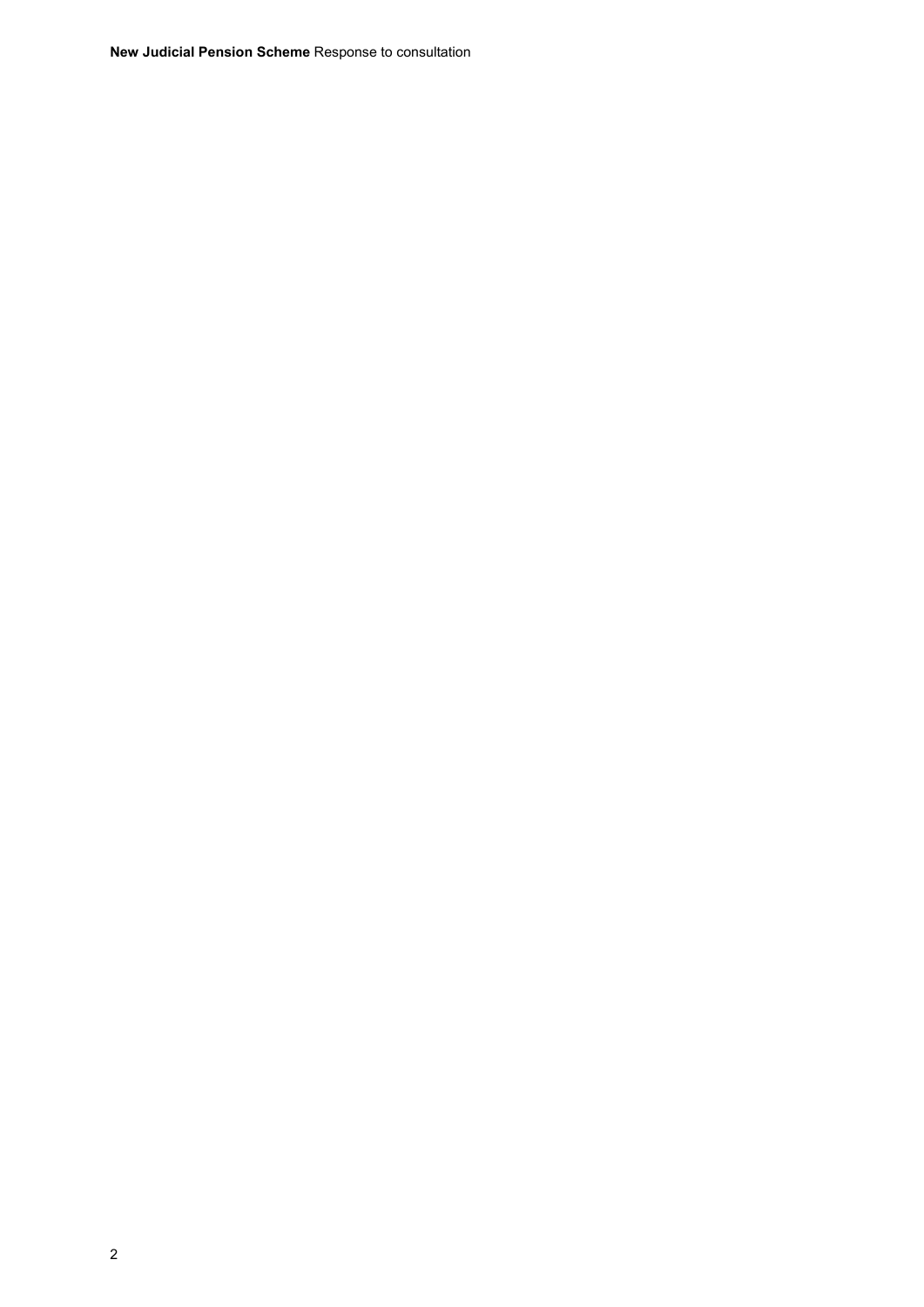### <span id="page-6-0"></span>**Introduction and contact details**

This document is the post-consultation report for the consultation paper on the New Judicial Pension Scheme (NJPS). The consultation paper was published on 16 June 2014 and it invited comments on the proposed design of the NJPS.

This document will cover:

- the background to the reforms;
- a summary of the responses to the consultation;
- a detailed response to the specific topics; and
- the next steps following this consultation.

Further copies of this report and the consultation paper can be obtained by contacting **Alex Scott** at the address below:

**Judicial Policy, Pay and Pensions Ministry of Justice 2.53, 102 Petty France London SW1H 9AJ** 

#### **Email: judicialpensionreview@justice.gsi.gov.uk**

This report is also available on the Ministry's website: [www.gov.uk/moj](http://www.justice.gov.uk/).

Alternative format versions of this publication can be requested from judicialpensionreview@justice.gsi.gov.uk.

#### **Complaints or comments**

If you have any complaints or comments about the consultation process you should contact the Ministry of Justice at the above address.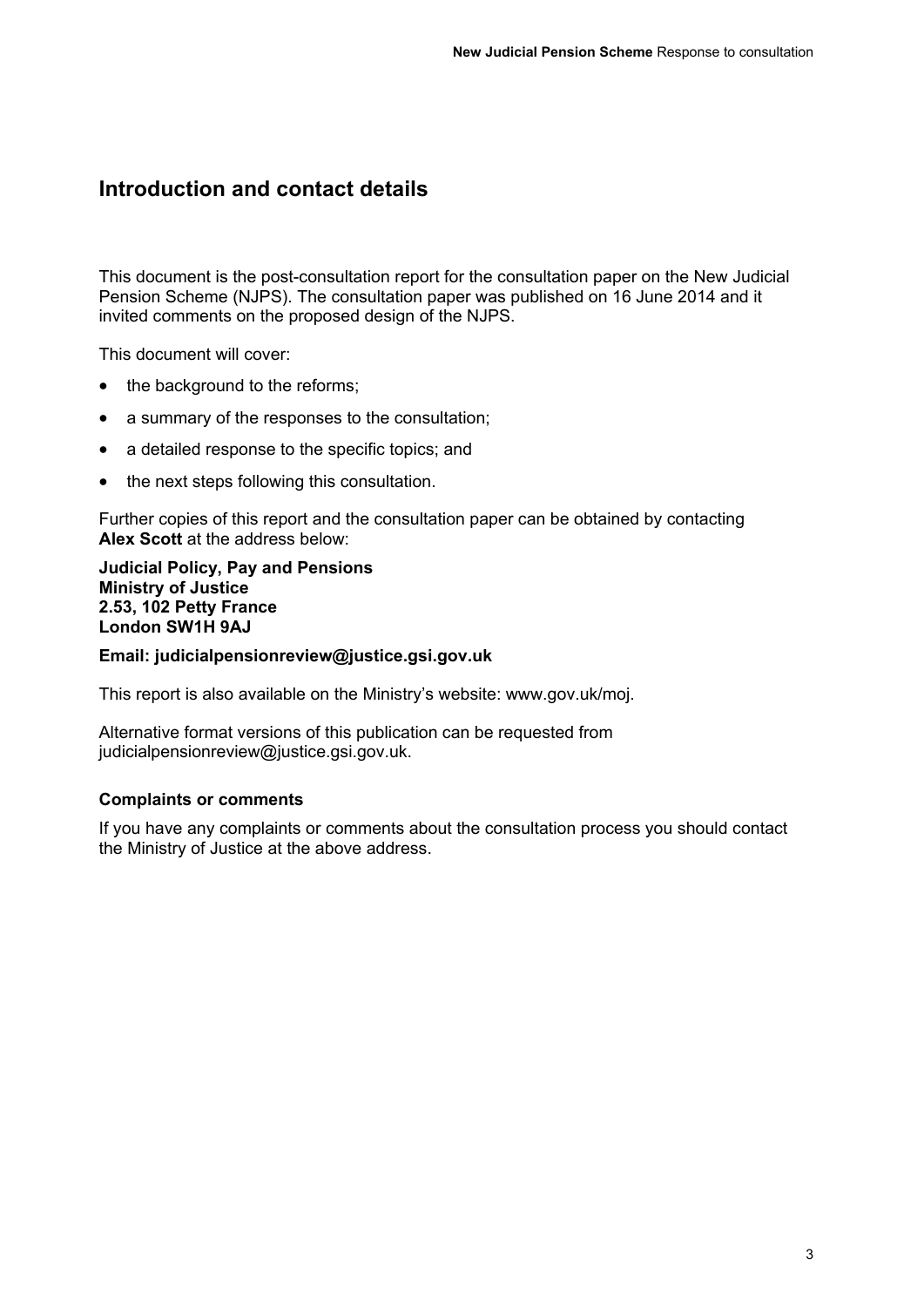### <span id="page-7-0"></span>**Background**

- 1. At the time of the Emergency Budget in 2010, the coalition government announced the establishment of an independent review of the provision of public service pensions. This review was to be undertaken by an Independent Commission, led by Lord Hutton of Furness, and formed a key part of the [Coalition's Programme for Government](https://www.gov.uk/government/uploads/system/uploads/attachment_data/file/78977/coalition_programme_for_government.pdf)<sup>1</sup>.
- 2. The objective of this Independent Commission was to conduct a fundamental structural review of public service pension provision and to make recommendations on pension arrangements that are sustainable and affordable in the long term, fair to both the public service scheme members and the taxpayer and consistent with the fiscal challenges ahead, while protecting accrued rights. There were seventeen public service pension schemes in the United Kingdom included in the scope of this review, and the judicial pension scheme was one of these $2$ .
- 3. The Independent Public Service Pensions Commission (IPSPC) set out a clear and urgent case for change. The Commission concluded that, "*the current public service pension system has been unable to respond flexibly to changes in demographics over the past few decades…and long-term structural reform is needed, as these issues cannot be dealt with through provision of traditional final salary defined benefit schemes<sup>3</sup> ."*
- 4. The Commission found in its final report, published in 2011, that there should be a fairer sharing of risk between taxpayers and scheme members than exists within existing schemes. The final report also noted that allowing all current members to continue to accrue further benefits in current schemes would be unfair and inequitable to the new members coming behind them. It was stated at this time that the new public service pension schemes should be implemented by the end of this current Parliament, in 2015 $4$ .
- 5. The Government's response to this review, the 2011 HM Treasury paper *['Public Service](https://www.gov.uk/government/uploads/system/uploads/attachment_data/file/205837/Public_Service_Pensions_-_good_pensions_that_last._Command_paper.pdf)  [Pensions: Good pensions that last'](https://www.gov.uk/government/uploads/system/uploads/attachment_data/file/205837/Public_Service_Pensions_-_good_pensions_that_last._Command_paper.pdf),* adopted many of the recommendations of the IPSPC and outlined the preferred design of the reformed public service pension schemes. This preferred design was aimed to ensure that future generations of public servants will continue to receive pensions amongst the very best available<sup>5</sup>.
- 6. This response included a guarantee that benefits already accrued before the date of the implementation of the new schemes would be protected fully, along with the preservation of the final salary link on retirement for members who remained in the schemes.
- 7. The Government also made a commitment, which went beyond the recommendations of the IPSPC, that all public service scheme members within 10 years of their normal pension age would be extended protection from the reforms. The intention was to mitigate the effects of introducing reformed schemes on those who are closest to retirement. This group would have less opportunity, compared to younger persons, to make financial and

 $1$  [Coalition Programme for Government,](https://www.gov.uk/government/uploads/system/uploads/attachment_data/file/78977/coalition_programme_for_government.pdf) 21 May 2010, p.26

Pounds... Togical and the Chancellor announces John Hutton to chair commission on public service pensions", 20 June 2010<br><sup>3</sup> [Independent Public Service Pensions Commission: Interim Report,](http://www.nhsbsa.nhs.uk/Documents/Pensions/hutton_pensionsinterim_071010.pdf) 7 October 2010

<sup>&</sup>lt;sup>4</sup> Independent Public Service Pensions Commission: Final Report, 11 March 2011

<sup>&</sup>lt;sup>5</sup> HM Treasury, [Public Service Pensions: Good pensions that last,](https://www.gov.uk/government/uploads/system/uploads/attachment_data/file/205837/Public_Service_Pensions_-_good_pensions_that_last._Command_paper.pdf) 2 November 2011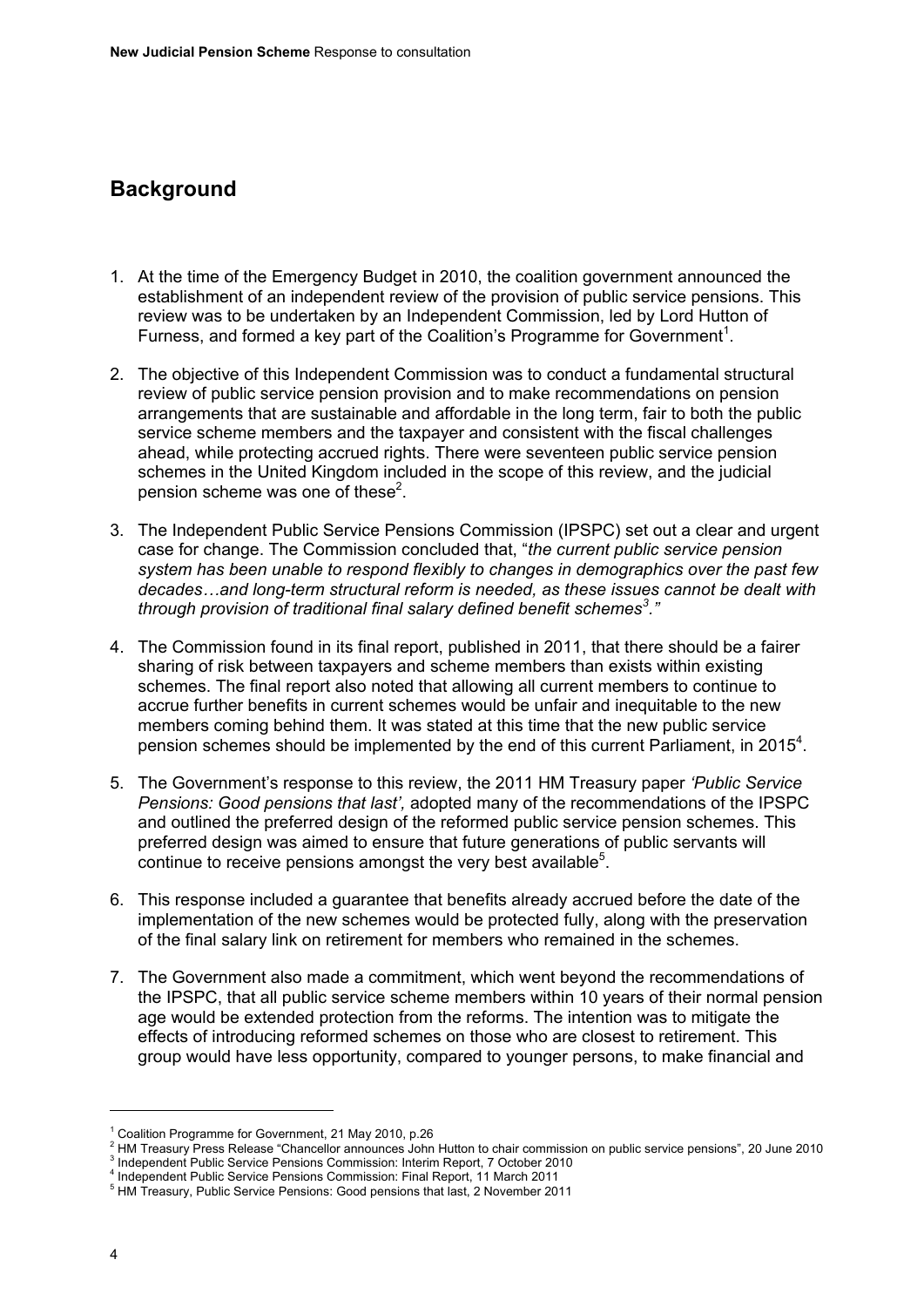lifestyle adjustments to mitigate the impact of scheme changes. This was to be applied consistently across the public service.

- 8. In July 2012, the Chief Secretary to the Treasury [announced](http://www.publications.parliament.uk/pa/cm201213/cmhansrd/cm120704/wmstext/120704m0001.htm) to Parliament that the Government was to take forward legislation on the reforms to public service pensions, in the form of the Public Service Pensions Bill<sup>6</sup>. This Bill received Royal Assent on 25 April [2013](http://services.parliament.uk/bills/2012-13/publicservicepensions.html) and provided for the basic framework of scheme designs for all of the reformed public service schemes. This included the strengthening of scheme governance arrangements, the employer cost cap mechanism, open and transparent administrative requirements, and provisions for transitional members.
- 9. The Government believes that the reforms to public service pensions constitute a fair balance of costs and benefits between public service pension scheme members and other taxpayers. The reform of public service pensions comes in the context of a difficult macroeconomic climate, and is justified by the need to address rising longevity and the rising costs of public service schemes, the risks and costs of which have so far fallen mainly on the taxpayer. The new pension schemes will still constitute a pension of real value in excess of what could be purchased on the private market with commensurate investment.

#### **Initial consultation on the reforms**

- 10. Later in July 2012, the Lord Chancellor made a written ministerial statement announcing that judicial pensions were to be reformed along with the rest of the public service and consulted with the judiciary on the proposals for future provision of judicial pensions. The three options presented to the judiciary at this time included having judicial membership of the reformed civil service pension scheme; a standalone scheme in line with Government's preferred scheme design, outlined in *['Public Service Pensions: Good pensions that last'](https://www.gov.uk/government/uploads/system/uploads/attachment_data/file/205837/Public_Service_Pensions_-_good_pensions_that_last._Command_paper.pdf)*; or a reformed judicial pension scheme analogous with the reformed civil service scheme, but open only to judicial office holders.
- 11. This letter included detailed outlines of each of the potential options, including features such as transitional protection, member contributions, benefits for dependents and the changes to the State Pension Age.
- 12. The preferred approach of the Government at this time was to have judicial membership of the reformed civil service scheme, as this would offer most benefits to the judiciary and the taxpayer. However, after listening to the concerns and views of the judiciary that were raised in this consultation – over half of the active judiciary took the time to respond to this consultation – the Government agreed to provide a standalone judicial pension scheme that was analogous with the reformed civil service arrangements, but open only to judicial office holders.
- 13. During this period of consultation, concern was also raised amongst the judiciary that it was unconstitutional to seek to make potentially adverse changes to the pension terms of sitting Judges. After extensive deliberation on this point, the Lord Chancellor stated his position that whilst the Government takes seriously the independence of the judiciary, it does not consider that in the particular context of difficult economic circumstances and

<sup>&</sup>lt;sup>6</sup> In a written statement to the House of Commons, The Chief Secretary to the Treasury Danny Alexander MP discussed public service pensions. HC 4 July 2012, c 53WS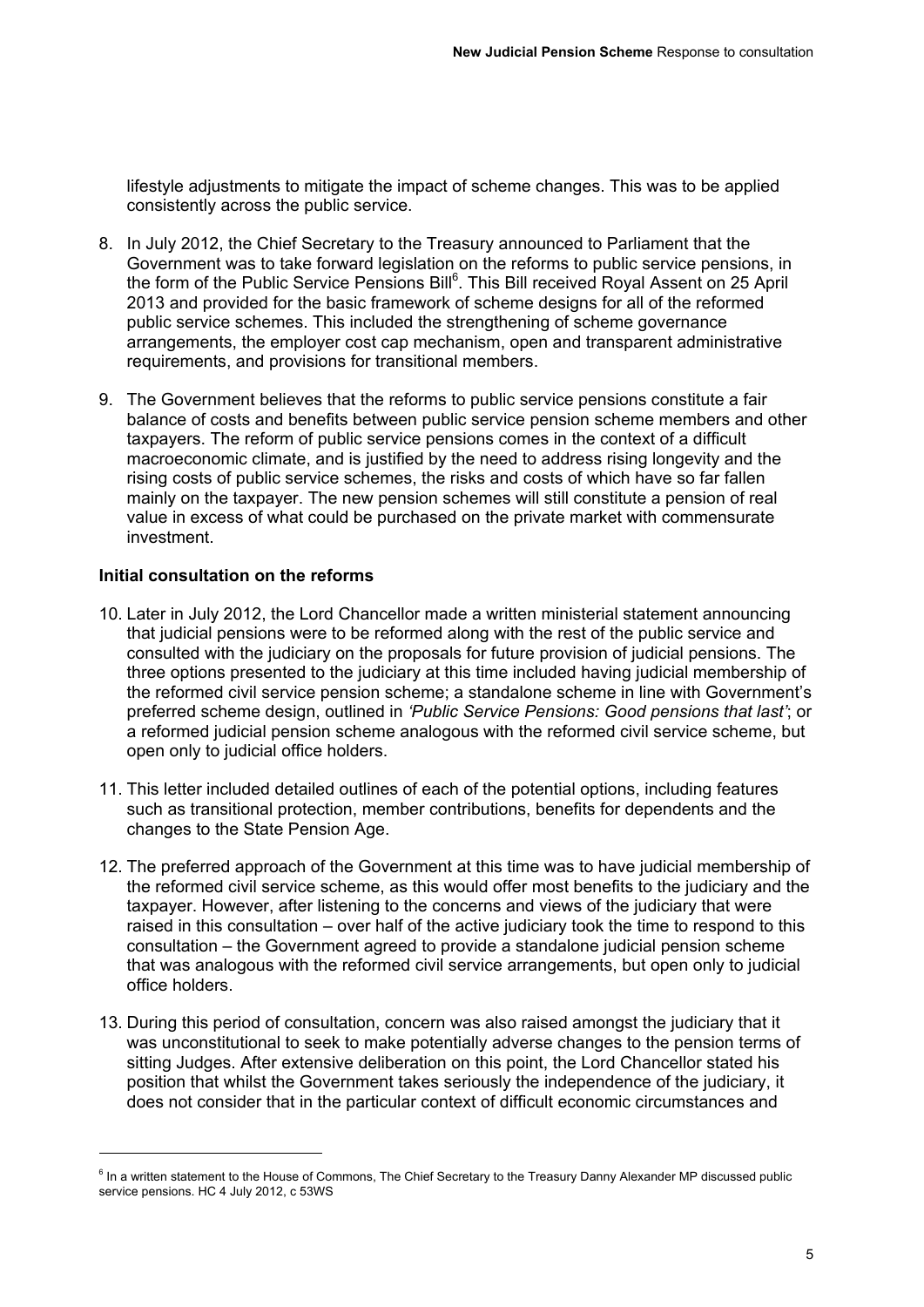changes to pension provision across the public sector, the broader constitutional principle of judicial independence was being infringed by these reforms.

- 14. However, in acknowledgement of this concern, the Lord Chancellor did commit that the scheme regulations would be subject to the affirmative procedure in Parliament. This will secure a debate and a vote on the regulations in both Houses of Parliament. This is different from all other reformed schemes. Furthermore, any future amendment to the scheme regulations must also be subject to the affirmative procedure, except in instances where an amendment is determined as minor or wholly beneficial by the Judicial Pension Board. This is provided for in the Public Service Pensions Act 2013.
- 15. In addition to this concern, a number of Judges at this time also noted the potentially damaging impact, unique to the judiciary, of the tax-registered status of the proposed new scheme. The existing judicial pension schemes were an anomaly agreed by a previous Government in that they were not registered for tax purposes, where as the reformed scheme would be.
- 16. The consistency of treatment across the public service is an important principle in these reforms, as far as is appropriate. In circumstances where individual scheme memberships are sufficiently different from the rest of the public service, the Government has departed from this general principle of consistency. After consideration of the points raised at this time, the Lord Chancellor agreed that the fact the judicial pension schemes were not registered for tax purposes was a sufficient distinction from the other reformed schemes to depart from the principle of consistency of treatment of all public servants.
- 17. In line with this, the Lord Chancellor agreed to create alternate provisions for Judges that had taken out protections meaning they could not join the new, tax-registered scheme. Judges in this position would be able to opt for an additional allowance in lieu of joining the new pension scheme. This was to be known as the Transitional Protection Allowance (TPA), and would be equivalent to the amount the department would contribute if the Judge was a member of the new scheme. This was to be unique to the judiciary to reflect the tax status of the existing judicial pension scheme.

#### **Announcement and subsequent consultation**

- 18. The decision on the approach to the New Judicial Pension Scheme (NJPS), and the creation of the TPA, was announced by the Lord Chancellor on 5 February 2013, in a [written ministerial statement](http://www.publications.parliament.uk/pa/cm201213/cmhansrd/cm130205/wmstext/130205m0001.htm#13020532000006)<sup>7</sup> and a letter to all Judges. The written ministerial statement to Parliament also included explanations of the transitional provisions under the new scheme. The letter to all Judges from the Lord Chancellor summarised the responses above and outlined the proposed scheme design, and its impact on individual Judges. The Government also published an Equality Impact Assessment at the time of the announcement.
- 19. The regulations to bring this standalone judicial pension scheme into effect were to be made under the Public Service Pensions Act 2013, along with each of the other reformed schemes. This Act also established a requirement that before any scheme was to make regulations, they were to consult with those persons likely to be affected, or their representatives.

<sup>&</sup>lt;sup>7</sup> In a Written Ministerial Statement to the House of Commons, the Lord Chancellor and Secretary of State for Justice Chris Grayling MP announced the proposals for a reformed judicial pension scheme. HC 5 February 2013, c10WS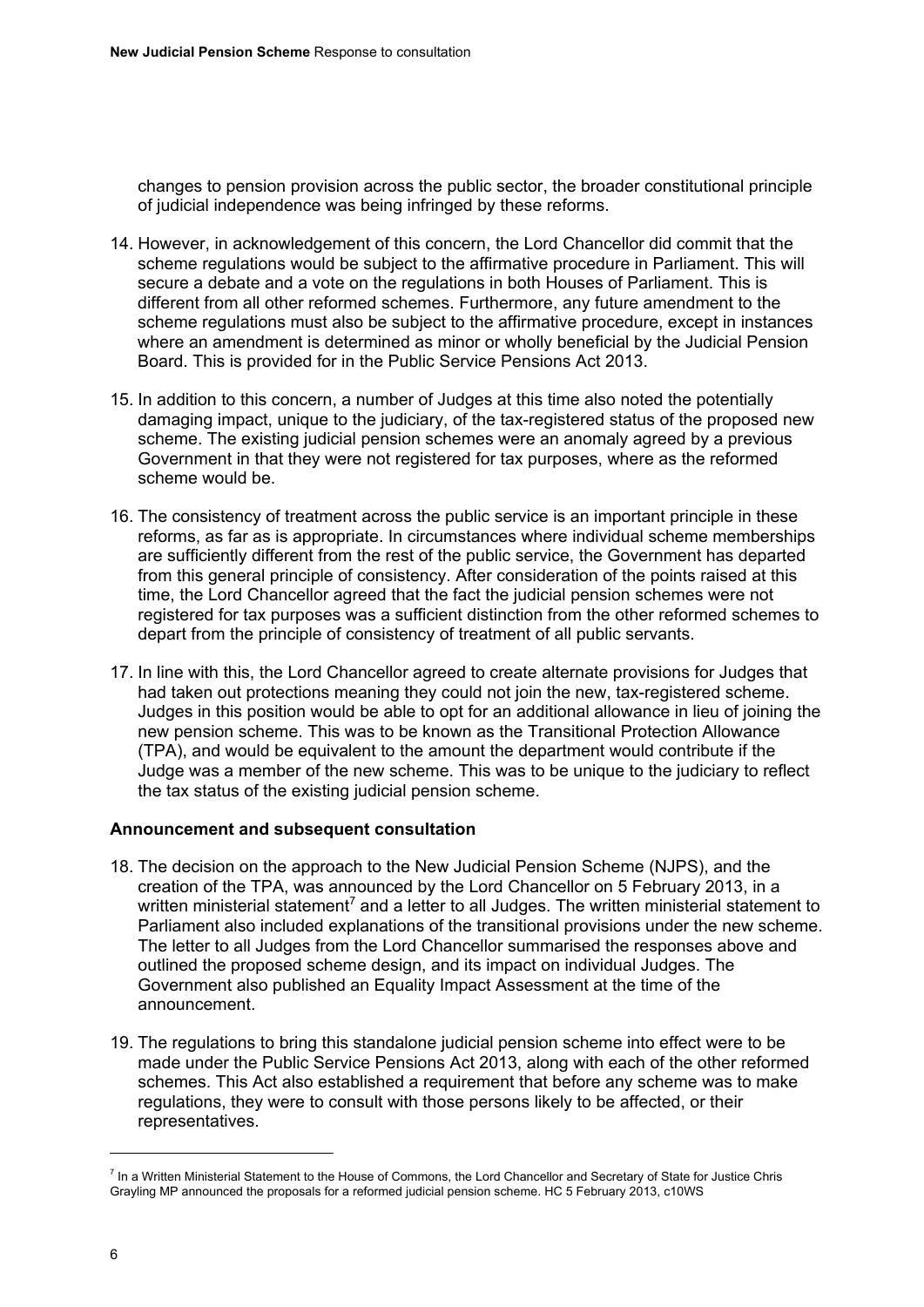20. In the time between the announcement and the launch of this second consultation in June 2014, the department has been working to develop a scheme design and regulations that were analogous with the reformed civil service scheme, taking into account the judicial membership wherever possible. The details of this proposed scheme, along with an explanation of the transitional provisions to members of the judiciary, both salaried and fee-paid, formed the basis of this consultation. Building from the initial consultation in 2012, the Government wanted to hear views from the judiciary on the reforms as a whole, as well as a number of specific topics in particular.

#### **Responses to this consultation**

- 21. This was a formal, 12-week public consultation, open to all members of the judiciary, both salaried and fee-paid, as well as members of the public. This consultation was extended by three weeks to allow for comment on the proposed Partnership Pension Account (PPA).
- 22. There were 84 individual responses to this consultation. Of these responses, over 70% were from individual members of the judiciary. Within the responses from Judges, 60% of these were from salaried members of the judiciary, and 40% from members of the fee-paid judiciary.
- 23. Twelve of this number was received from Judicial or Legal Associations on behalf of their respective memberships. These have been registered as single responses for the purposes of this consultation. In addition, one response was received from a firm of solicitors on behalf of 186 Judges, 185 of which were unnamed. This has been registered as a single response for the purposes of the statistics. However, when a group of named, identifiable Judges have responded collectively, these have been registered as if each of the named Judges has responded individually.
- 24. When referencing specific responses, it is highlighted whether this came from an association or Judge or otherwise. The breakdown of individual responses is provided in the table below, and a list of respondents is provided at Annex A.

| Breakdown of individual responses     |                                   |  |  |
|---------------------------------------|-----------------------------------|--|--|
| Group                                 | Number of individual<br>responses |  |  |
| <b>Heads of Jurisdiction</b>          |                                   |  |  |
| Salaried Judges                       | 37                                |  |  |
| Fee-paid Judges                       | 23                                |  |  |
| <b>Judicial or Legal Associations</b> | 12                                |  |  |
| Other                                 | 8                                 |  |  |
| Total                                 | 84                                |  |  |

25. This formal Government response will summarise the wide range of topics raised in response to the consultation on the NJPS, along with the Government's position on each of these topics. This document will then cover the next steps toward the implementation of the New Judicial Pension Scheme from 1 April 2015.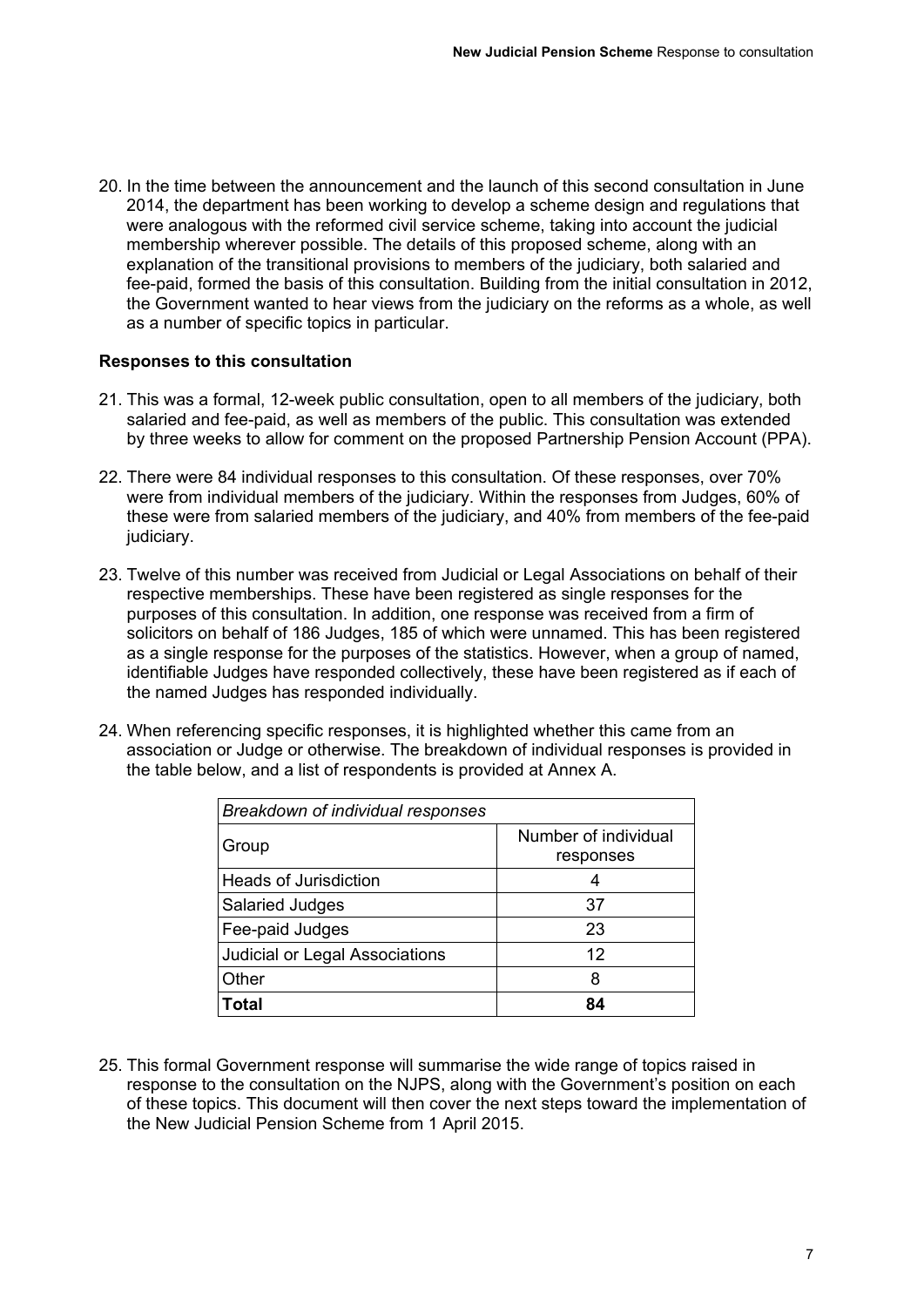### <span id="page-11-0"></span>**Summary of responses**

26. This section outlines the wide range of responses received to this consultation on the New Judicial Pension Scheme (NJPS), and the Government's position on each of these topics.

### <span id="page-11-1"></span>**General comments**

#### **Constitutionality of the reforms**

- 27. When the department first consulted the judiciary on these reforms in July 2012, a number of respondents commented that it was unconstitutional and illegal for a Government to reduce the total remuneration package for sitting Judges. In addition, a Judge's pension provision was included within the scope of their total remuneration package. The Government's position on these issues was clarified in the Lord Chancellor's announcement of the reforms in February 2013.
- 28. 11% of the individual responses to this consultation commented again that the issue of the constitutionality of these reforms to judicial pensions, and the legal position with regards to the executive reducing the remuneration of a sitting Judge. This included a number of representative judicial associations.
- 29. A Judge noted:

*"I remain of the view that the Government's decision to move Judges appointed prior to notice of the proposed changes from the Judicial Pension Scheme 1993 into the 2015 Scheme was unfair, unlawful, unconstitutional and discriminatory."* 

30. A judicial association also commented:

*"The association wishes to restate its opposition to the changes to the judicial pension scheme which it regards as unfair, unconstitutional and disproportionately affecting the pensions of those subject to the new scheme."* 

#### Government position

- 31. The Government acknowledges the concerns raised by respondents to this consultation with regards to the constitutionality of these reforms; however, after further consideration of the points raised, the Government reaffirms its position from February 2013. The Government takes seriously the independence of the judiciary, and recognises that there is a longstanding practice that the total remuneration package offered to the judiciary, including pension provision, should not be reduced for serving Judges. This forms part of a broader constitutional principle that an independent judiciary must be safeguarded.
- 32. However, these reforms must be set in the particular context of difficult economic circumstances, where an independent body has examined the continuing affordability of public sector pensions and the proposed changes to judicial pensions are a part of a series of changes across the public sector of substantially the same nature. The Government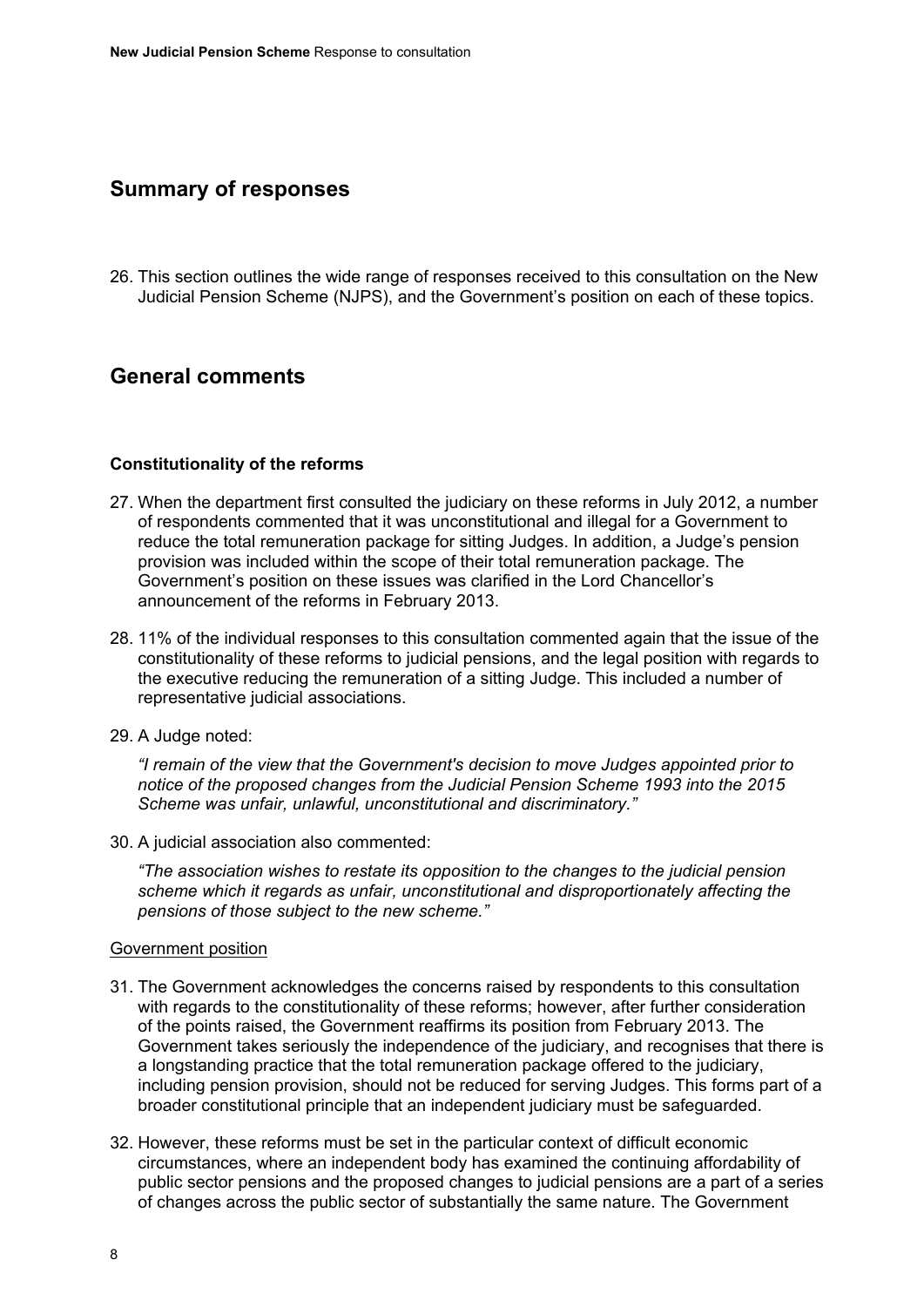does not consider that, entirely correctly, the changes are, or could reasonably be perceived as being, targeted at Judges and changes to pension provision across the public sector do not infringe the broader constitutional principle of judicial independence

33. In acknowledgement of the concerns raised by the judiciary on this point, the Government has committed that the scheme regulations will be subject to the affirmative procedure in Parliament. This will secure a debate and a vote in both Houses of Parliament. This represents a divergence from all other reformed public service schemes. Furthermore, any future amendment to the scheme regulations must also be subject to the affirmative procedure, except where it is determined as minor or wholly beneficial by the Judicial Pension Board. This has been provided for in the Public Service Pensions Act 2013. The Government does not consider that the principle of judicial independence is being infringed by these reforms.

#### **Application of the reforms only to those appointed after 1 April 2012**

- 34. In the response to the final report of the Independent Public Service Pension Commission, the Government accepted the Commission's recommendation that the reforms to public service pensions would apply to existing scheme members, not only new starters as had been the case in the past. This would also be true for the judiciary in the same manner as for the rest of the public service. This represents a divergence from past reforms to judicial pensions, for instance in 1993 and the establishment of the Judicial Pension Scheme under the Judicial Pensions and Retirement Act 1993 (JUPRA), which was only applicable to those appointed on or after 31 March 1994.
- 35. Of the 84 responses to this consultation, 49% of all respondents stated that the application of these reforms was unfair and should be limited only to members of the judiciary who were appointed after 1 April 2012.
- 36. One judicial association commented:

*"We strongly object to the fact that this scheme applies to Judges either salaried or fee paid whose appointments pre-date 1 April 2012. All salaried and fee paid Judges in this category should remain in the current Judicial Pension Scheme (JUPRA) and the scheme that is being drawn up to mirror JUPRA for the fee-paid Judges following the decision in O'Brien."* 

37. Another judicial association stated:

*"The Association recognises that this consultation relates to the new scheme (NJPS), but restates its position that the new scheme should apply only to those whose appointments post-date 31st March 2012."* 

38. Another Judge agreed:

*"The New Judicial Pension Scheme should not apply to those appointed, regardless of the date of commencement, prior to 1 April 2012."*

#### Government position

39. Lord Hutton and the Independent Public Service Pension Commission were tasked with undertaking a fundamental structural review of public service pension provision and making recommendations on how public service pensions can be made sustainable and affordable in the long term. The Independent Commission was clear in its final report that pension reform should not be restricted to only new starters. The reforms to public service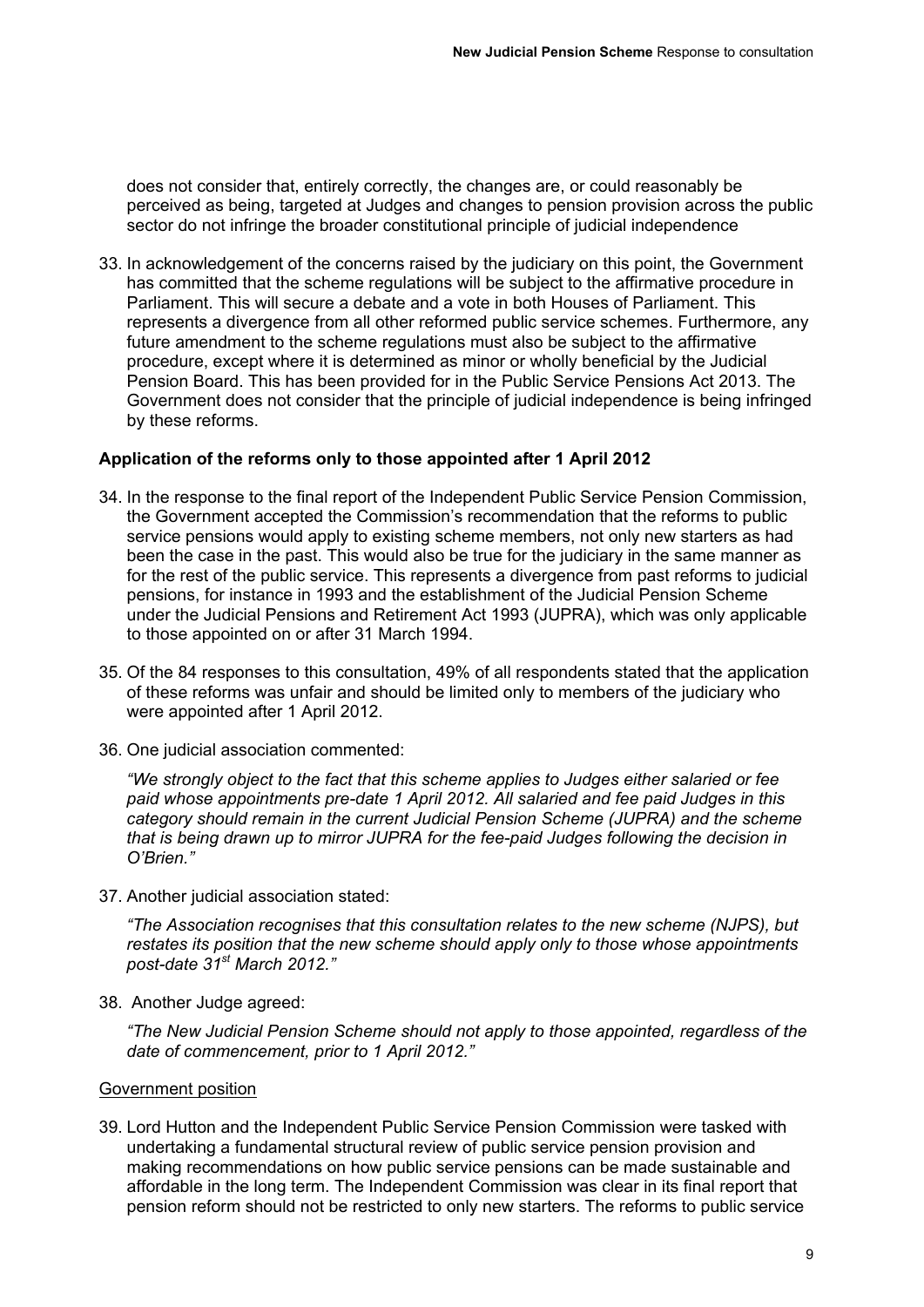pensions could not achieve its stated aim of a legitimate, sustainable and fair approach to public service pensions if the reforms were restricted in this manner. The judicial pension scheme was included in the scope of the Independent Commission's review.

- 40. The Commission's final report stated that as the current public service pension schemes have not adequately taken into account financial pressures surrounding increased longevity, fundamental reform is needed and *"allowing current members to continue to accrue further benefits in the present schemes for many decades would be unfair and inequitable to the new members coming behind them<sup>8</sup> ."*
- 41. When deciding upon the implementation of transitional protection in the judicial pension schemes, the MoJ did consider the views raised by Judges in the 2012 consultation. The issue of applying the reforms only to Judges appointed after 2012 was considered at this time and this was detailed in the Equality Impact Assessment published in 2013.
- 42. After further consideration of this point, the Government remains of the view that there is no justification for treating the judiciary differently from the rest of the public service in this regard. The Government does not consider that the fact that previous reforms to judicial pensions have only been limited to new starters should warrant that these reforms be limited in the same manner. It is a central tenet of the current public sector pension reforms that, except to the extent considered appropriate for protection of those closest to retirement, the reforms will apply to serving scheme members, including the judiciary. This rationale of applying the reforms to all members, rather than just new starters is being applied to all reformed public service schemes in a consistent manner. It would not be fair to make special provisions in the case of younger Judges, without making similar provisions for younger members of other public service pension schemes.
- 43. This position of not restricting the reforms to only new starters is based on the need to minimise risks to the taxpayer arising from factors such as increasing life expectancy and time spent in retirement. To do otherwise and restrict the reforms to only Judges appointed after 1 April 2012 would represent a significant financial risk that could undermine the legitimate aim of these reforms. Protecting all Judges in post at 1 April 2012 from the reforms would not generate the necessary future cost savings to achieve the aim of these reforms. It would also not meet the Government's aim of balancing interests between taxpayers and scheme members in relation to the present and future costs of public service pension commitments.
- 44. Only applying the reforms to new appointees will also place an unfair burden upon the members of the new scheme who will have to accept the consequences of any resulting cost cap breach, in higher contributions or a reduced accrual rate, caused by the greater expense. This will in effect create an intergenerational transfer of wealth from younger Judges to older Judges.
- 45. It is the Government's position that there can be no question of protecting the judiciary from the reforms in ways that the Government are not seeking to do for other groups across the public sector. To achieve the legitimate aim of the reforms, they must not be limited only to new starters. In addition, as outlined in the previous section, the Government does not consider that reforming the pensions of existing Judges amounts to a breach of the constitutional principle of judicial independence.

 $8$  Independent Public Service Pension Commission: Final report, 10 March 2011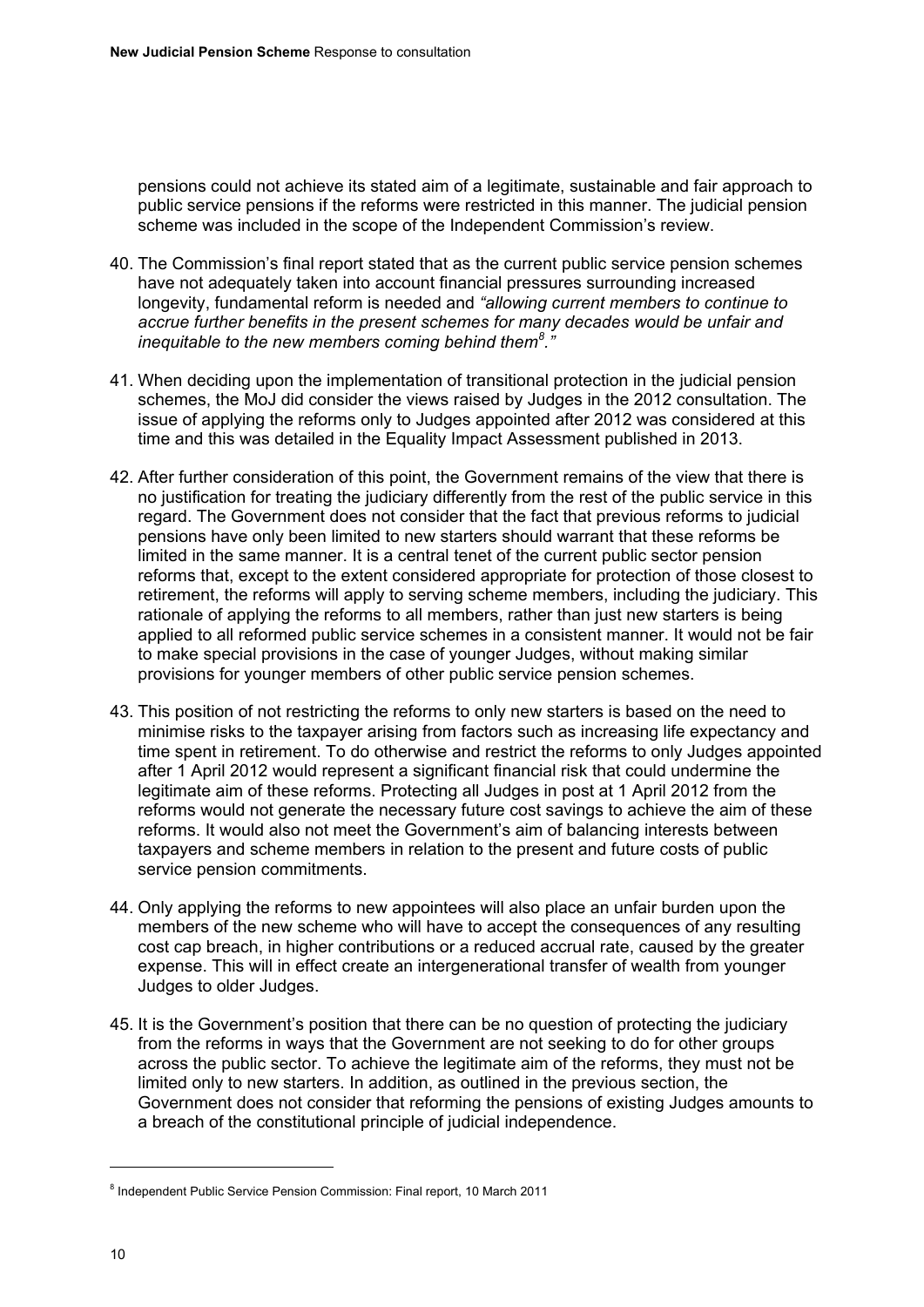#### **Judicial recruitment and retention**

- 46. Of the 84 responses to this consultation, 31% of the responses commented on the potential negative impact on judicial recruitment and retention as an unintended consequence of these reforms. Not only as a result of the changes to the design of the scheme, but also because of the move to a tax-registered scheme that will decrease the attraction of judicial office for sections of the eligible pool.
- 47. An active member of the judiciary noted that these reforms will result in some Judges:

*"…delaying their application for an appointment in order to build up their available assets for pension purposes."* 

48. Another Judge also noted that:

*"The existing generous pension provision was an important set off against the significant decline in earnings resulting from an appointment. It meant that reasonable living standards could be anticipated during retirement from a reasonable retirement income taking account of pension provision made before appointment. This set off will be seriously eroded under the new registered scheme."* 

49. A High Court Judge commented that:

*"If there are difficulties in attracting a sufficient number of the most successful practitioners, [the High Court] will no longer be seen as so prestigious, and it will cease to be seen as a natural aspiration for the ablest lawyers."* 

50. Beyond the impact on the eligible pool of potential appointments, other consultees raised the issue that these reforms may impact on the retention of existing Judges. On this point, a number of Judges commented that the impact of the registration of the new scheme for tax purposes might leave active Judges with:

*"a stark choice…to continue to work with an effective substantial reduction in remuneration or resign."* 

#### Government position

- 51. At this point, it is the department's view that there is no evidence to indicate that the number, or quality, of applicants for judicial office has fallen as a result of these reforms.
- 52. In 2011/12, the Judicial Appointments Commission (JAC) handled more applications and made more recommendations than in any previous year. In 2012/13, the overall number of applications received was lower than in previous years, which, as was noted in the [JAC](http://jac.judiciary.gov.uk/static/documents/Annual_Report_2012-2013.pdf)  [Annual Report](http://jac.judiciary.gov.uk/static/documents/Annual_Report_2012-2013.pdf) for that year, may in part have been due to the specialist nature of the smaller exercises run and the JAC message that candidates should only apply when they are ready to do so. However, the ratio of applications to number of recommendations remained steady: in 2012/13, it was 7.78 (compared to 7.36 in 2011/12), meaning the JAC attracted a similar proportion of applications in relation to the number of roles available as the previous year<sup>9</sup>.

<sup>&</sup>lt;sup>9</sup> Judicial Appointments Commission: Annual Report 2012/13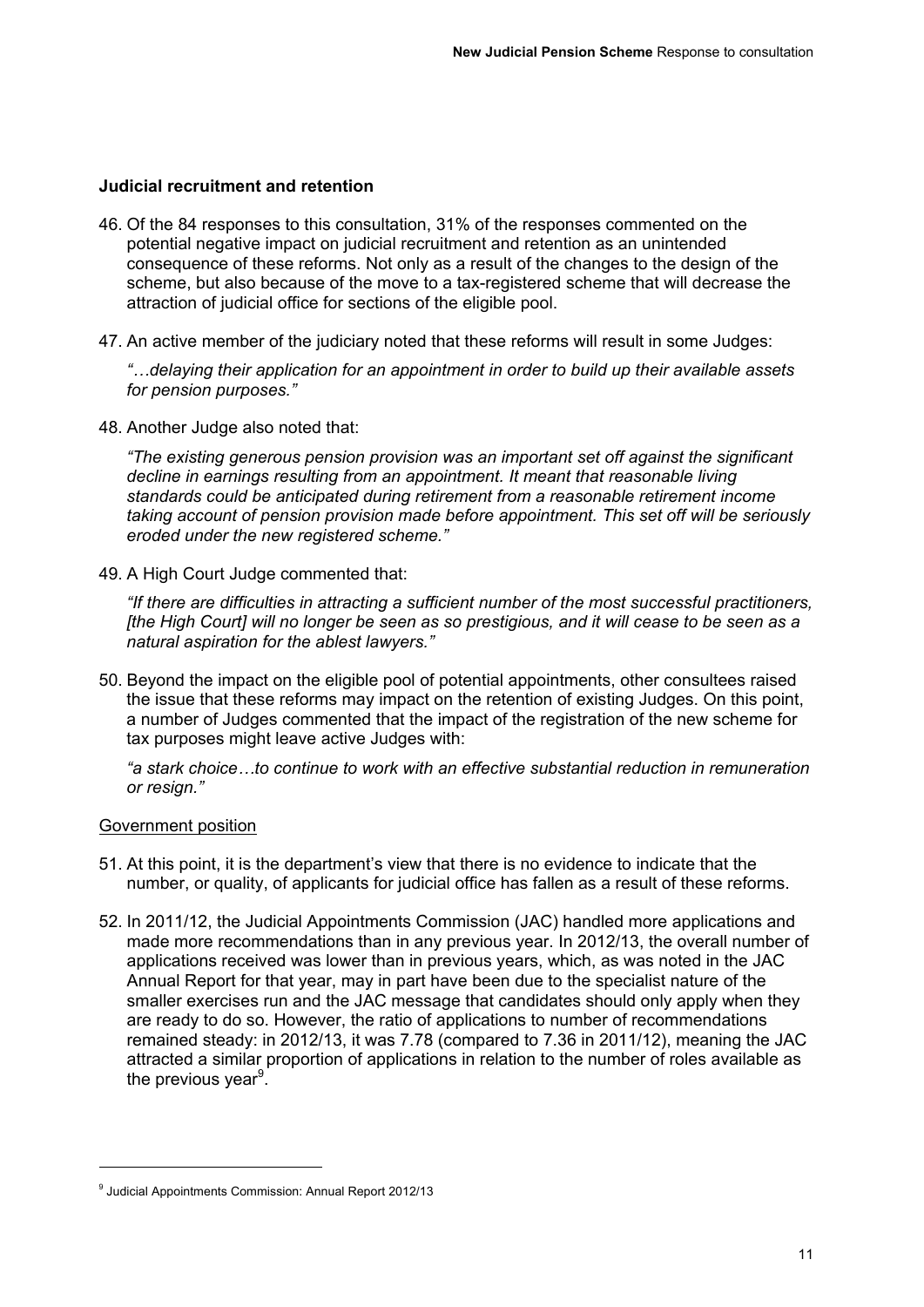- 53. In 2013/14, as stated in the [JAC Annual Report](http://jac.judiciary.gov.uk/static/documents/JAC_AR_2013-14_web.pdf) for that year, according to management information collated by the JAC, there were 35 selection exercises in total, a similar number to 2012/13. More applications were received and recommendations made than in any other year. The ratio of applications to recommendations decreased slightly to  $6.94$  to one<sup>10</sup>.
- 54. In overall terms, the JAC continues to receive applications from many more candidates than there are vacancies to fill and has continued to receive sufficient applications to be able to recommend good quality candidates, particularly for salaried legal posts.
- 55. Furthermore, whilst judicial retirements have risen over the past few years, the vast majority of these retirements have been Judges who would have been eligible for transitional protection. These Judges would not have been affected by these reforms, so it is not possible to draw a conclusion that any increase in retirements has been as a direct result of these reforms to pension arrangements.
- 56. The Government acknowledges that not enough time has passed since the announcement in the Hutton Report that the judicial pension scheme was in the scope of these reforms, to draw substantive conclusions of any impacts on judicial recruitment. However, as outlined above, there is no evidence at this stage to indicate that the number, or quality, of judicial applicants has fallen as a result of these reforms. The Government will continue to monitor closely the situation regarding judicial appointments through data collected by the Judicial Appointments Commission.

#### **Salaried Judges serving in an additional fee-paid capacity**

- 57. If a salaried Judge sits in an additional fee-paid office on top of their salaried commitments, the Judge is not paid for this additional service even where it would otherwise be payable at a higher rate. As this additional service is not subject to additional payment, it would not be determined as additional pensionable service.
- 58. 6 responses to this consultation noted that the design of the career average scheme placed salaried Judges at a disadvantage in this regard. It should be noted that four of these responses were received from judicial associations. One association raised the issue that as fee-paid service is now to be pensionable, a fee-paid Judge can sit in multiple offices, and receive a pension for each of them under the new scheme, whereas a salaried Judge cannot, even if the fee-paid office is payable at a higher rate, and are as such disadvantaged in comparison.
- 59. A judicial association commented that:

*"At the moment salaried Judges who also hold the equivalent of a fee-paid appointment that would attract a higher salary do not receive that uplift… This would mean that a feepaid Judge in the position of holding two or more judicial appointments would be in a better position than a salaried judge."* 

60. The association went on to suggest that:

*"…service in the Upper Tribunal, or as a Recorder (or in any other position that would attract a higher rate of pay), should be taken into account in the calculation of pension benefits accruing to the particular judge, notwithstanding the absence of payment of a higher salary for days sat in another jurisdiction."* 

<sup>&</sup>lt;sup>10</sup> [Judicial Appointments Commission: Annual Report 2013/14](http://jac.judiciary.gov.uk/static/documents/JAC_AR_2013-14_web.pdf)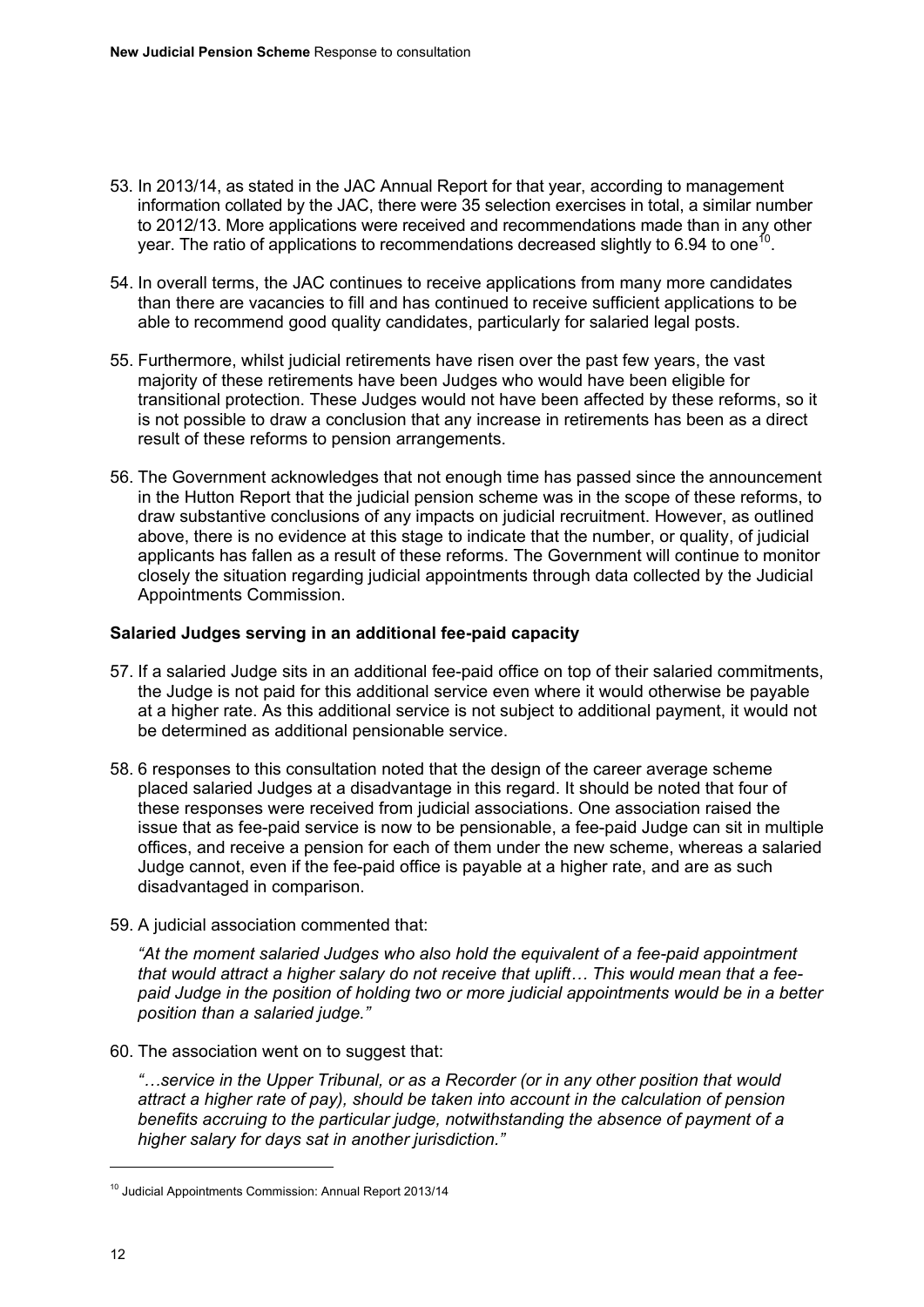#### Government position

- 61. The principle of remuneration for salaried Judges who sit in additional fee-paid capacity is covered by judicial terms and conditions, and is not related to these reforms. Additional fee-paid service by salaried Judges under JUPRA is not treated as pensionable at present, nor has it been in the past.
- 62. If judicial terms and conditions change in the future so that salaried Judges are paid for service in an additional fee-paid capacity, and this additional service were pensionable, this would be included in pension calculations under the career average scheme. However, this is not a matter to be determined in a consultation on these reforms to pension arrangements.

#### **Fee-paid judicial offices that are eligible for a pension**

- 63. In light of the O'Brien and Miller judgments in respect of fee-paid pension entitlement, the Government is required to provide pensions for eligible fee-paid Judges for service from 7 April 2000 to 31 March 2015 and into the future. All eligible fee-paid service beyond 1 April 2015 will be pensioned under the NJPS, except where transitional provisions apply.
- 64. The schedule of fee-paid offices determined as eligible for a pension has evolved over the past year in light of ongoing litigation. To aid consultees, a schedule of eligible fee-paid judicial offices as at 16 June 2014 was provided alongside this consultation. As highlighted with the schedule, and in the consultation document itself, this schedule was subject to change.
- 65. 14% of responses to this consultation raised concerns over the schedule of fee-paid judicial offices determined as eligible for a pension, which was published alongside the consultation document at Annex A, citing a number of potential omissions and discrepancies.

#### Government position

66. The Government published an updated schedule of fee-paid judicial offices determined as eligible for a pension along with a separate consultation on the Fee-paid Judicial Pension Scheme on 19 September 2014. A copy of this schedule has been included at Annex B to this consultation response. This list has been amended since the July 2014 update, and now represents the judicial offices determined as eligible for a pension as at 19 September 2014. This schedule remains subject to change pending ongoing litigation.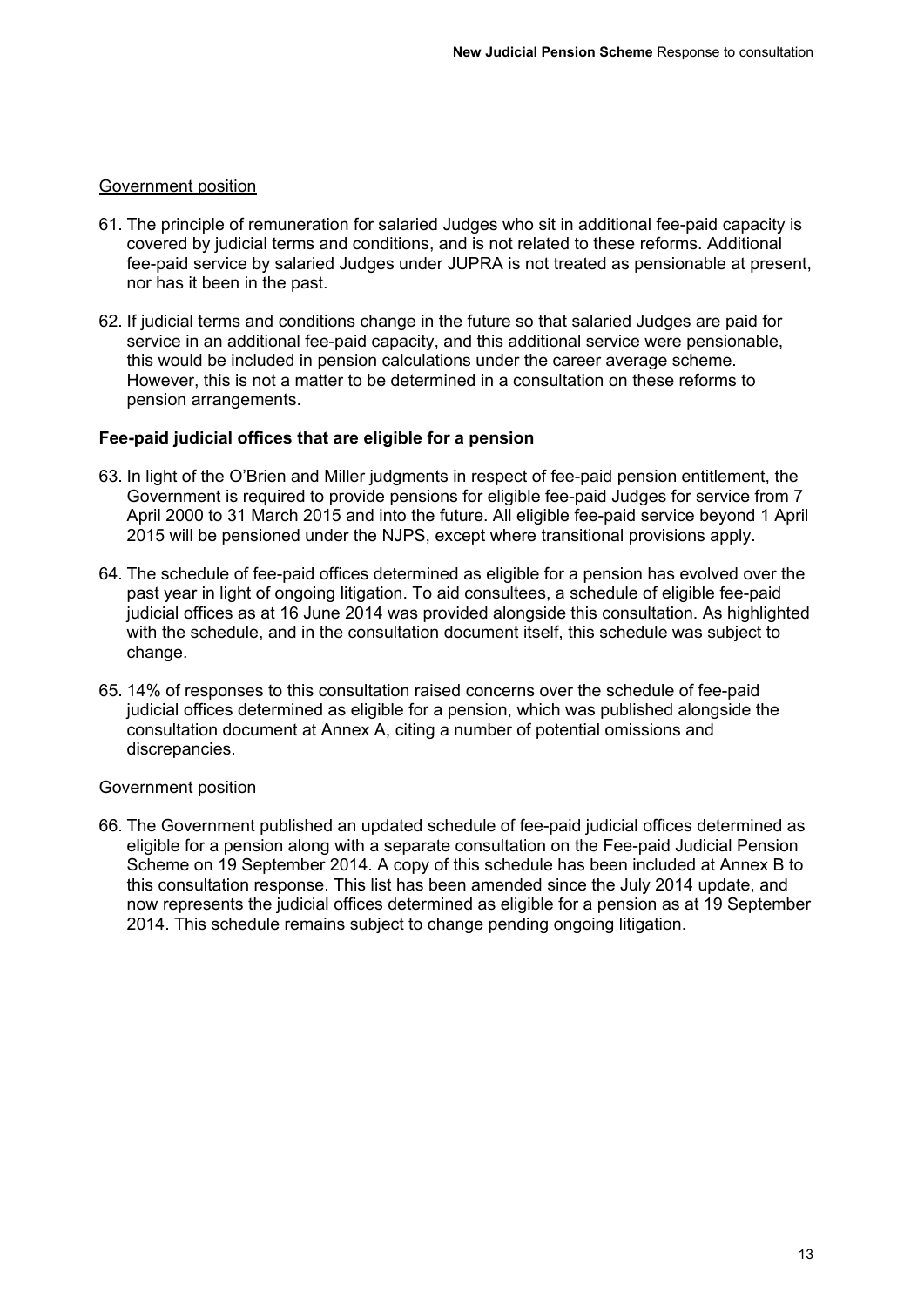### <span id="page-17-0"></span>**Transitional provisions**

#### **Transitional protection and age discrimination**

- 67. The Government's proposals for transitional protection were introduced in the 2011 HM Treasury command paper *['Public Service Pensions: Good pensions that last](https://www.gov.uk/government/uploads/system/uploads/attachment_data/file/205837/Public_Service_Pensions_-_good_pensions_that_last._Command_paper.pdf)'*.
- 68. The Government's objective of these reforms was to provide a long-term solution that ensured the present and future provision of affordable, flexible, and sustainable pension schemes across the public sector. However, when implementing these reforms to public service pensions, the Government was committed to doing so in a manner that was fair to both scheme members and taxpayers. It is in this context that the Government decided to go against the recommendation of the Hutton Report to move all current public service pension scheme members to new pension arrangements from 1 April 201511.
- 69. The Government instead proposed to protect those closest to retirement from the reforms. Members within ten years of their normal pension age would see no change in when they could retire, nor any decrease in the amount of pension they were due to receive at retirement. This was to be known as 'transitional protection'. The reasoning behind this policy was that those closest to their normal pension age would have less opportunity, when compared to those younger than them, to make financial and lifestyle adjustments to mitigate the impact of scheme changes. For instance, younger members would be better able to build up significant investments than those closest to retirement, should they wish to do so, because they have more time in which to do so.
- 70. The framework for establishing transitional protection was outlined in Section 18 of the Public Service Pension Act 2013; however, the details and scheme-specific provisions were to be provided for in the regulations of each reformed scheme.
- 71. On top of this commitment to protect those closest to retirement, the Government also committed to extend an additional protection to those within 13 ½ years of normal pension age, allowing these members to stay in their current arrangements for a period beyond 31 March 2015. This 'tapering protection' was intended to remove the creation of a 'cliff-edge' of protection where two existing scheme members who are very close in age receive entirely different treatment under the transitional provisions. These transitional provisions outlined by the Government were to apply to all reformed pension schemes across the public service in the same manner.
- 72. For the judiciary, this was outlined in detail in the July 2012 consultation of salaried Judges, at which time a number of respondents said that these reforms were discriminatory on the grounds of age. The department analysed these responses after the period of consultation in its [Equality Impact Assessment](https://consult.justice.gov.uk/digital-communications/judicial-pension-scheme-2015-consultation/supporting_documents/jpsconsultationequalityimpactassessment.pdf). This was published alongside the Lord Chancellor's announcement of the reforms in February 2013.

<sup>&</sup>lt;sup>11</sup> Independent Public Service Pension Commission: Final Report, 2011; Recommendation 5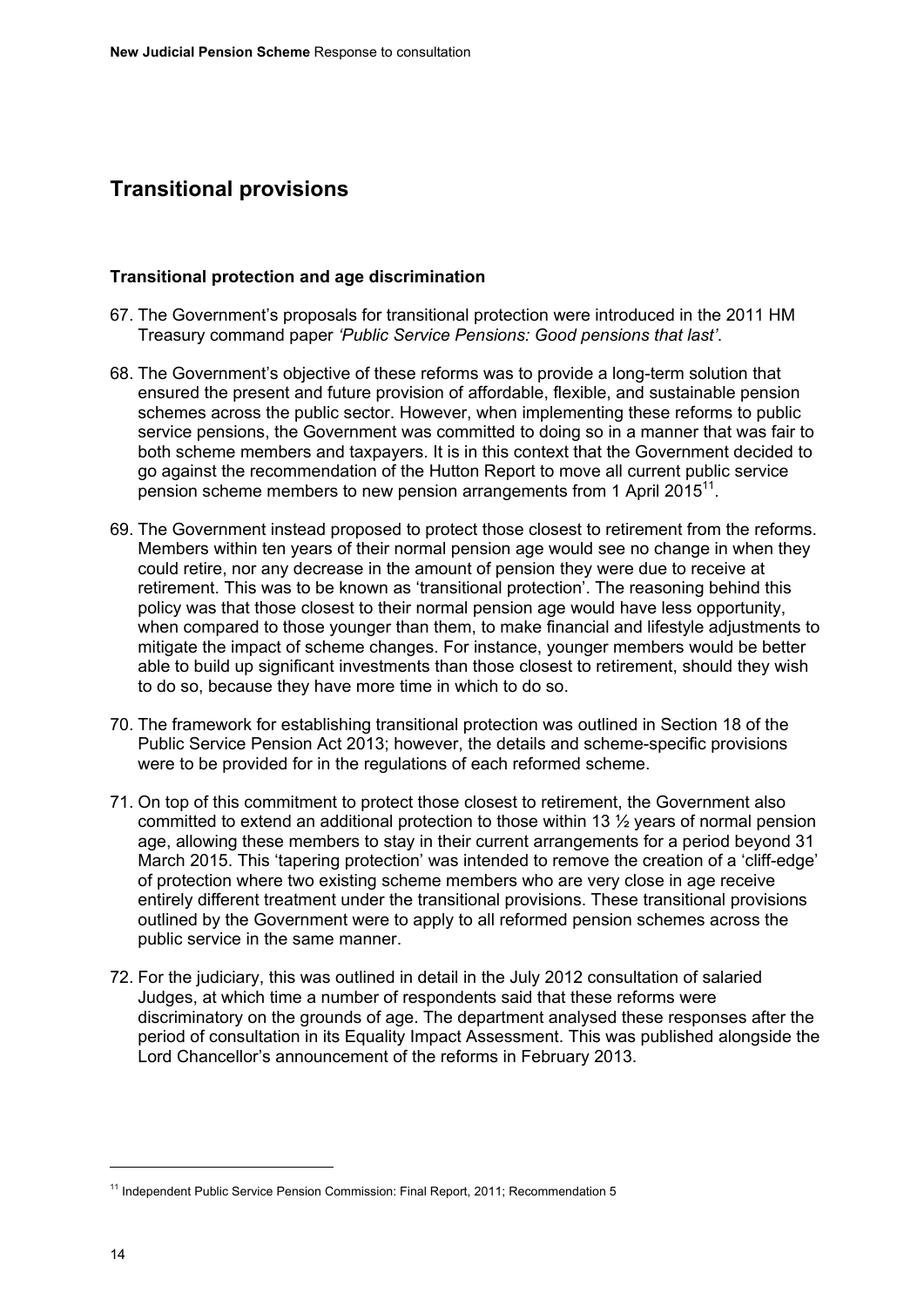- 73. 58% of all responses to this consultation commented on the transitional provisions, in particular saying that they amounted to unlawful direct discrimination on age. These responses included a number of judicial associations, as well as a firm of solicitors writing on behalf of 186 members of the judiciary.
- 74. One Judge noted that:

*"To do this by reference to whether you were 55 on that date is obviously unfair, breaches the Equality and Human Rights Acts and, most damning of all, is unprincipled."* 

75. A judicial association commented that:

*"We repeat our previously expressed view that the changes involve unjustified direct age discrimination…It would have been proportionate and legitimate to limit the changes to newly appointed judges."* 

76. A group of High Court Judges in the unprotected group stated that:

*"It could be argued that our older colleagues are being treated more favourably because they had the advantage of more years in private practice and therefore had the opportunity to build up larger private pension funds than us. We are being discriminated against not on the usual basis that we are older than the group not being discriminated against, but rather because we are younger than the group not being discriminated against. Thus the comparators have less need than we do for the existing scheme to continue, yet they are the beneficiaries of the discrimination."* 

77. A firm of solicitors on behalf of 186 Judges also noted:

*"The proposal to treat members of the judiciary (namely the Under 55 Group) differently on the grounds of their age is unlawful age discrimination unless it can be justified. The aim of the reforms is the saving of cost. The simple saving of cost is not a legitimate aim and the proposed reforms are unlawful."* 

#### Government position

- 78. The Government accepts that, because of transitional protection, these reforms will impact differently on Judges according to their proximity to normal pension age. Whilst it is the Government's aim of these reforms to ensure the long-term sustainable provision of good quality pensions to all public servants into the future, transitional protection is designed to protect those closest to retirement who do not have sufficient opportunity to react to changes in their pension. Transitional protection represents an additional cost to the Government, but is in line with the principle of fairness, with respect to both scheme members and taxpayers.
- 79. The Government recognises that, as a group, older scheme members will benefit from the transitional and tapering protections. This group as a whole is also likely to have accrued more benefits in the existing schemes and in line with this, the Government also recognises that these Judges will have, in that respect, least to lose from the reforms themselves. The effect is likely to be that older members will receive pension benefits that are worth more than those received by younger members of the scheme. This is true across all reformed public service pension schemes.
- 80. The scope of transitional protection has been determined as being those within 10 years of retirement age to ensure fair treatment in respect of expectation and plans for retirement. This group is, by definition, closer to their retirement, and as such are more vulnerable as they have much less opportunity to effect any changes in this regard. Without transitional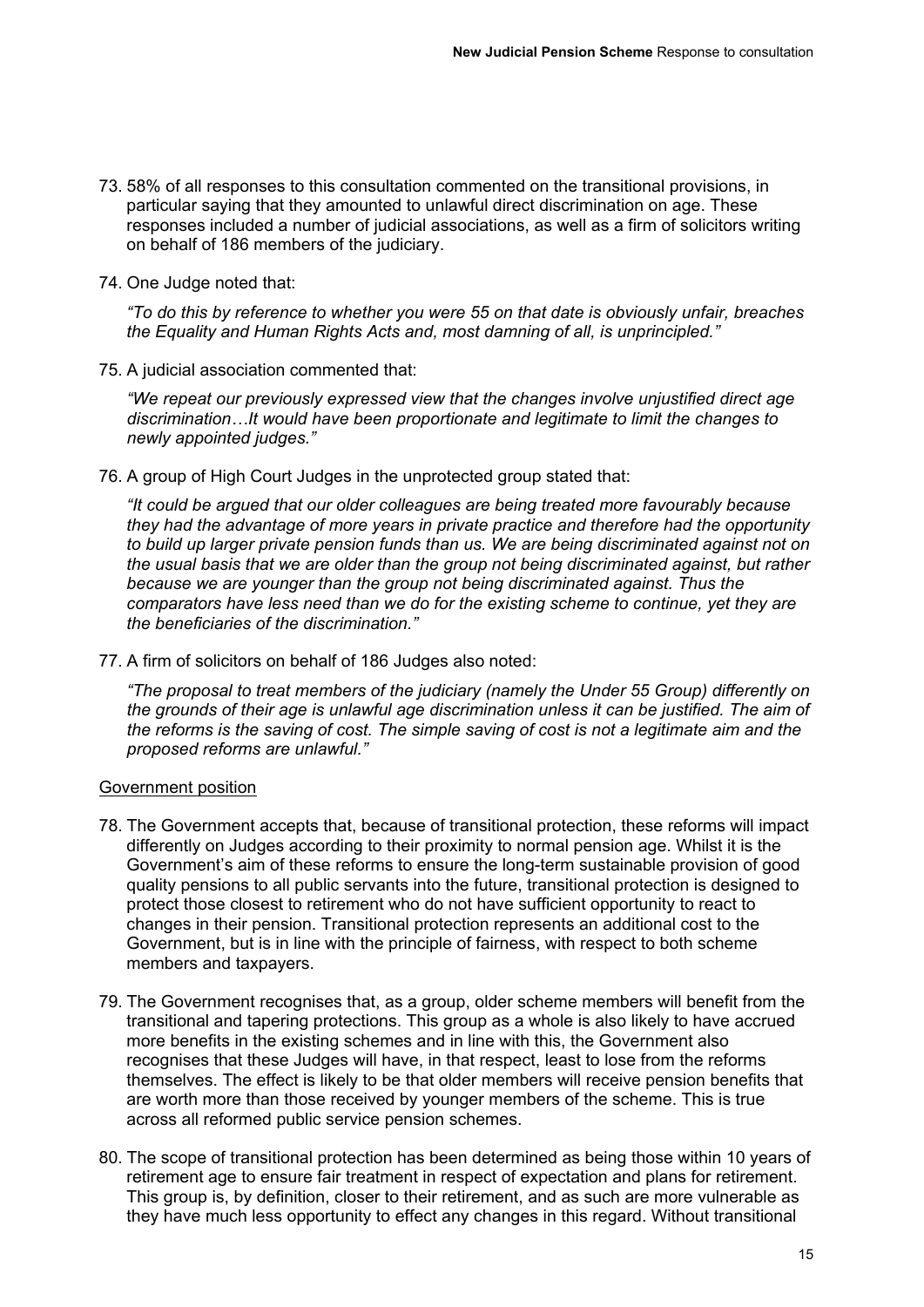protection, all scheme members would be affected by the reforms, and those scheme members closest to retirement age would be impacted more immediately than their younger counterparts would. The Government considers that transitional protection in this respect is in line with the principle of fairness in these reforms.

- 81. The IPSPC clearly stated that the reforms to public service pensions could not achieve its stated aim of a legitimate, sustainable and fair approach to public service pensions if the reforms were restricted to only new starters and all existing members could remain in their current schemes. In addition, the Commission stated that protecting all existing members in such a way would be unfair and inequitable to new members coming behind them<sup>12</sup>. The proposed design and application of transitional protection is to ensure fairness between the competing interests of scheme members and taxpayers.
- 82. While younger members outside of the protected group are likely to be more affected by the changes, it is the Government's view that these members are further from retirement and will therefore have more opportunity to mitigate the potentially negative impacts of the reforms through long-term financial planning and saving, should they wish to do so.
- 83. During this consultation, a number of Judges commented that the unique nature of the judicial career path meant that Judges were being disproportionately disadvantaged by these reforms in comparison to the rest of the public service. This is due to the fact that salaried Judges are not in a position to return to practice after assuming judicial office, and as such, younger salaried Judges are not in a position to take account of the reforms in the same way as other public servants. As such, the policy to apply transitional protection to the judiciary was not appropriate.
- 84. It is true that the undertaking given by salaried Judges not to return to practice may make it more difficult for some Judges than for other public service pension scheme members to find alternative employment should they wish to do so. However, the Government's view is that a member having the opportunity to mitigate the effects of the pension changes does not necessarily have to mean leaving their current employment. Members may equally make financial and lifestyle adjustments to mitigate the impact of scheme changes, for example enabling them to build up investments. Younger members will have more time to do so than older members, so it is correct that the transitional protections reflect that. In this respect, the justification for transitional protection in general applies to Judges just as much as it does to other public service scheme members.
- 85. It is also right to observe that, due to the particular demographics of the salaried judiciary, the proportion of scheme members who are eligible for transitional protection is much higher than in other public service schemes, leading to a relatively smaller proportion of members being unprotected, and thus affected by these reforms.
- 86. This point was raised in response to the Lord Chancellor's consultation in 2012, and was referenced again in response to this consultation. It was said that the different age demographics of the scheme membership should warrant a departure from the principle of applying transitional protection consistently across all reformed public service schemes. At the time of the initial consultation, an alternative "cost-neutral" proposal was provided to reflect the point that the proportions of protected members in the scheme were sufficiently different from those in other schemes to warrant a divergence from the consistent application of transitional protection. This proposal involved extending transitional

<sup>&</sup>lt;sup>12</sup> Independent Public Service Pension Commission: Final Report, 2011; p.9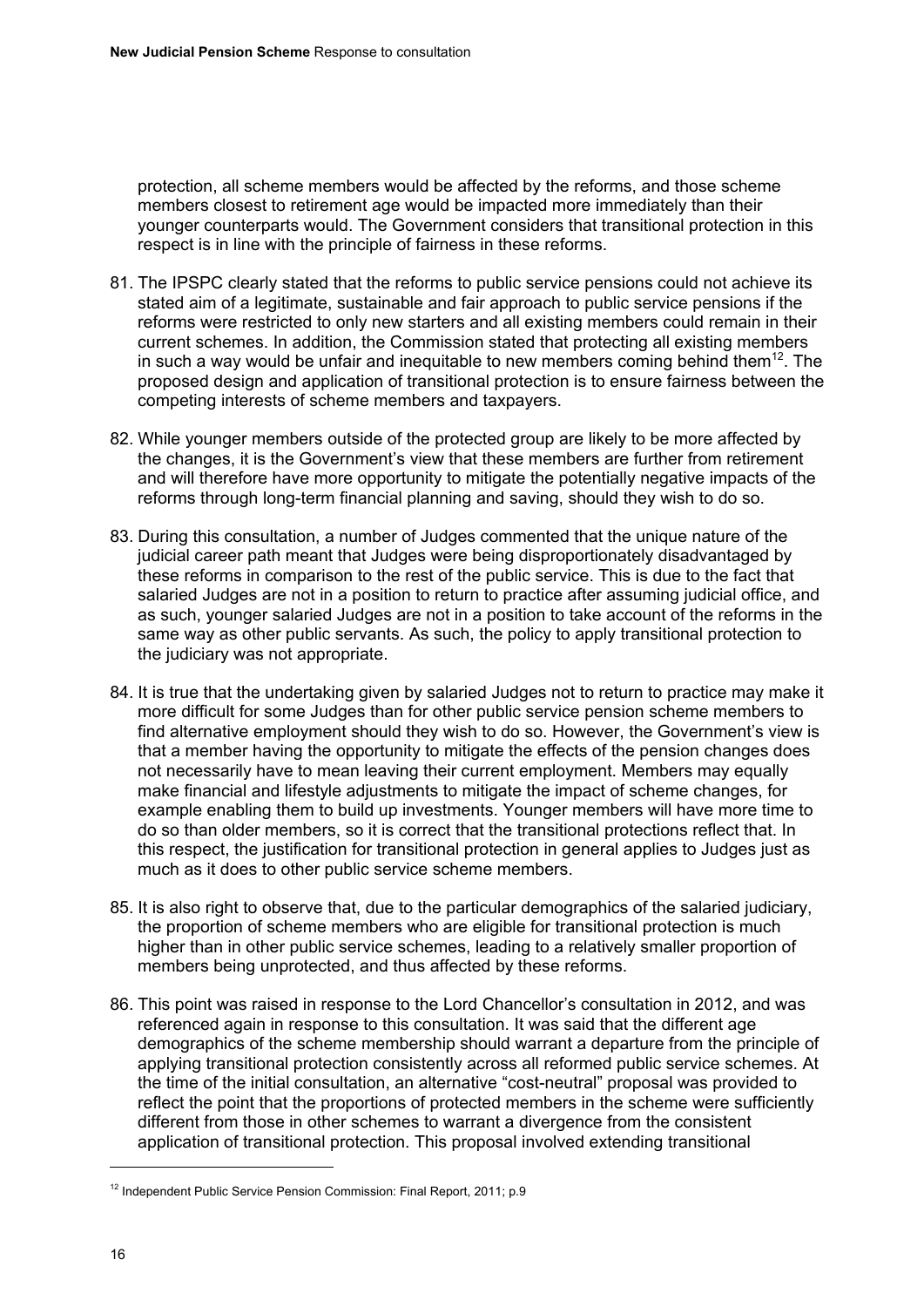protection from the reforms to all existing Judges regardless of age, and only applying the reforms to new starters. It was proposed that the additional cost of this would be covered through additional member contributions for all scheme members. This cost was estimated to be around an additional 3.8% in member contributions for all Judges.

- 87. This alternative proposal was considered at the time of the 2012 consultation, and was rejected because the Government did not believe that the higher average age of the judiciary should warrant a divergence from the cross-Government policy. In addition, this proposal did not meet the Government's objective of protecting from change those closest to retirement; rather it would have placed an additional and excessive burden on this group in higher contributions for the benefit of those who have more time to adapt to the proposed changes. It would also, through the operation of the employer cost cap, mean that the risk of future changes to the cost of the scheme would be borne entirely by Judges in the NJPS.
- 88. This proposal was referenced again in this consultation, with a slightly wider scope, including all current active members of the judiciary. The Government has considered this proposal, and also requested the scheme actuary, the Government Actuary's Department (GAD), to provide a provisional assessment on the proposal.
- 89. The provisional GAD assessment on the proposal to maintain all Judges appointed up to 31 March 2015 in JUPRA until retirement, ensuring cost neutrality to the department, indicates that the required rate of member contributions from 1 April 2015 would be considerably higher. It would be in the region of 13% for all members of JUPRA, and above 20% for all new members in the NJPS.
- 90. In light of this, the Government reaffirms its existing position that it does not consider that this alternative proposal would meet the objectives of fairness, or protecting those closest to retirement. It would instead place an additional and excessive burden on all members of the judiciary, including those closest to retirement and all new starters from 1 April 2015 onwards.
- 91. Furthermore, consistency of treatment across the public service schemes though not an inflexible rule – is nonetheless an important objective.
- 92. A Judge who is 14 years from retirement (and therefore does not benefit from transitional protection) is no more affected by the changes than, for example, a nurse who is 14 years from retirement. Both will have entered their respective professions with expectations about the pension they would receive. Both may receive a less valuable pension than they expected. Even though Judges are unique in giving an undertaking not to return to practice, both the Judge and the nurse may, as a matter of reality, find it difficult to obtain other employment given their skills and qualifications. Both can use the time remaining to them before retirement to make whatever financial and lifestyle changes they consider appropriate to adjust to changed pension expectations.
- 93. The Government would need a compelling reason to accord special treatment to Judges that was not accorded to other public service scheme members. It has shown an open mind to the question whether such a compelling reason has in fact been shown. In relation to tax treatment, it has accepted that Judges are in a special position – because the current judicial pension scheme has historically been unregistered for tax purposes. It has also accepted the arguments for a different rules on medical retirement (so as to align with existing scheme rules).The Government considers that these concessions in respect of concerns specific to the judiciary are reasonable, and in line with the principle of fairness.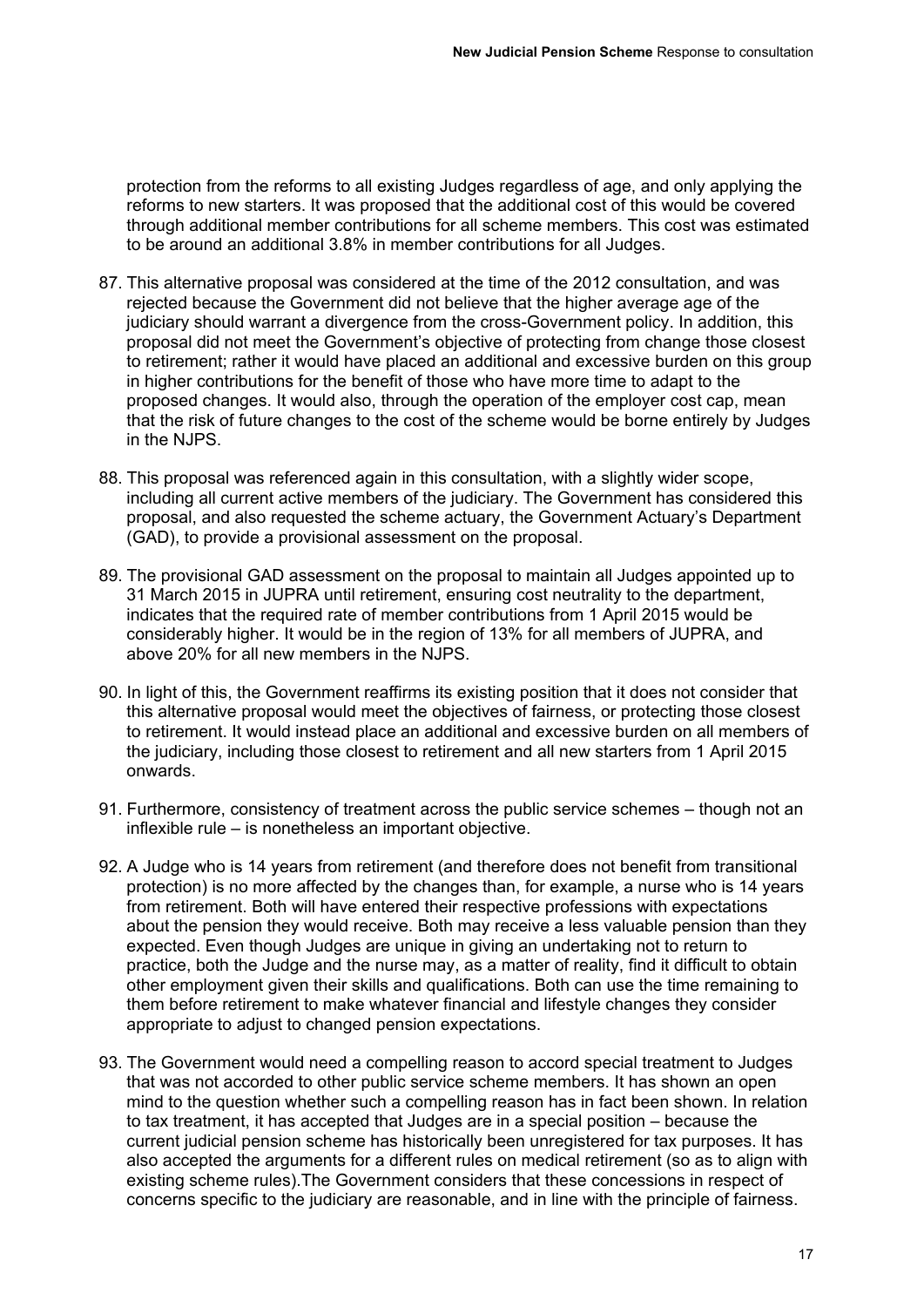- 94. In respect of transitional protection, however, the Government does not consider that the judiciary are in a sufficiently different position from members of other public service schemes that it would justifiable to extend transitional protection to all (rather than merely the majority) of Judges in post when the reforms were announced.
- 95. In addition to transitional protection, the Government has applied all other protection policies equally to all members, regardless of age, or any other protected characteristics. The accrued pension rights that all members have built up in their existing schemes will be untouched. In addition, members will continue to have their pre-reform accrued benefits linked to their final salary on retirement, instead of to their salary at the point at which they moved into the new scheme.

#### **Transitional protection and indirect discrimination**

- 96. In introducing the policy on transitional protection outlined above, the Government recognises that, within the judiciary, there are lower proportions of women and individuals from a Black, Asian or Minority Ethnic (BAME) background in the protected group than there are in the taper group ('part-protected') or the unprotected group. This is because those judicial pension scheme members who are women and those from a BAME background tend to be younger, which reflects, at least in part, more recent recruitment drives seeking to increase the diversity of the judiciary.
- 97. The two tables below provide details on the ethnic and gender breakdown of the salaried judiciary, using available information from 31 March 2014. Table 1 shows that the proportion of BAME Judges in the unprotected group is higher than the proportion of white Judges in the same group. Table 2 shows that the proportion of female Judges in the unprotected group is also higher than the proportion of male Judges in the same group.

| Table 1: Ethnicity breakdown of salaried judiciary <sup>13</sup> |             |                |           |       |
|------------------------------------------------------------------|-------------|----------------|-----------|-------|
|                                                                  | Unprotected | Part-protected | Protected | Total |
| <b>BAME</b>                                                      | 36          | 18             | 43        | 97    |
|                                                                  | 37%         | 19%            | 44%       |       |
| White                                                            | 375         | 218            | 1054      | 1647  |
|                                                                  | 23%         | 13%            | 64%       |       |
| <b>Not Stated</b>                                                | 30          | 25             | 135       | 190   |
|                                                                  | 16%         | 13%            | 71%       |       |
| Total                                                            | 441         | 261            | 1232      | 1934  |
|                                                                  | 23%         | 13%            | 64%       |       |
|                                                                  |             |                |           |       |
| <b>Table 2:</b> Gender breakdown of salaried judiciary           |             |                |           |       |

| <b>Table 2:</b> Gender breakdown of salaried judiciary |             |                |           |       |
|--------------------------------------------------------|-------------|----------------|-----------|-------|
|                                                        | Unprotected | Part-protected | Protected | Total |
| Female                                                 | 190         | 104            | 233       | 527   |
|                                                        | 36%         | 20%            | 44%       |       |
| Male                                                   | 251         | 157            | 999       | 1407  |
|                                                        | 18%         | 11%            | 71%       |       |
| Total                                                  | 441         | 261            | 1232      | 1934  |
|                                                        | 23%         | 13%            | 64%       |       |
|                                                        |             |                |           |       |

 $13$  The information in Tables 1 and 2 is based on an extract from the Judicial Office database as at 31 March 2014.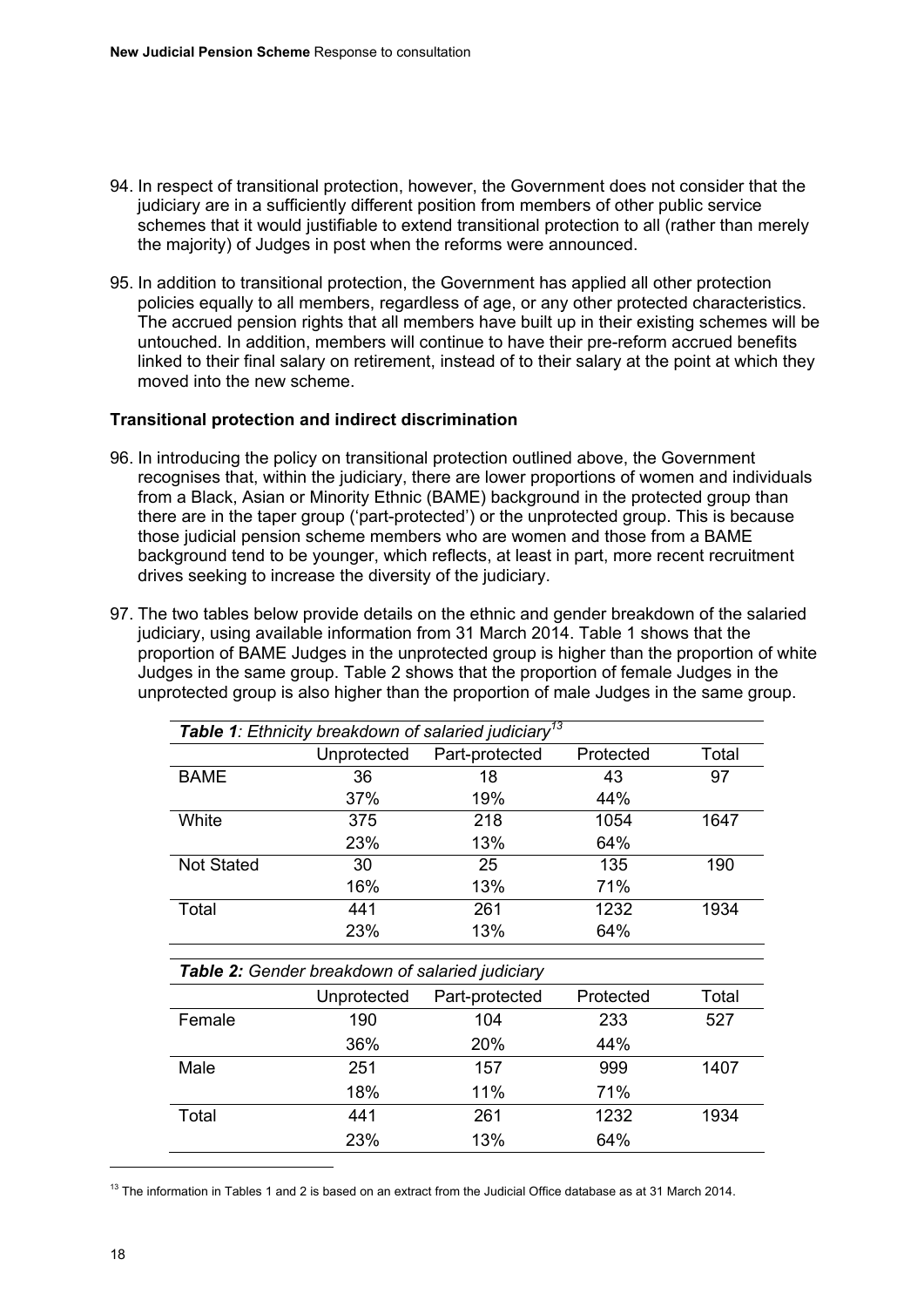- 98. In response to this consultation, 33 respondents argued that the Government's proposals on transitional protection amounted to unlawful indirect discrimination against women and those members of the judiciary from BAME backgrounds. This represented 40% of all responses received, and included one judicial association, as well as a firm of solicitors representing 186 members of the judiciary.
- 99. A judicial association commented:

*"Transferring judges appointed without notice of the proposals from the JPS 1993 to the NJPS is discriminatory by virtue of age and gender, given the profile of the 25% most affected by its provisions."* 

100. One member of the public stated:

*"It is extraordinary that the impact on younger judges, and the indirect discrimination on the named groups, is not given more consideration."* 

101. A firm of solicitors on behalf of 186 Judges noted:

*"It is acknowledged at paragraph 27 of the Equality Impact Assessment that there is a higher proportion of females and those from a BME background in the Under 55 Group. As such, the proposed changes will have a disproportionate adverse effect on these groups which… cannot be justified."* 

#### Government position

- 102. The Government accepts that, because of transitional protection, these reforms will impact differently on Judges according to their proximity to normal pension age. The Government also accepts that policies in respect of transitional protection may have the potential to indirectly discriminate against those Judges with protected characteristics.
- 103. The scope of transitional protection has been determined as being those within 10 years of retirement age to ensure fair treatment in respect of expectation and plans for retirement. An additional 3.5 years of tapering protection has also been extended to avoid a 'cliff-edge' effect in protection. The protected group is, by definition, closer to their retirement, and as such are more vulnerable as they have much less opportunity to effect any changes in regards to their pension and individual financial position. The policy of transitional protection is being applied to all public service pension scheme members in a consistent manner. While each public service pension scheme has its own particular demographics, consistency of treatment across the public service schemes is an important objective.
- 104. While the Government does accept the potential impact on the judiciary given its own particular demographics, it does not consider that the justification of transitional protection is less pressing in the case of the judiciary than in the case of the other public section schemes as a result. The Government does not feel that there is sufficient justification to deviate from the principles of fairness to those closest to retirement, or the consistent treatment of public servants across the public service, in this instance. It is the Government's view that members will continue to receive a high quality pension with a guaranteed payment in retirement that is protected against inflation regardless of their gender, race or background.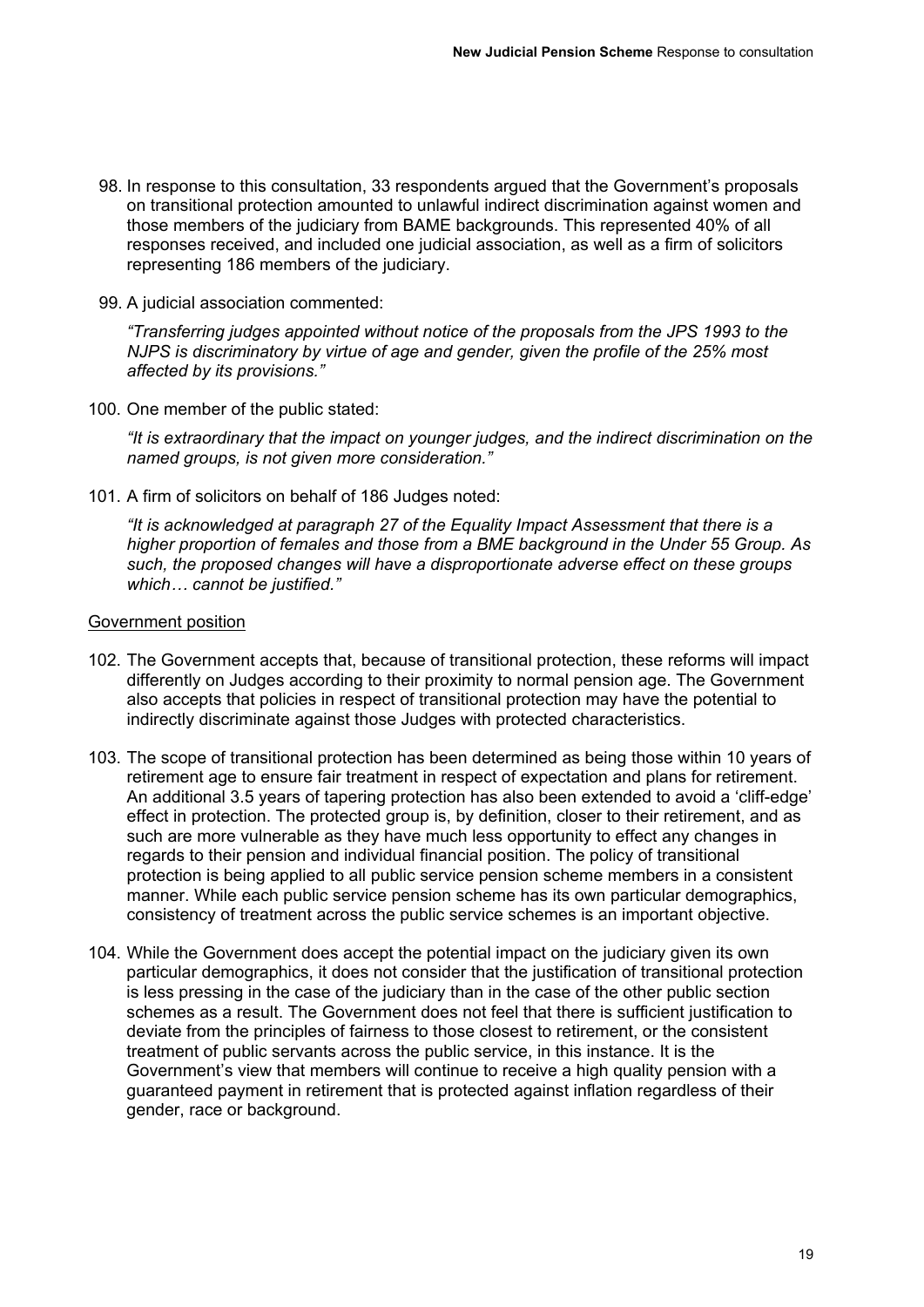#### Wider equalities impacts

- 105. The Government is also of the view that there are features of the proposed reformed scheme that have positive impacts from an equalities perspective, for instance the provision of adult dependant pension to a partner (where there is no spouse or civil partner). Additionally, as a result of these reforms, such pensions for adult dependants will be paid for life and will not cease upon remarriage or a new civil partnership as is the case under the current arrangements. These reforms will ensure equality of treatment between opposite sex and same sex (not married or civil partnered) surviving partners.
- 106. The new scheme also does not limit the number of years of reckonable service, as is the case under the current arrangements. This will ensure that pension provision under the NJPS will fully recognise all judicial service, instead of capping service at 20 years. This will most likely benefit women since they live longer on average than men. The new scheme will also allow for a late retirement adjustment for those working beyond retirement age, and provide for the opportunity to take partial retirement to promote more flexible working patterns.

#### **Portability of transitional protection**

- 107. In line with its commitment to implement these reforms in a fair and equitable manner, the Government proposed to ensure that no public service pension scheme member would lose any transitional protection solely by virtue of moving between public service pension schemes. As such, if any public service pension scheme member eligible for transitional protection moves between public service schemes, they will not lose any of their protections.
- 108. This 'portability' of transitional protection is proposed to apply to any transition between the schemes for salaried and eligible fee-paid Judges, in both directions.
- 109. In response to this consultation, 28% of all respondents raised concerns that provisions for the portability of transitional protection were unfair, in that a number of Judges appointed to salaried office in recent years, and into the future would be eligible for transitional protection, whereas a number of Judges appointed to office before them would not be.
- 110. A group of Judges noted:

*"There will be some judges who have been appointed after us, and indeed at a time when they will have had notice of the proposed changes, who can continue to benefit from the existing JPS – simply because they qualify by virtue of their ages. It cannot possibly be said that they could not have made alternative arrangements."* 

#### Government position

- 111. When implementing these reforms to public service pensions, the Government remains committed to doing so in a manner that is fair to both scheme members and taxpayers. As such, the Government has proposed transitional protection, which will apply to all public service pension schemes equally.
- 112. At the same time as these reforms, as a result of a Supreme Court judgment, the Ministry of Justice (MoJ) is in the process of establishing the Fee-paid Judicial Pension Scheme (FPJPS), which will allow for pension accrual for eligible fee-paid Judges for service between 7 April 2000 and 31 March 2015. As the MoJ is required by law to ensure no less favourable treatment for eligible fee-paid Judges, the transitional provisions will be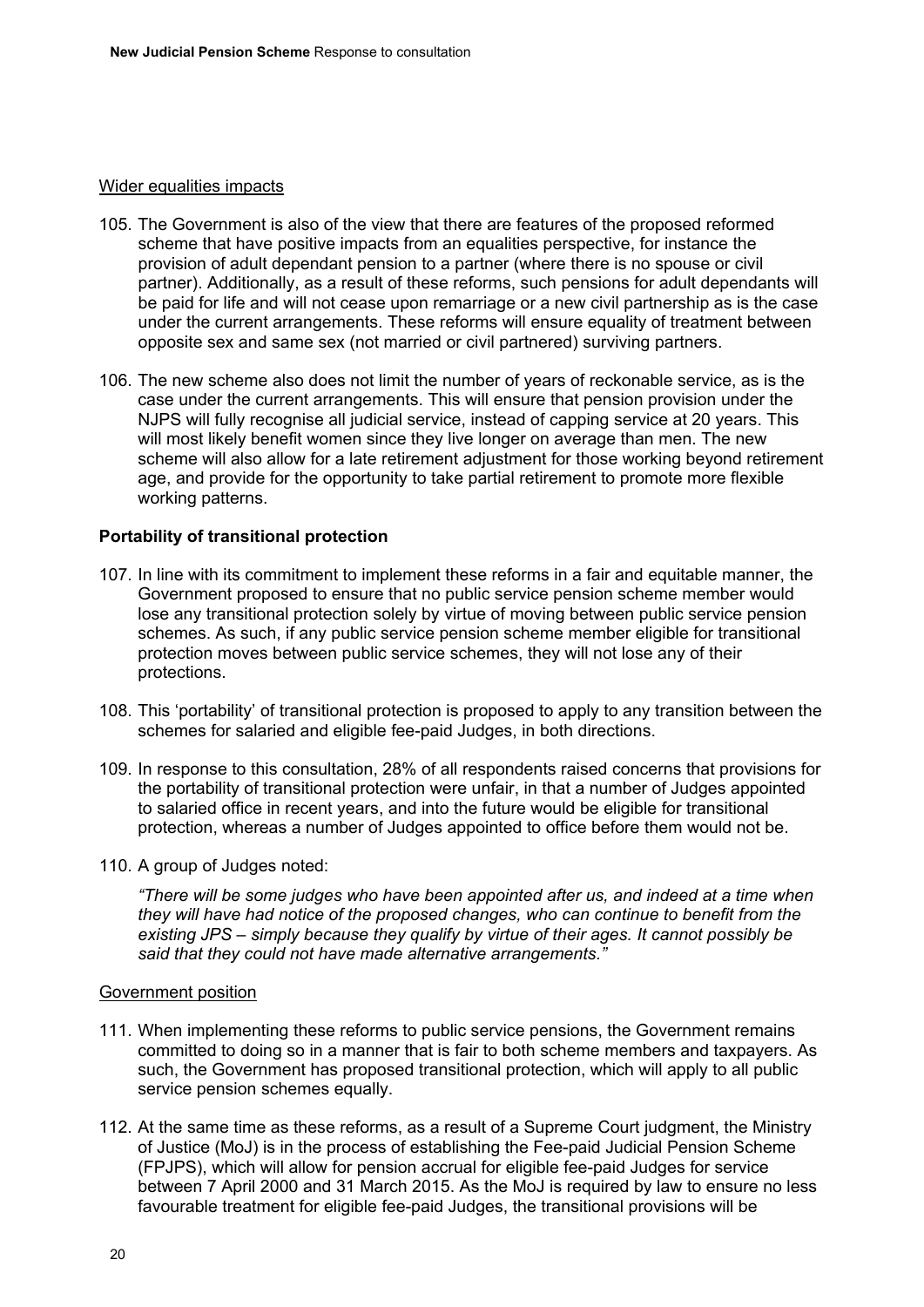applicable to eligible fee-paid Judges in this scheme in the same manner as for the salaried judiciary. As such, eligible Judges, either salaried or fee-paid would be able to 'port' protection between the two schemes, in both directions.

- 113. The Government acknowledges the view of certain respondents that some Judges appointed to salaried office in the past few years, and into the future, may be extended protection that is not being extended to Judges who were appointed to salaried office at an earlier date. However, the extension of transitional protection to eligible fee-paid Judges and the ability to 'port' that protection on appointment to salaried office is a feature of the MoJ's legal obligation to ensure no less favourable treatment as well as the Government's commitment to protect those closest to retirement.
- 114. It remains the Government's position that if a Judge is eligible for a pension for a period of fee-paid service and meets the age requirements of transitional or tapering protection, on subsequent appointment to salaried office they will be treated as a protected member of the salaried scheme<sup>14</sup>, and vice versa.

#### **Eligibility of fee-paid Judges for portability**

- 115. If a Judge is eligible for transitional protection, it is possible for this to be 'ported' between judicial pension schemes. However, in the case of fee-paid judiciary, a Judge's fee-paid service must be pensionable in order for it to attract transitional protection.
- 116. In addition to points raised above on the portability of transitional protection, and a number of requests for clarification on the eligibility of fee-paid service, the Government is providing a clarification on the requirements for eligibility.

#### Government position

-

117. Any Judge who is:

- eligible for a pension in respect of fee-paid service,
- qualifies for transitional protection in respect of that service, and
- has subsequently been appointed to salaried office,

will be treated as a protected member of the salaried scheme.

- 118. Eligibility for a fee-paid pension is determined by reference to the following criteria:
	- Left eligible fee-paid office on or after 2 December 2012, and as such covered by the Lord Chancellor's moratorium on fee-paid pension claims dated 5 April 2013; or
	- Left eligible fee-paid office before 2 December 2012 and made a legal claim for a pension within three months of leaving that fee-paid office.
- 119. If a Judge does not meet the above criteria, they will not be eligible for a fee-paid pension, and as such, their fee-paid service will not attract transitional protection.

<sup>&</sup>lt;sup>14</sup> This is made simpler by the fact that the schemes for both fee-paid and salaried Judges (FPJPS and JUPRA) have the same normal pension age, meaning that if a member is eligible for protection in one scheme, the same protection is applicable in the other scheme. This is not necessarily true for members of other public service schemes, for which the normal pension ages may differ. A member must be eligible for protection in both schemes to be able to 'port' any protection.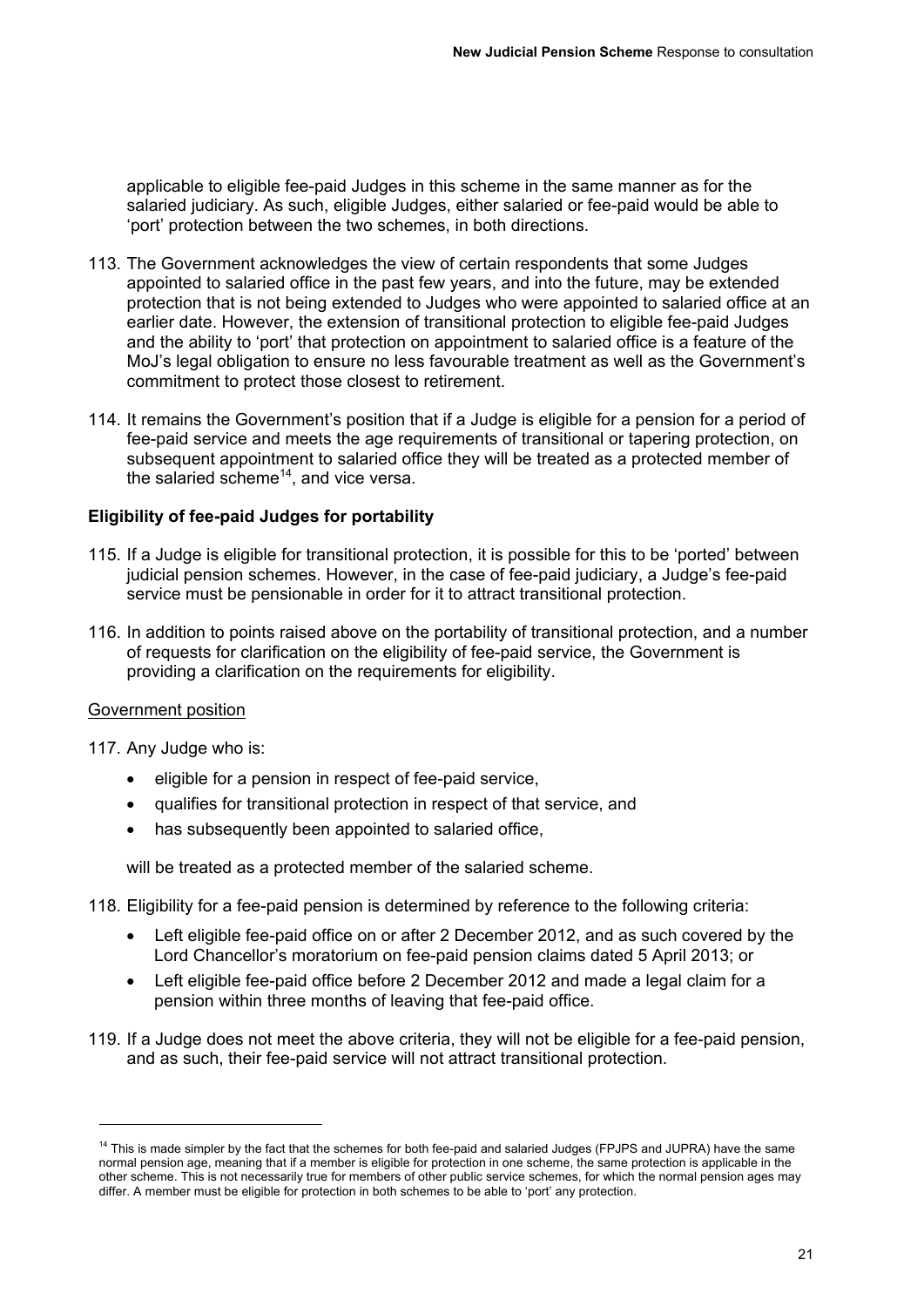- 120. Therefore, if a Judge was sitting in an eligible fee-paid office as at 1 April 2012 and was subsequently appointed to salaried office between 1 April 2012 and 2 December 2012 and did not make a legal claim for a pension within three months of leaving fee-paid office, they will not be eligible for a fee-paid pension. As such, irrespective of their age, the Judge's fee-paid service will not attract transitional protection.
- 121. The Government acknowledges the points raised by respondents in this matter. Whether or not a Judge is entitled to a fee-paid pension is a feature of litigation brought against the MoJ. The MoJ announced a moratorium in fee-paid judicial cases on 5 April 2013, and the effect of this was that any Judge who left fee-paid office from 2 December 2012 onwards would be treated as if they had issued a pension related claim, and that claim had been stayed.
- 122. Judges who left fee-paid service from 2 December 2012 onwards, and who meet the age criteria for transitional protection, will attract protection for this fee-paid service. The same is true for all Judges who left fee-paid service before 2 December 2012, who meet the age criteria for transitional protection and who made a legal claim within three months of leaving fee-paid office. If a Judge in this position is subsequently appointed to salaried office, they will be treated as a protected member of the salaried scheme. This will be subject to the five-year time limitation on transitional protection.
- 123. The Government's position on the determination of Judges being 'out of time' for purposes of pension claims is subject to ongoing litigation, and any change in this will impact on the provisions for the portability of transitional protection in this respect.

#### **The application of the reforms is arbitrary**

- 124. Across the public service, reformed schemes are being implemented from 1 April 2015. All existing schemes will close to new members, subject to the operation of transitional provisions as at 31 March 2015. Eligibility for transitional protection is determined by the appointment history and the proximity to retirement age of a member of the judiciary as at 1 April 2012.
- 125. In response to this consultation, four Judges (5% of all respondents) stated that the dates decided upon for these reforms to take effect, and also the eligibility of the transitional provisions, are unfair and arbitrary in application and effect.
- 126. One Judge commented:

*"Why is the 1st April 2012 being chosen and not a later date when the new provisions were introduced?"* 

#### Government position

- 127. It was a recommendation of Lord Hutton's IPSPC that the reforms to public service pension arrangements be implemented by the end of this current fixed-term Parliament in 2015. In line with this recommendation, the Public Service Pensions Act 2013 provided for all existing schemes to close, subject to the operation of transitional provisions from 31 March 2015.
- 128. The Government published its response to the IPSPC on 2 November 2011 in the HM Treasury paper *["Public Service Pensions: Good pensions that last"](https://www.gov.uk/government/uploads/system/uploads/attachment_data/file/205837/Public_Service_Pensions_-_good_pensions_that_last._Command_paper.pdf).* It was in this paper that the Chief Secretary of the Treasury Danny Alexander MP announced the Government's commitment to protecting those public service pension scheme members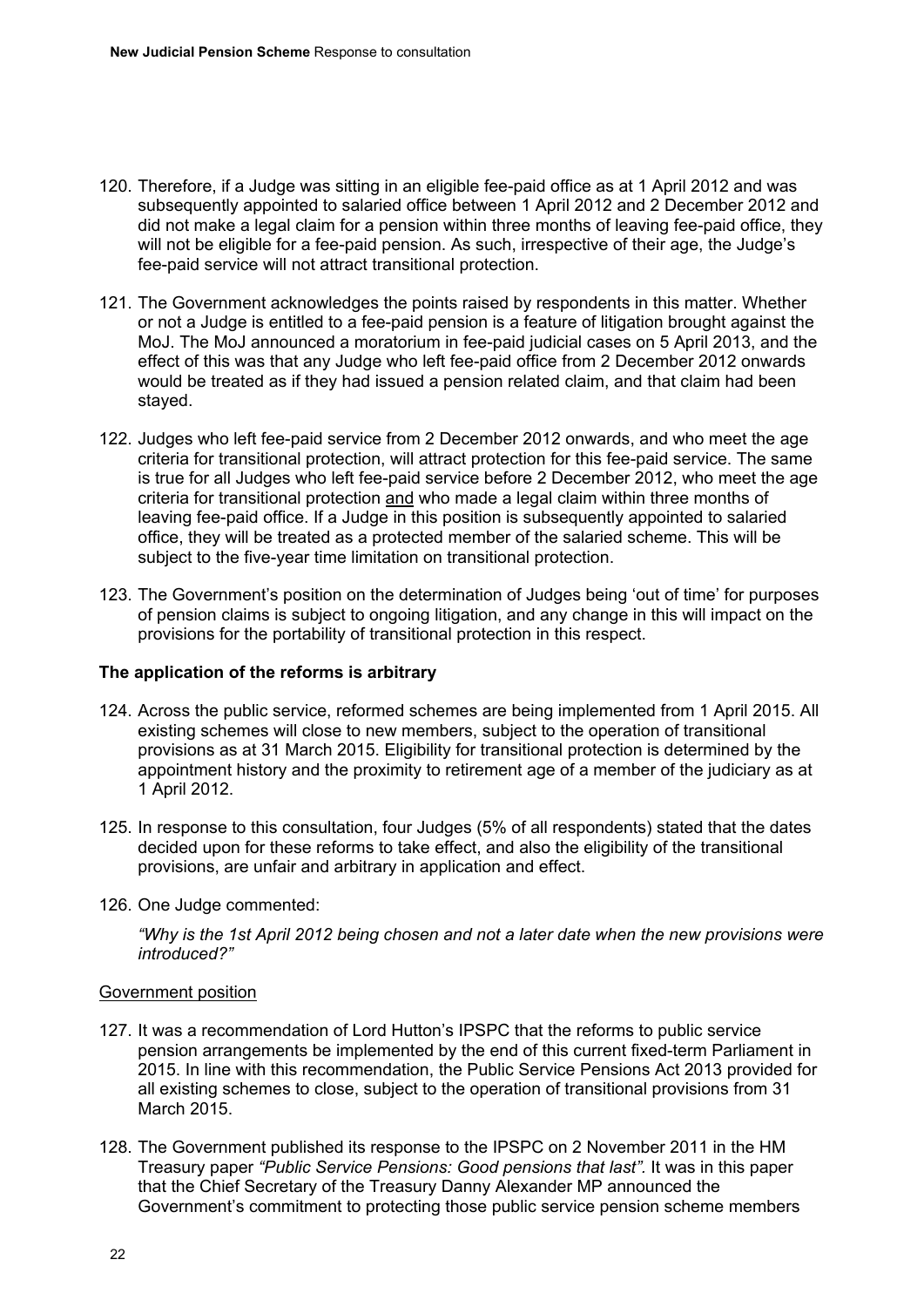closest to retirement through transitional protection, and outlined the qualification criteria. These criteria were set as at the beginning of the next financial year on 1 April 2012. The judicial pension scheme was included in the scope in the IPSPC review, and this statement from the Chief Secretary was made in respect of each of the pension schemes within the review.

129. After further consideration, the Government does not believe that there is sufficient justification to depart from the principle of applying the reforms consistently across all reformed public service schemes. As stated in the consultation document, the policies surrounding transitional protection, including eligibility criteria, are the responsibility of HM Treasury, and apply in a uniform manner across all of the public service.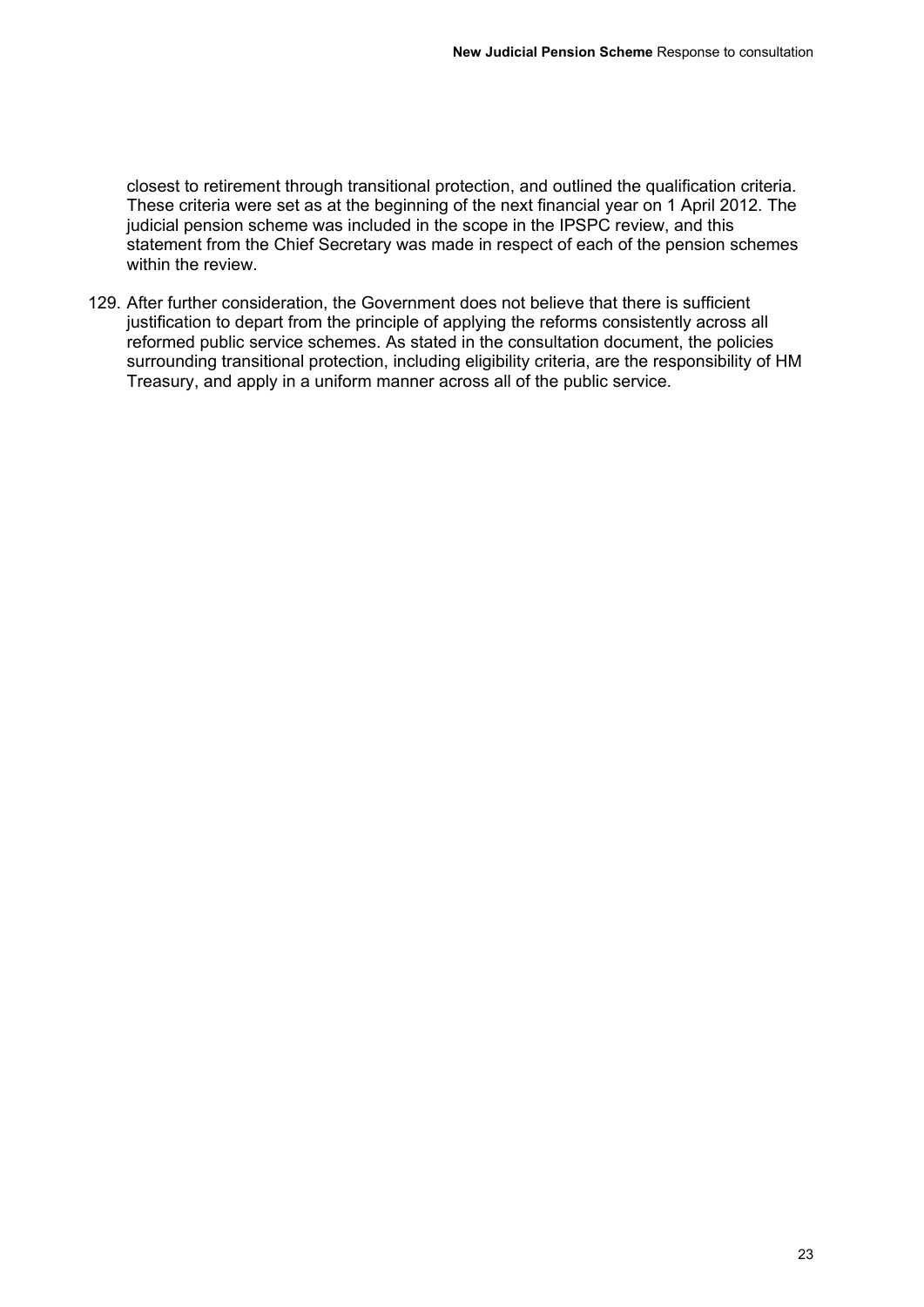### <span id="page-27-0"></span>**Taxation issues**

#### **Tax registration of the NJPS**

- 130. Since the introduction of the Finance Act 2005, the existing judicial pension scheme has not been registered for tax purposes. This represented an anomalous position given that all other public sector pension schemes covered by the reforms were registered. As such, any benefits accrued under this scheme were not to be considered for calculations towards the Annual and Lifetime Allowances.
- 131. As part of these reforms, the Government is aligning the status of tax registration in the reformed judicial pension scheme. The Government has committed to preserving all accrued rights, and as such, the existing JUPRA scheme will remain unregistered for tax. However, the NJPS is to be registered for tax purposes, along with every other reformed public service scheme. This was announced at the launch of the initial consultation on the reforms to judicial pensions in July 2012.
- 132. In response to this consultation, 45% of all respondents raised a concern about the taxregistered status of the New Judicial Pension Scheme (NJPS). It should be noted that these responses included a number of judicial associations.
- 133. A High Court Judge noted:

*"The very people whom one is hoping to attract to apply for an appointment are those people for whom delivering remuneration through a registered pension scheme makes no financial sense."* 

134. A number of other existing Judges commented:

*"This is in effect a raid on our private pensions and penalises anyone who had the prudence to save for their old age while in practice. Lumping together a person's private savings with the notional fund under the JPS in this way is unfair because we had no way of knowing when we accepted appointment that this would happen*."

135. A judicial association added:

*"We are also concerned about the tax treatment, and consequences, of the NJPS… the impact of the annual and lifetime allowances, and the possibility that they will change in the future, is causing understandable uncertainty and anxiety."* 

#### Government position

- 136. Each of the reformed public service pension schemes, including the reformed civil service arrangements to which the standalone judicial pension scheme is to be analogous, is to be registered for tax purposes. That the existing judicial pension scheme is not registered is an anomaly that was agreed by a previous Government. Given the particular context of unprecedented pressure on the national finances at the time of the reforms, it was agreed that all reformed schemes must be registered, regularising the anomalous position.
- 137. The Government acknowledges that certain existing scheme members may have taken out protections upon joining salaried judicial office meaning that it is not possible to enter the NJPS. After listening to the concerns of the judiciary in the 2012 consultation, the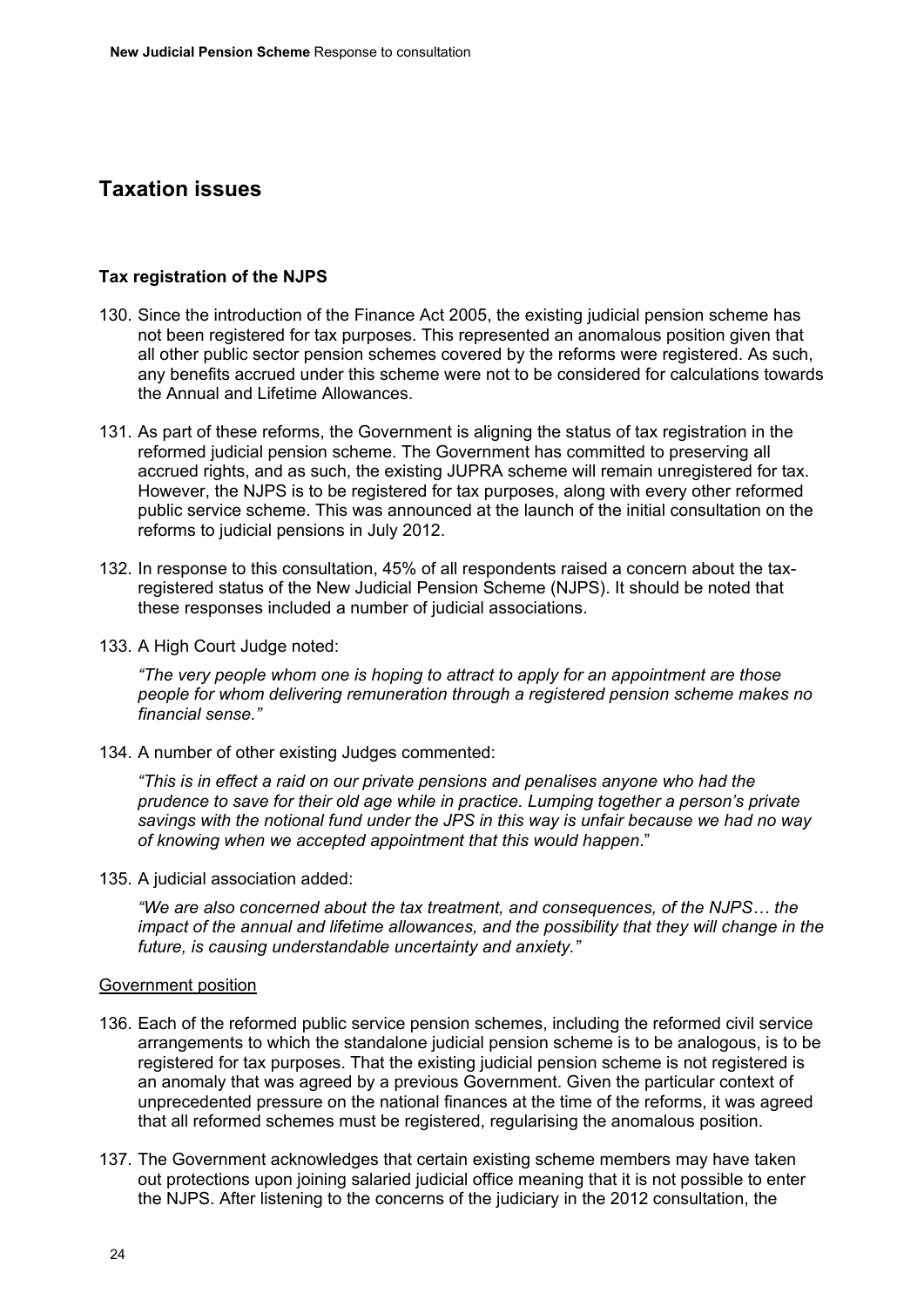Government acknowledged this point, and proposed to mitigate this problem by departing from the cross-Government policy and implementing an allowance, unique to the judiciary, which will provide an alternative option. This would be available to those Judges for whom the mere act of joining a tax-registered scheme would not be possible, due to existing protections already in place. This allowance, paid alongside salary or fee, known as the Transitional Protection Allowance (TPA), is available to all those Judges eligible to join the new scheme with these existing protections in place, and who were in service, or had their appointment agreed, by 1 April 2012. The TPA would be equivalent to the employer contribution the department would have paid, had the members joined the new scheme.

138. The Government acknowledges the potentially significant impact of the registering of the new scheme for tax purposes. However, this is a consequence of the historical position of the judicial pension schemes, which were an anomaly, not the reforms themselves. The TPA is designed to mitigate the impact of this change. The Government has also committed in the reforms to protect all accrued rights of members in the existing, unregistered scheme, including the preservation of the automatic lump sum and service award payments.

#### **Transitional Protection Allowance conditions**

- 139. The Transitional Protection Allowance (TPA) is to be a payment alongside salary or fee, and as such is to be subject to tax and National Insurance Contributions (NICs) in the same manner as a salary or fee payment would be.
- 140. Two respondents to this consultation brought up the level of the TPA payment stating that it did not represent a fair amount, as it was not equivalent to what they would have received if they were a member of the scheme. This is because members of the NJPS are not required paid tax and NICs on the employer contribution.
- 141. One respondent noted:

*"Either the TPA should be set at an equivalent gross level to the contributions for members of the NJPS, but it should not then be subject to tax and NICs: or the level of the TPA should be 'grossed up' to allow for the payment of tax and NICs on receipt."* 

142. This respondent went on to add:

*"The effect of the proposals… will be that Judges who cannot join the NJPS and who are forced to opt for the TPA are not able to make the same level of alternate arrangements to those who join the NJPS. This will result in manifest inequalities in pension provision and benefits among the judiciary."* 

#### Government position

- 143. As mentioned above, the TPA represents a departure from the principle of consistency of treatment of public servants, and is unique to the judiciary to reflect the fact that the existing judicial pension scheme is not registered for tax purposes. The TPA is to be an additional payment alongside salary or fee at the time of the payment, and will be treated as 'earned income' for the purposes of tax and National Insurance.
- 144. The Government acknowledges the points raised in reference to this issue; however, the provision of the TPA has been agreed at Cabinet Committee level, and it was designed so that the contribution from the department would be equivalent to the employer contribution that would have been paid had the member been able to join the NJPS. This is irrespective of any taxes or NI contributions paid upon receipt of the payment.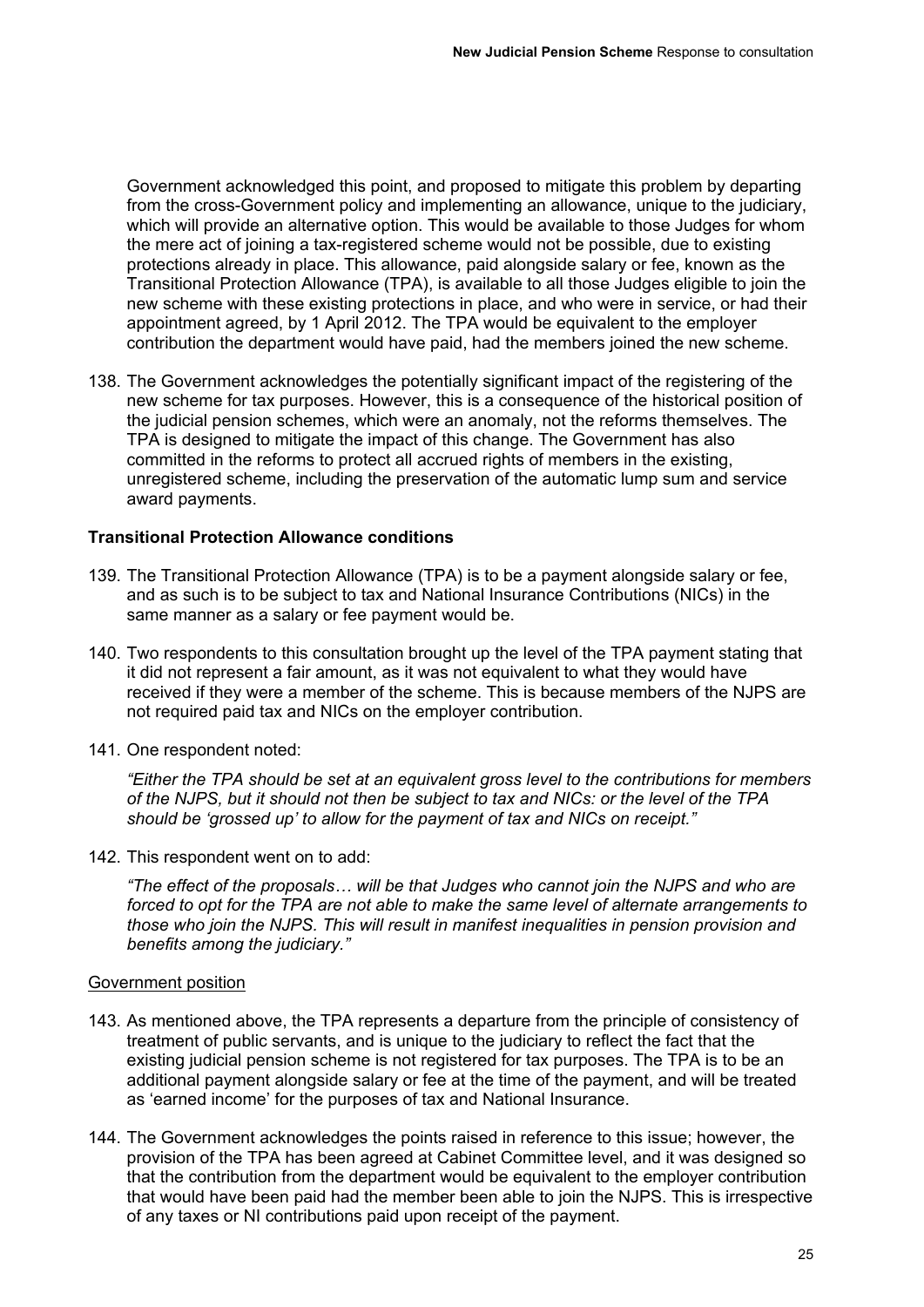145. The position of the Government is that the TPA is an alternative for those Judges for whom it is not possible to join a tax-registered scheme. This is a unique option available to the judiciary in respect of the anomalous tax position of the predecessor scheme. This payment is to be paid outside of the pension framework, as 'earned income' alongside salary or fee, and subject to the relevant considerations.

#### **Transitional Protection Allowance eligibility**

- 146. As stated earlier in this section, a person's eligibility for transitional, or tapering, protection is determined by their age, and their appointment history. The date applicable for eligibility for these protections is 1 April 2012. If a Judge was in an eligible office, either salaried or fee-paid, immediately before<sup>15</sup> this date, and meets the requirements on proximity to normal pension age<sup>16</sup>, they would be eligible for protection. This is a policy of HM Treasury, and is applicable to all public service schemes.
- 147. The Transitional Protection Allowance (TPA), is an additional feature of the NJPS, unrelated to transitional protection. This is unique to the judiciary, for those Judges for whom it is not possible to join a tax-registered scheme.
- 148. In response to this consultation, 24% of all responses cited that the divergence between the two eligibility criteria was unfair. Firstly, if a Judge was eligible for the TPA, due to being a pipeline Judge, this should be extended to transitional protections in the same manner. In addition, a number of responses cited that it was unfair not to extend the offer of the TPA into the future, instead of insisting on a one-off, irrecoverable decision as at 1 April 2012.
- 149. A judicial association stated:

*"All "pipe line" judges, if they are aged between 51 years and 6 months and 55 years at 1 April 2012, should be placed into Group B [tapering protection] with the ability to be in the current scheme before joining the NJPS and then if eligible opt for TPA."* 

150. A group of Judges eligible for tapering protection commented:

*"The scheme [should be] amended to enable judges in our position to take the Transitional Protection Allowance at the end of the Tapering Relief period or thereafter"* 

151. Another association noted:

*"The [association] sees the sense in treating 'pipeline judges' in the same manner as already appointed judges. They have been offered, and accepted, judicial office on the basis of the pension provision in place under the pre-existing judicial pension arrangements. They will very probably have commenced termination of their private practices in anticipation of their appointment. Accordingly they should be treated in the same manner as their already appointed peers, and the effectively arbitrary date of their actual appointment should not change their position."* 

<sup>&</sup>lt;sup>15</sup> 'Immediately before' being 23:59 on 31 March 2012<br><sup>16</sup> As at 1 April 2012 are within 10 years of normal pension age (aged over 55) for transitional protection, or within 13.5 years of normal pension age (aged over 51 years 6 months) for tapering protection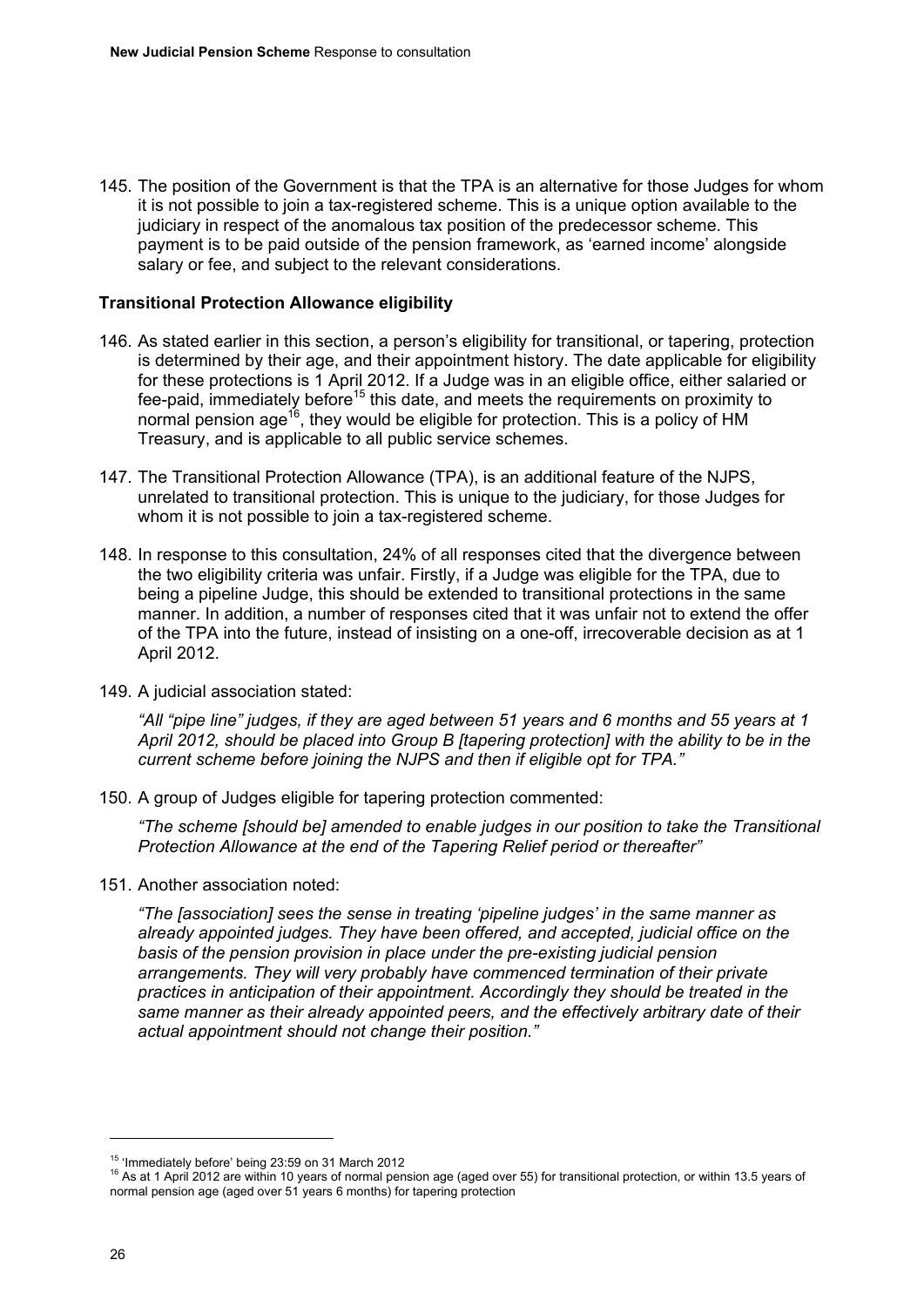#### Government position

- 152. The TPA is unrelated to transitional protection. Transitional protection is a Government policy and the intent of this policy is to protect those public service pension scheme members who are closest to retirement. The TPA is an additional provision that the department is offering, unique to the judiciary, for those Judges for whom it is not possible to join a tax-registered scheme. The eligibility criteria for this are as a result of an administrative agreement with HM Treasury.
- 153. Opting for the TPA would be in lieu of joining the NJPS, and this option is only available for those eligible Judges in a qualifying judicial office, or whose appointment to that office had been agreed as at 1 April 2012, and who meet the following criteria:
	- The individual is not eligible for full protection;
	- The individual has had continuous membership of the judicial pension scheme since being first eligible to join it and are still active members of the scheme at 31 March 2015;
	- The individual can provide proof of having registered with Her Majesty's Revenue and Customs (HMRC) for either Enhanced Protection (EP) under the Finance Act 2004 or Fixed Protection (FP) under the Finance Act 2011, and has not contacted HMRC to revoke such Protection; and
	- The individual has not taken any action which negates the validity of their Protection (for instance, joining a registered pension scheme or making contributions to a registered money purchase pension arrangement after 5 April 2006 (EP) or making contributions or building up benefits in a registered pension scheme after 5 April 2012 (FP).
- 154. Opting for the TPA is a one-off, irrevocable decision as at 1 April 2015, and by electing for this option, a Judge is extinguishing any rights to transitional protection. There is no eligibility requirement for this on the proximity to normal pension age; this is not a consideration in the policy intent. The policy to implement the TPA is to ensure an alternative is available for those Judges who cannot join the NJPS from 1 April 2015, due to existing protections they may have in place. This cannot be taken in conjunction with any protection, or at the end of a period of tapering protection in the future.
- 155. As the TPA is a unique policy for the judiciary, the department sought agreement to set the qualification provisions, to include all specified 'pipeline' Judges, whose appointment had been agreed by 1 April 2012, but had not yet assumed office. This provision was agreed by the relevant Cabinet Committee on this basis. The transitional protection provisions are applicable in the same manner across the public service equally.
- 156. The Government considers the TPA to be a generous alternative for Judges for whom it is not possible to join the NJPS. Transitional protection is a means to implement these reforms in a fair manner, protecting those closest to retirement. The motivation and intent behind each policy is different, and as a result, the eligibility requirements differ accordingly. The eligibility requirements for the TPA are as a result of an administrative agreement, whereas as the eligibility requirements for transitional protection are statutory. The Government does not consider that the existence of the TPA and the specific qualifying criteria applicable is a justification to depart from the principle of applying transitional protection consistently across all reformed public service schemes.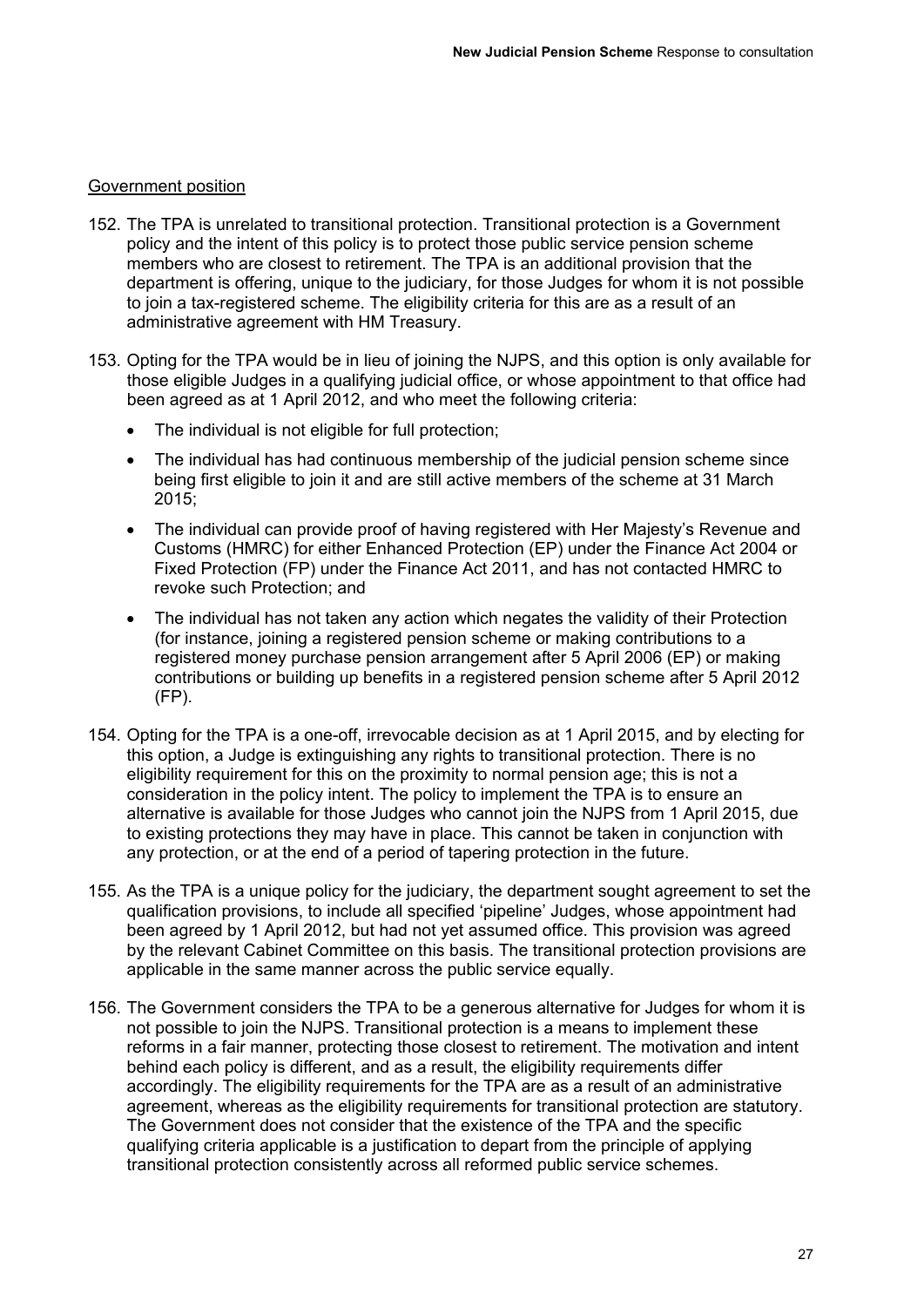#### **Limiting pensionable earnings**

- 157. The tax-registered status of the NJPS means that the all benefits accrued under this scheme will be considered for the Annual and Lifetime Allowances.
- 158. In response to this consultation 6% of responses cited that due to the means employed by the Government in remunerating Judges, registering the scheme for tax purposes was inappropriate. This is due to the fact that by virtue of their pensionable earnings, a number of salaried Judges would breach their Annual Allowance solely as a result of being a member of the scheme.
- 159. One High Court Judge noted:

*"anyone who is able flexibly to plan their own retirement provision will not choose to make further contributions to registered schemes once they have reached the relevant limits."* 

160. This Judge added an example of an alternative method which to:

*"…mitigate some of the damage of the current proposals… allow a member of the NJPS to limit their accrual each year to the Annual Allowance with a commensurate reduction in contributions."* 

#### Government position

- 161. The Chancellor of the Exchequer announced the reduction in the Annual Allowance from £50,000 to £40,000 in the [2012 Autumn Statement](https://www.gov.uk/government/uploads/system/uploads/attachment_data/file/221550/autumn_statement_2012_complete.pdf). This was to protect the public finances from the growing cost of tax relief for pension savings, which was predicted to rise to £35 billion in 2015-16<sup>17</sup>.
- 162. The Government is committed to offering flexibility to scheme members as part of the reforms, and as such has offered the Partnership Pension Account to prospective members of the NJPS, which will be designed to reflect the Government's proposed policies on freedom and choice in pensions. However, it would not be fair or desirable to the taxpayer to allow Judges to limit their pensionable earnings to enable certain Judges to avoid tax charges. Taxation policy remains the responsibility of HM Treasury.

<sup>17</sup> [HM Treasury 2012 Autumn Statement](https://www.gov.uk/government/uploads/system/uploads/attachment_data/file/221550/autumn_statement_2012_complete.pdf), 18 December 2012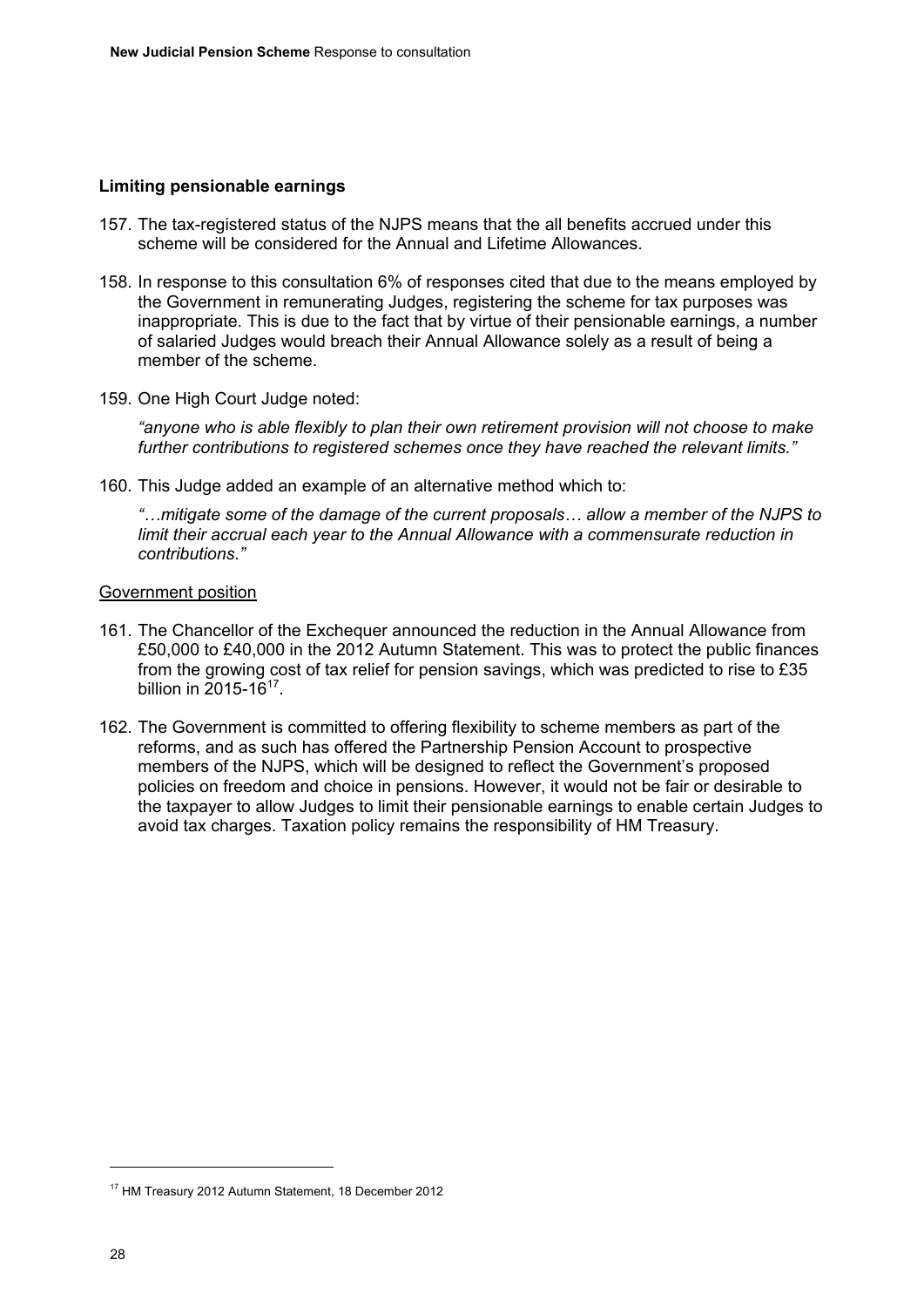### <span id="page-32-0"></span>**Scheme design**

#### **Method of calculation of member contributions**

- 163. The judicial pension schemes have been subject to personal pension contributions from members since 2012. For the salaried judiciary working on a full time basis, these rates have been set equally for all members. For Judges working on a salaried part time basis, these have been set pro-rata against salary actually earned by the Judge.
- 164. The New Judicial Pension Scheme (NJPS) allows for a tiered member contribution rate based on pensionable earnings, in line with the contributions paid in the reformed civil service scheme with which the NJPS is to be analogous.
- 165. The NJPS will also allow for the inclusion of a large number of fee-paid Judges who do not sit on a full time basis. As such, the department asked consultees to comment on the most appropriate method to calculate the rate of contributions for these Judges not working on a full time basis, either based on the salary or fee actually earned by the Judge, or the equivalent rate of pensionable earnings of the Judge's whole time equivalent.
- 166. Of the 84 respondents to this consultation, 24% provided a response to this question, with the remaining respondents offering no comment, no answer, or leaving responses blank. Of the 20 responses, there was no consensus as to how to assess contributions, with 11 in favour of the whole time equivalent approach, and 9 in favour of the actual earnings approach. It should be noted that a number of associations commented on this question.
- 167. Those in favour of the actual earnings approach noted that:
	- This was a much fairer and more equitable approach than the whole time equivalent approach, as this would ensure contributions are assessed in the same manner as benefits; and
	- Implementing the whole time equivalent approach would result in non-full time members of the judiciary contributing a disproportionately high rate for the benefits they are due to receive.
- 168. For example, one association stated that:

*"Clearly, the 'actual earnings' approach should be adopted because it would be unfair for fee paid Judges and salaried judicial office holders to make contributions based upon a notional salary."* 

169. Another Judge commented that:

*"There are a number of fee-paid members who have little other work. If their contributions are set at 7.25% [in line with the Whole Time Equivalent] this would be a significant dent in their take-home pay, and run counter to the principle that the higher paid should pay a higher percentage."* 

170. Those respondents in favour of the whole time equivalent approach often cited that this approach would help mitigate against any potential future pressure on the employer cost cap calculations.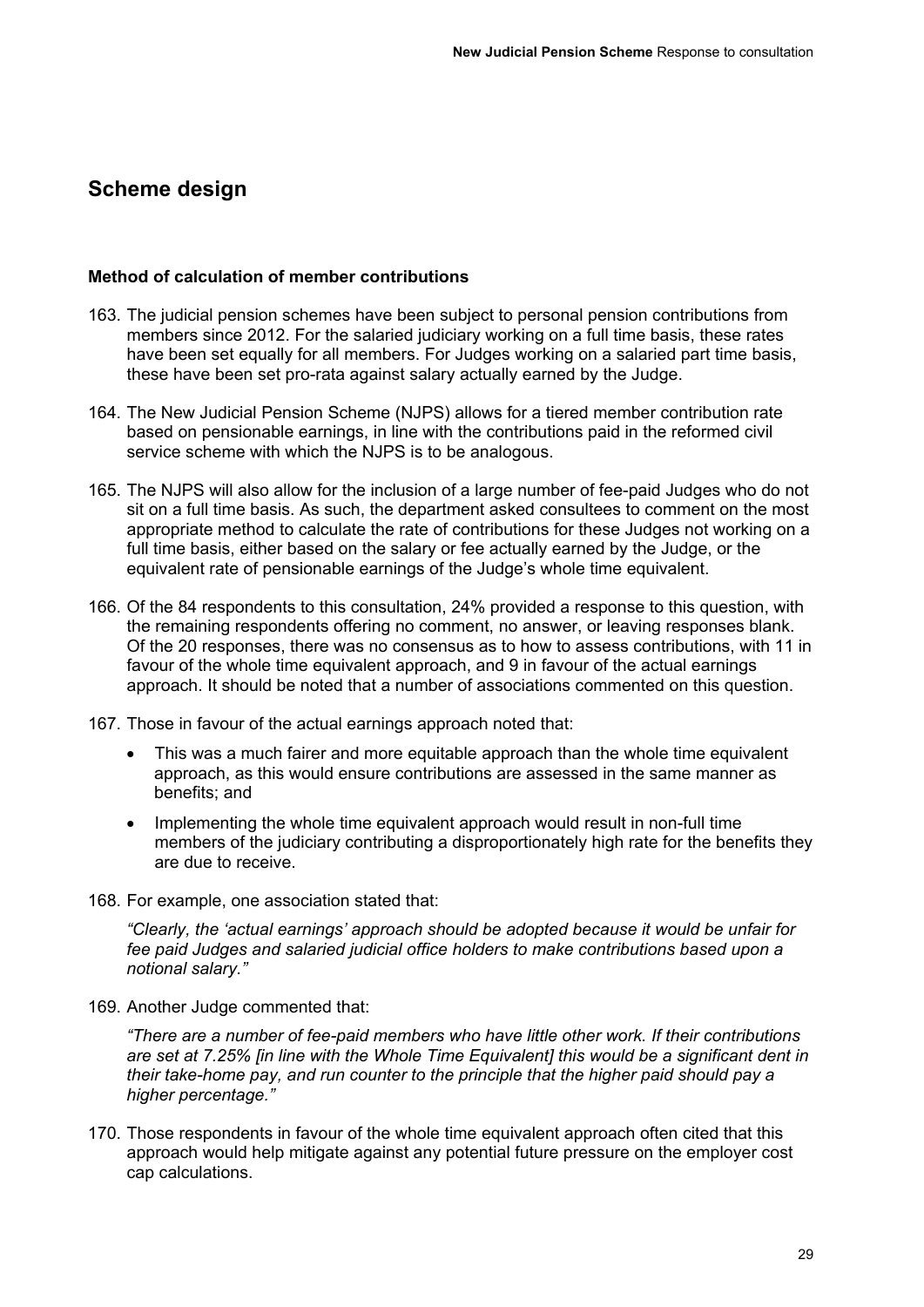171. A judicial association noted:

*"Calculation on 'actual earnings' would make it more probable that the cost cap would bite. This would be detrimental to all potential members. In view of this, the contributions should be based on full-time equivalent earnings."* 

172. In addition to this point, a member of the public stated:

*"Whole time equivalent is a more usual method of calculation for part time staff."* 

#### Government position

- 173. If the whole time equivalent approach was adopted instead of the actual earnings approach, those Judges not sitting on a full-time basis would be paying a disproportionately high amount in member contributions for the benefits they would be due to receive on retirement. These benefits are assessed on actual pensionable earnings, and it does follow that contributions should be assessed on the same basis.
- 174. The Government does accept that electing to force non-full time members to pay contributions in line with Judges who earn significantly more than them could, in theory, provide a downward pressure on the employer cost cap. However, this would be because lower earners are paying a disproportionately high amount for the benefits they receive. The issues surrounding the fee-paid judiciary and the employer cost cap are detailed in the section titled Scheme Governance.
- 175. Under current pension arrangements for salaried Judges, those Judges sitting on a Salaried Part-Time Working basis have their member contribution rates assessed under the actual earnings approach. In addition, the reformed civil service scheme will be using actual earnings to calculate contributions for non-full time civil servants. Without a consensus response to this question, the Government is minded to continue the existing principle set for the calculation of member contributions, and use the 'actual earnings' method.

#### **Qualifying period for benefits**

- 176. Under the existing scheme for salaried Judges, there is no qualifying period for medical retirement benefits. However, as part of these reforms, a two-year qualifying period for medical retirement benefits was proposed under the NJPS. There is a qualification period for pension benefits under JUPRA of five years, except in some age-related circumstances. Under the NJPS, this qualification period for pension benefits is being aligned with the reformed civil service scheme and will be two years.
- 177. In response to this consultation, 13% of all respondents stated that implementing a qualifying period for benefits was not appropriate for the judicial scheme. It should be noted that a number of these responses were from judicial associations.
- 178. A judicial association commented:

*"It is considered that all benefits should be available to members without the need to serve a qualifying period. There may be a rationale for having a qualifying period where the members are likely to move as their career progresses. This is not the case with judges…*  [as] the demographic is such that Judges tend to be older when they take up judicial *appointment."*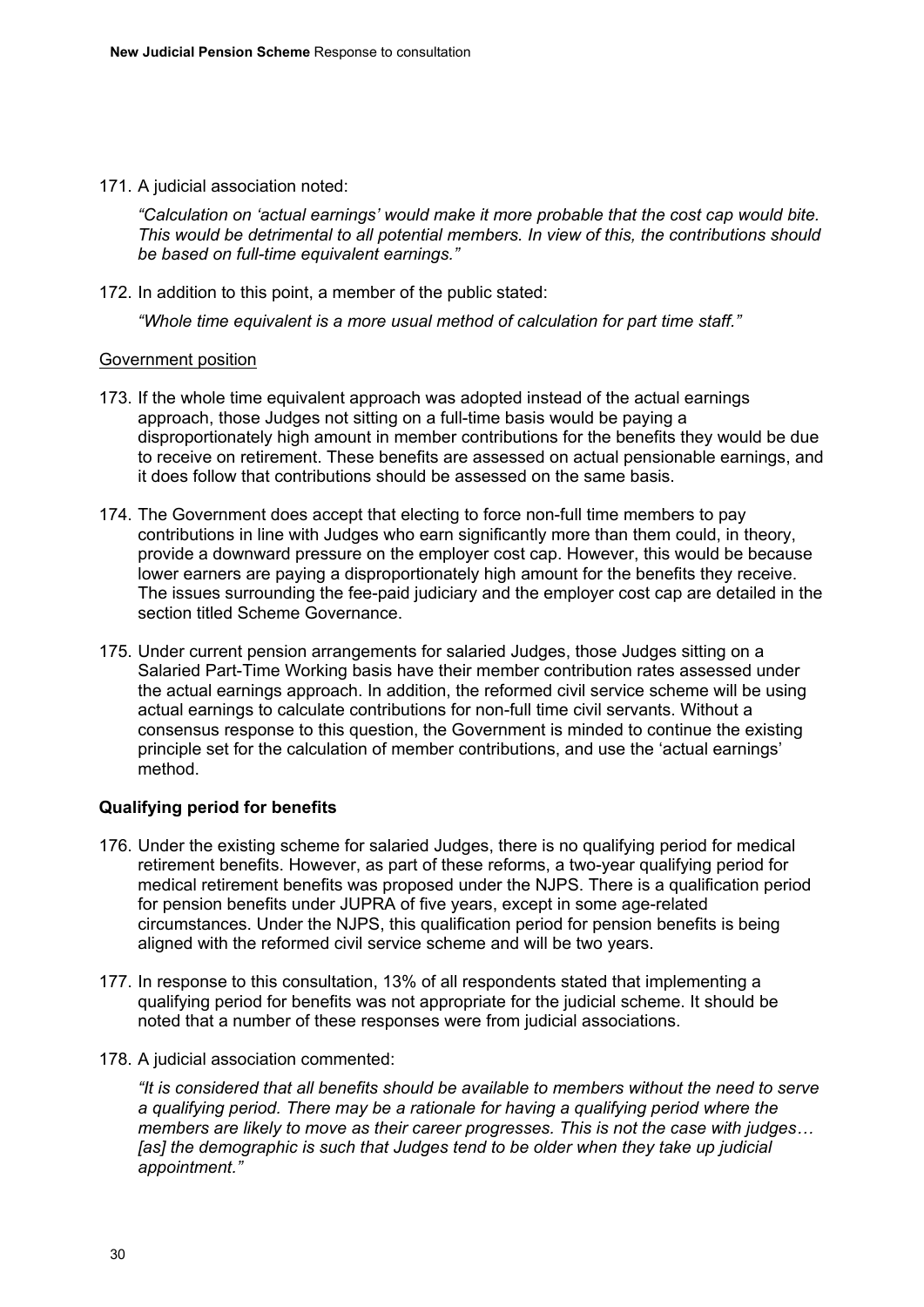179. The association went on to add:

*"Judicial office for salaried judiciary is a lifetime appointment. The numbers involved [in removing the qualifying period] are likely to be small and so the cost would be nominal for the reassurance it would give to members."*

#### Government position

- 180. The Government accepts that the implementation of a two-year qualifying period for medical retirement benefits is a divergence from existing practice in the judicial scheme; however, this does bring the scheme into alignment with schemes across the public service.
- 181. Lord Hutton and IPSPC were clear in the Commission's final report that one of the key drivers for these reforms is to manage risk to both the taxpayer and to scheme members. Having no qualifying period for benefits is an assumed risk for the scheme. Whilst the Government accepts that certain salaried Judges are required to undertake preappointment checks prior to assuming office, which include a medical check, the same is not true for the fee-paid judiciary. Judges working in a fee-paid capacity will constitute the majority of the membership of the NJPS, and the Government is of the view that waiving qualifying periods entirely for all members of the scheme represents a disproportionate risk to the taxpayer, and to scheme members. After further consideration of the points raised during this consultation, the Government does not believe that there is sufficient justification for the judicial scheme to depart from the approach to qualification for medical benefits in the reformed civil service scheme.
- 182. However, minded of the unique nature of the judicial career path, the department has inserted a discretion into the regulations to allow the Judicial Pension Board to make a recommendation to the Scheme Manager to waive this qualifying period in respect of ill health benefits if deemed appropriate. Members of the judiciary will be represented in equal numbers to departmental representatives on the Judicial Pension Board.

#### **Indexation of pension benefits**

- 183. Benefits under the NJPS are to be revalued annually. At the end of each scheme year, the balance of benefits accrued in a member's pension pot will be subject to an increase, at a rate set out by an HM Treasury Order that reflects the Secretary of State for Work and Pensions' annual review of the general level of prices.
- 184. In response to this consultation, 5 respondents commented that the proposed method of revaluation may not be appropriate, and sought further clarity. It should be noted that these responses included one judicial association.
- 185. A judicial association commented:

*"The proposal would appear to be that indexation is a matter for the Treasury. The issue of indexation is significant because, if there is no indexation during the period of the relevant pension, this could significantly erode its value. We would invite clarification as to how indexation will be implemented."* 

#### Government position

186. The Government's proposed approach to revaluation is in line with approaches used across the public service, including the existing JUPRA scheme. Under JUPRA, whilst benefits are not revalued every year, as they will be under the NJPS, they are uprated in line with the rate outlined in the Pensions (Increase) Act 1971.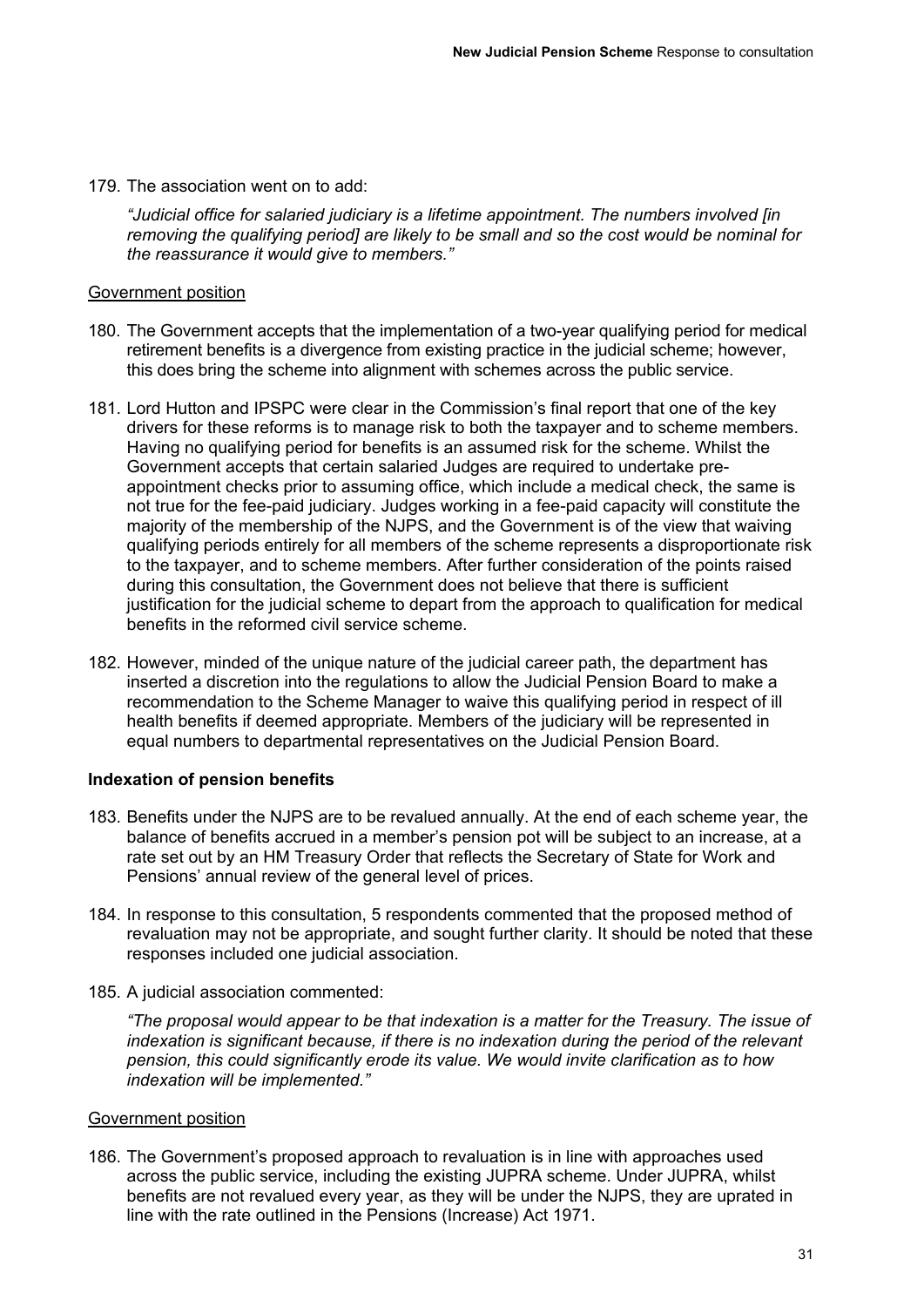187. It is common practice across Government for the rate of indexation to be set in line with the HM Treasury Order that reflects the Secretary of State for Work and Pensions' annual review of prices, the Consumer Price Index. This is the approach taken in the reformed civil service arrangements and the arrangements under the existing scheme for salaried Judges. The Government does not feel it appropriate to make extra provision in scheme regulations to diverge from the rest of the public sector on this point. The Government does not consider that special protections for the judiciary in this context would be fair to the other members of public service pension schemes, or the taxpayer. After consideration, the Government does not believe that there is sufficient justification to depart from the principle of applying the reforms consistently across all reformed public service schemes.

#### **Annual benefit statements**

- 188. One of the central tenets of these reforms, as highlighted by the IPSPC final report is to ensure a more open and transparent approach to public service pensions. To aid in this, each scheme is to ensure that all scheme members are provided with annual benefit statements outlining the status of each member's pension account, without being requested.
- 189. 6 respondents commented that the annual benefit statements provided to scheme members should include updates on annual and lifetime allowances.
- 190. One judicial association commented:

*"The information in the annual statement should not only include the amount that is 'banked' for the member's pension but should also include the running total for the Lifetime Allowance as well as details of the amount for the current year for the purposes of the Annual Allowance. This will enable Judges to be aware of where their individual pension pot sits in relation to both the annual allowance and the lifetime allowance and the need to consider taking advice if nearing the cap for either."*

#### Government position

191. The Government recognises that the tax-registered status of the NJPS will represent a change for members of the judicial pension scheme. As such, the Government can see the benefit for members in providing annual updates on considerations for Annual and Lifetime Allowances along with the annual benefit statements that will be sent to all members. The Government is happy to work with the new scheme administrator to ensure that this is captured as part of the new scheme requirements.

#### **Lump sum commutation rate**

- 192. In a divergence from the final salary JUPRA scheme, pensions paid under the NJPS will not include an automatic lump sum on retirement. However, all accrued benefits have been preserved, including the final salary link, and pensions in the future paid under JUPRA will include this automatic lump sum. In addition, in line with the approach taken in the civil service scheme, it was proposed that the NJPS will have the opportunity for members to commute a portion of their pension for a lump sum payment on retirement, and this is paid at a rate of £1 of pension for £12 of lump sum.
- 193. A judicial association commented that a commutation rate of 12:1 was not particularly favourable, and that a more favourable rate would be 18:1. This was endorsed by four other individual responses to this consultation.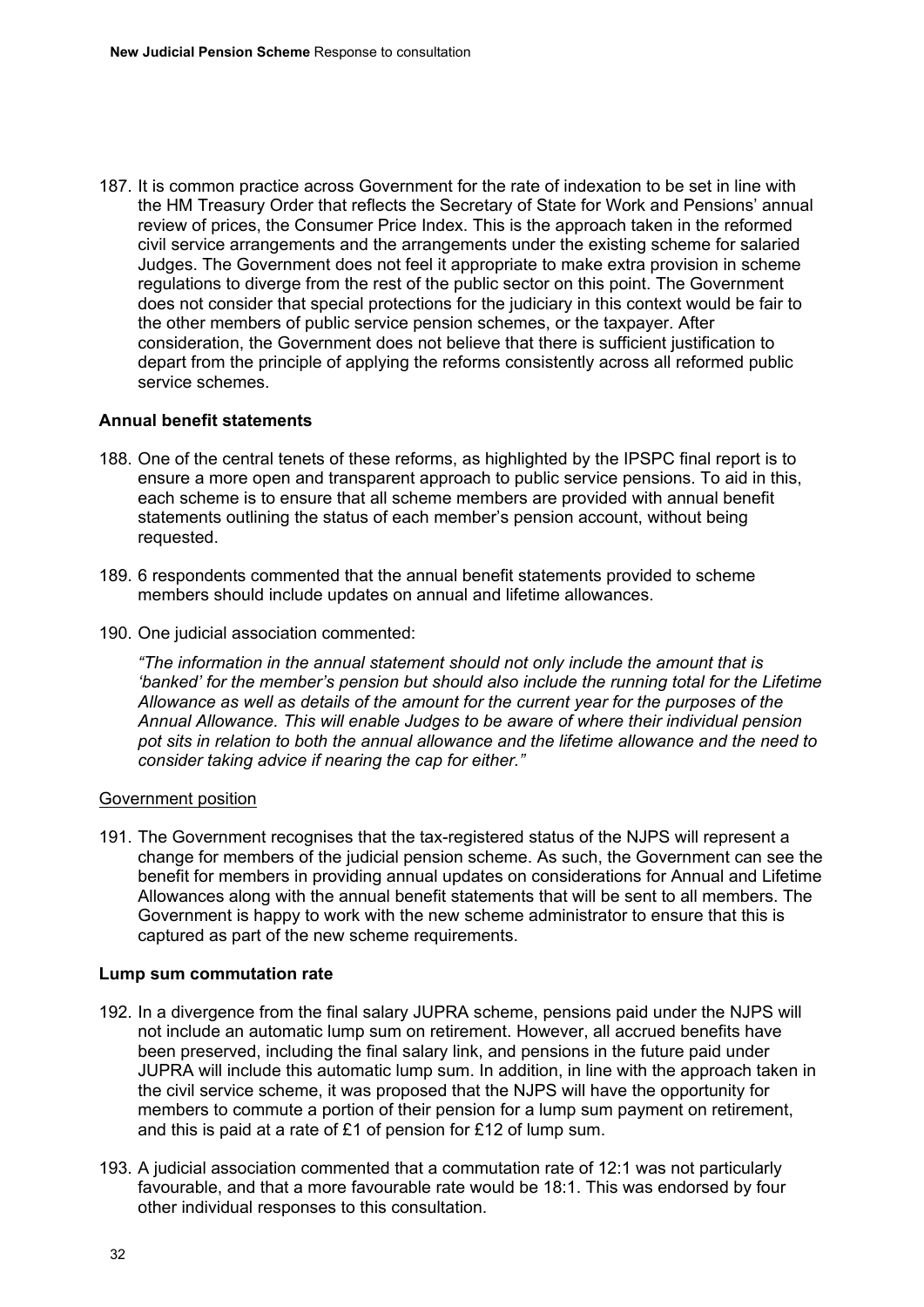#### Government position

- 194. The ratio of 12:1 for a commuted lump sum under the NJPS was outlined in the 2012 consultation on features of the new scheme, and again in the formal announcement of the reforms in February 2013. This is in line with the approach taken in the reformed civil service scheme, and is in accordance with Her Majesty's Revenue and Customs (HMRC) limits and regulations.
- 195. A commutation ratio of 12:1 has been in place in the civil service scheme in each of the last three iterations of the scheme, and the Government considers this offer for commutation a fair and sustainable approach to allow flexibility for Judges in retirement. The Government does not consider that making special provisions for the judiciary in the context of a more beneficial commutation rate would be fair to the other members of public service pension schemes, or the taxpayer. The Government does not believe there is any justification to implement a more beneficial rate of commutation for the judiciary than in the reformed civil service scheme,
- 196. In addition, as part of these reforms, the Government are offering the Partnership Pension Account for those Judges who wish to save for retirement more flexibly. The Government's reforms on Freedom and Choice in Pensions, announced at the 2014 Budget, will apply to the Partnership Pension Account.

#### **Retirement provisions**

- 197. In reforming judicial pensions, provisions for retirement have been made more flexible under the NJPS. For instance, there will be capacity for Judges to buy out the actuarial reduction applicable under the early retirement provisions.
- 198. In addition, Judges will be able to take partial retirement in the NJPS; this is not possible under the current JUPRA arrangements. This will allow Judges to continue to sit in their judicial office after drawing down their pension under the NJPS. Also, the provisions for late retirement have been amended, to allow for a Late Retirement Addition to be paid to Judges, to recognise that they are working beyond pension age.
- 199. 5 respondents to this consultation offered positive comments on the changes made to the flexibility of retirement provisions under the new scheme. This included a number of judicial associations.
- 200. One Judge noted on the late retirement provisions:

*"The methodology here is very welcome… the chance to continue working and build extra years, together with some recognition for the delay in taking the pension."* 

201. However, one judicial association commented on late retirement:

*"Whilst this also appears to be a positive feature of the NJPS there are reservations as to how this will work in practice. The Government position is to encourage people to work longer however the imposition of a Lifetime cap and an Annual Cap may be counter productive to many judges who will realise that working beyond retirement is not worthwhile from the point of view of taxation."*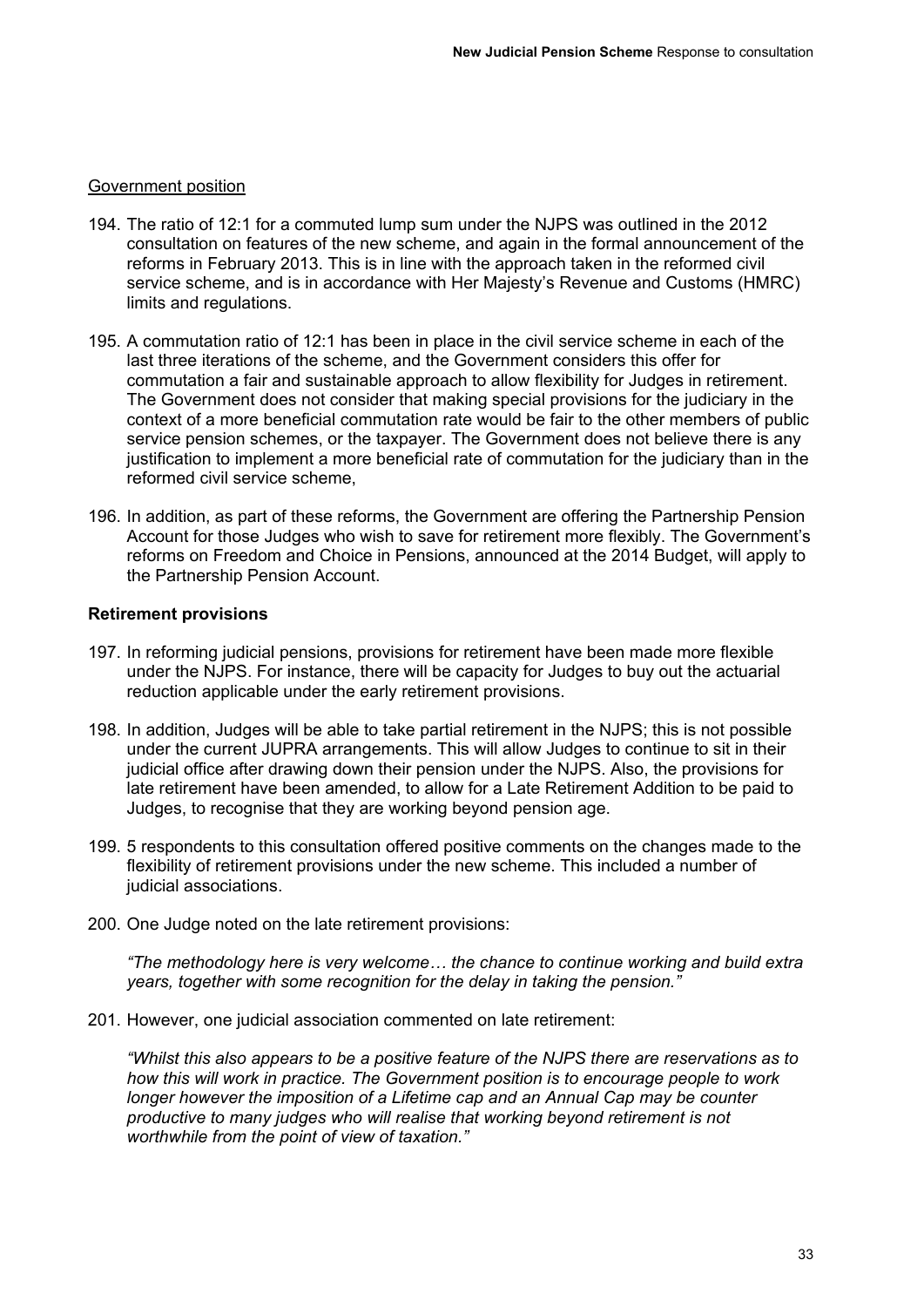#### Government position

202. The Government is content with the proposals under the new scheme, which will increase the flexibility of retirement provisions. The Government considers that these new considerations for partial retirement, late retirement, and the early retirement buy out will increase the flexibility of the new scheme, and allow Judges to receive a good quality pension in retirement, in a manner that is in line with their personal circumstances. The Government also considers that the late retirement additions will make it easier for Judges to work beyond pension age if they so desire, benefiting the overall quality of the judiciary.

#### **Benefits for dependants**

- 203. Under the existing JUPRA scheme, benefits for dependants are set at 50% of the scheme member's pension upon the death of the member. However, for the NJPS, these benefits will be set at 37.5% of the member's pension.
- 204. 13% of all responses to this consultation stated that it is unfair and wrong of the Government to reduce the rate of benefits for dependants as part of these reforms. A number of judicial associations responded in line with this.
- 205. One judicial association commented:

*"We see no logic, justification or fairness in reducing dependants' benefits from 50% in JUPRA to three eighths in the NJPS."* 

206. In addition to this, another judicial association noted:

*"The dependants' benefits are less than the previous scheme (37.5% rather than 50% of the member's benefits) against a background of an assurance that such benefits in the new scheme would match those of the existing scheme. The higher level should be reinstated."* 

- 207. Four respondents, including a number of judicial associations did acknowledge the positive effect of the qualification criteria of the new proposals for surviving adults and eligible children.
- 208. One judicial association commented that:

*"Certain aspects of the NJPS are welcomed. In particular… the change to the definition of eligible child [and] the possibility of a pension for a surviving adult and the fact that this is paid for life."* 

209. With regards to the eligibility for surviving adults, the judicial association went on to add that:

*"Judge's partners should not necessarily be precluded from receiving death benefits if "prevented from marrying". It is the length of the relationship and financial dependence or inter-dependence that should be relevant."* 

#### Government position

210. The proposed benefits for dependants upon the death of a scheme member in the standalone NJPS were outlined at the outset of the consultation in July 2012. As the reformed scheme was to be in line with the reformed civil service arrangements, the rates were set at a lower rate than the existing scheme, in line with the reformed civil service scheme.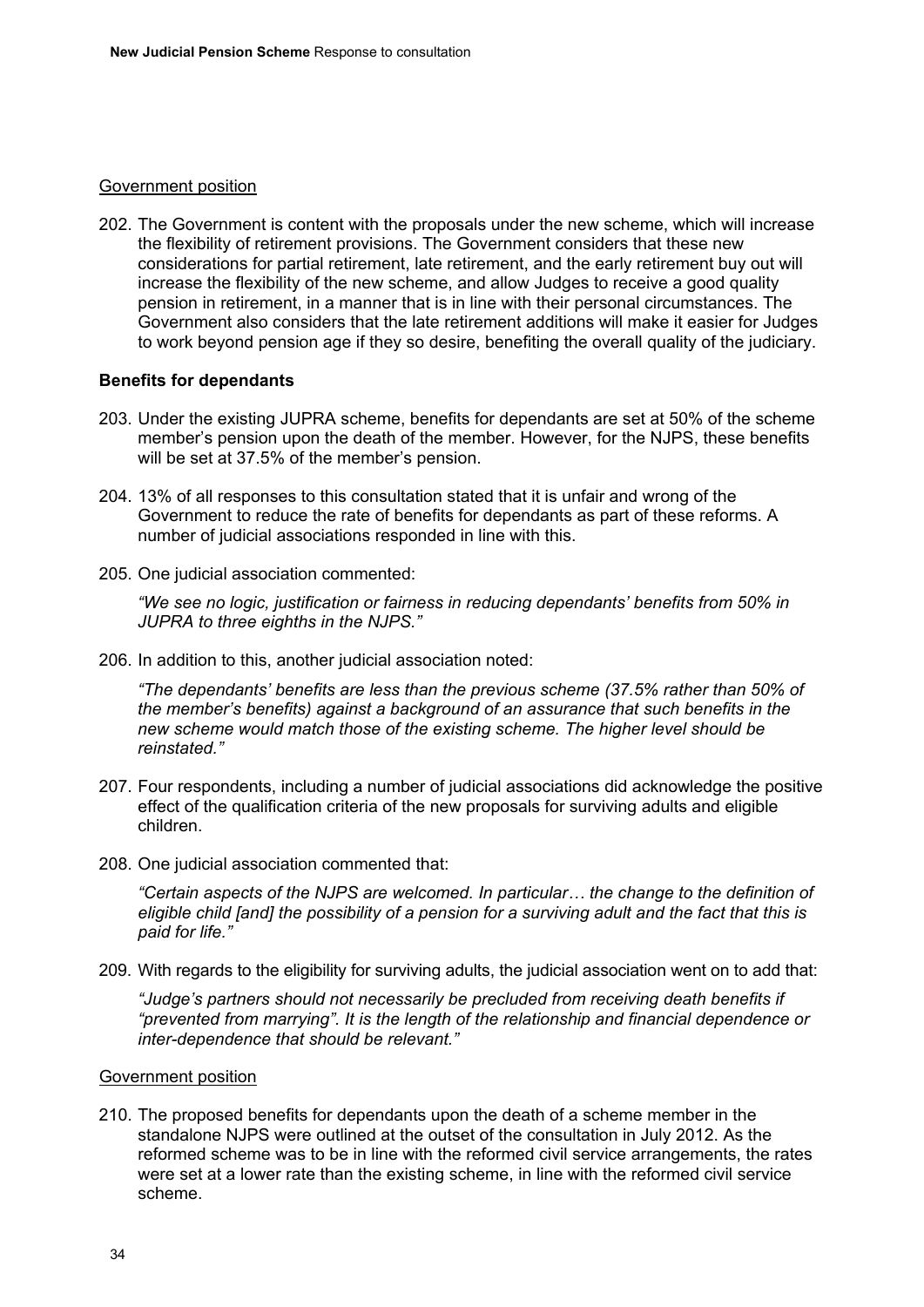- 211. One of the alternative options available at the time of this consultation was a standalone scheme in line with the Government's preferred scheme design. This design included no change in benefits for dependants. However, in lieu of this option, the judiciary responded in favour of implementing a standalone scheme in line with the reformed civil service scheme, and a lower rate of benefits for dependants. After further consideration of the points raised in this consultation, the Government does not consider there to be sufficient justification to depart from the existing policy, which is in line with the reformed civil service scheme.
- 212. All benefits accrued under JUPRA will remain protected, including the dependants' benefits accrued in respect of service under JUPRA. The Government accepts that the rate of benefits for dependants in the NJPS is lower than the rate applicable under JUPRA; however, it should also be noted that the qualification for benefits has been widened as a result of the reforms for both surviving adults and children. In addition, for surviving adults, any dependants' benefits do not void on remarriage or entering into a new relationship as they would under JUPRA. The Government considers that the proposed benefits for dependants are suitable and appropriate for members of the NJPS.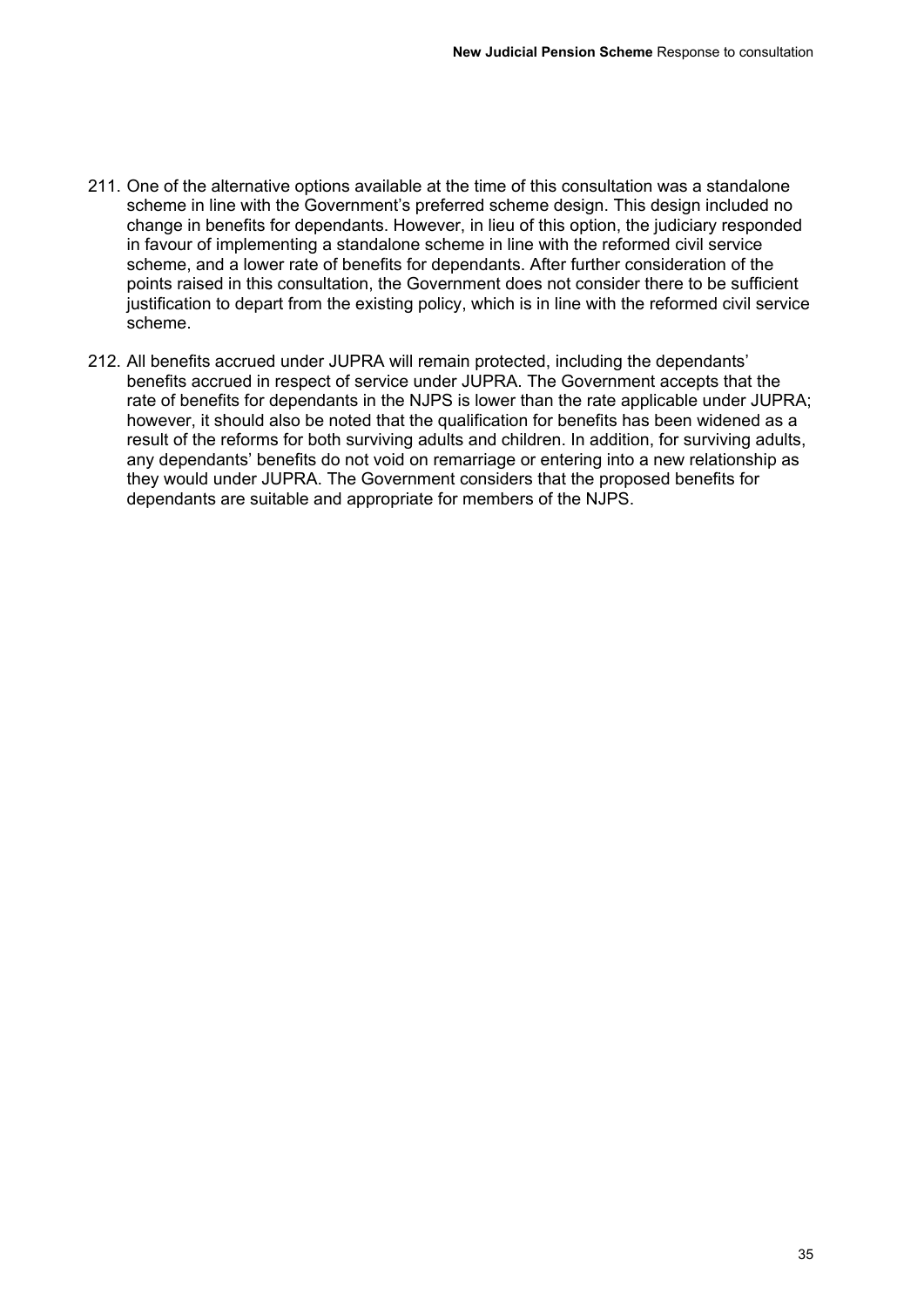### <span id="page-39-0"></span>**Scheme governance**

#### **Employer cost cap**

- 213. One of the key objectives of public service pension reform is to ensure a fair balance of risks between scheme members and the taxpayer. To achieve this, the Independent Public Service Pensions Commission (IPSPC) recommended that the Government, on behalf of the taxpayer, establish a mechanism to control future costs of providing public service pensions.
- 214. The IPSPC concluded that an employer cost cap was necessary because previous reforms to public service pensions have proven insufficient in terms of sustainability. These previously reformed schemes have not proven flexible or able to respond to changes in demographics, and fundamental structural form is necessary to ensure sustainability of pension provision for public servants into the future.
- 215. The approach is to be replicated across all of the reformed public service schemes and is designed to provide backstop protection for the taxpayer against unforeseen risks in the future, which will share risks and costs between scheme members and Government fairly.

#### **Actions required upon breach of the employer cost cap**

- 216. Each scheme must lay out a procedure through which any actions in the event of a future breach of the employer cost cap can be determined. It was proposed that for the New Judicial Pension Scheme (NJPS), this would be exercised through the Judicial Pension Scheme Advisory Board (JPSAB), whose remit is to advise upon the desirability any future changes to the scheme.
- 217. In the event of a breach, the proposal laid out in the consultation document was for the JPSAB to make a recommendation of action to the Lord Chancellor, as Responsible Authority for the scheme. The Lord Chancellor if minded to accept the recommendation would seek clearance from HM Treasury and the relevant Cabinet Committee before enacting the change to member contributions, the accrual rate, or a combination of the two.
- 218. Of the 84 responses to this consultation, seven offered comment on the actions proposed upon breach of the employer cost cap with the remaining 77 respondents offering no comment, no answer, or leaving responses blank.
- 219. There was no fundamental disagreement with the proposed approach outlined in the consultation document.
- 220. One association noted:

*"The actions… appear reasonable to the [association]. It would be difficult to legislate in more detail for such unpredictable situations."* 

221. Another respondent adding:

*"This is a balanced way to share the risk of increased longevity and changing member profiles."*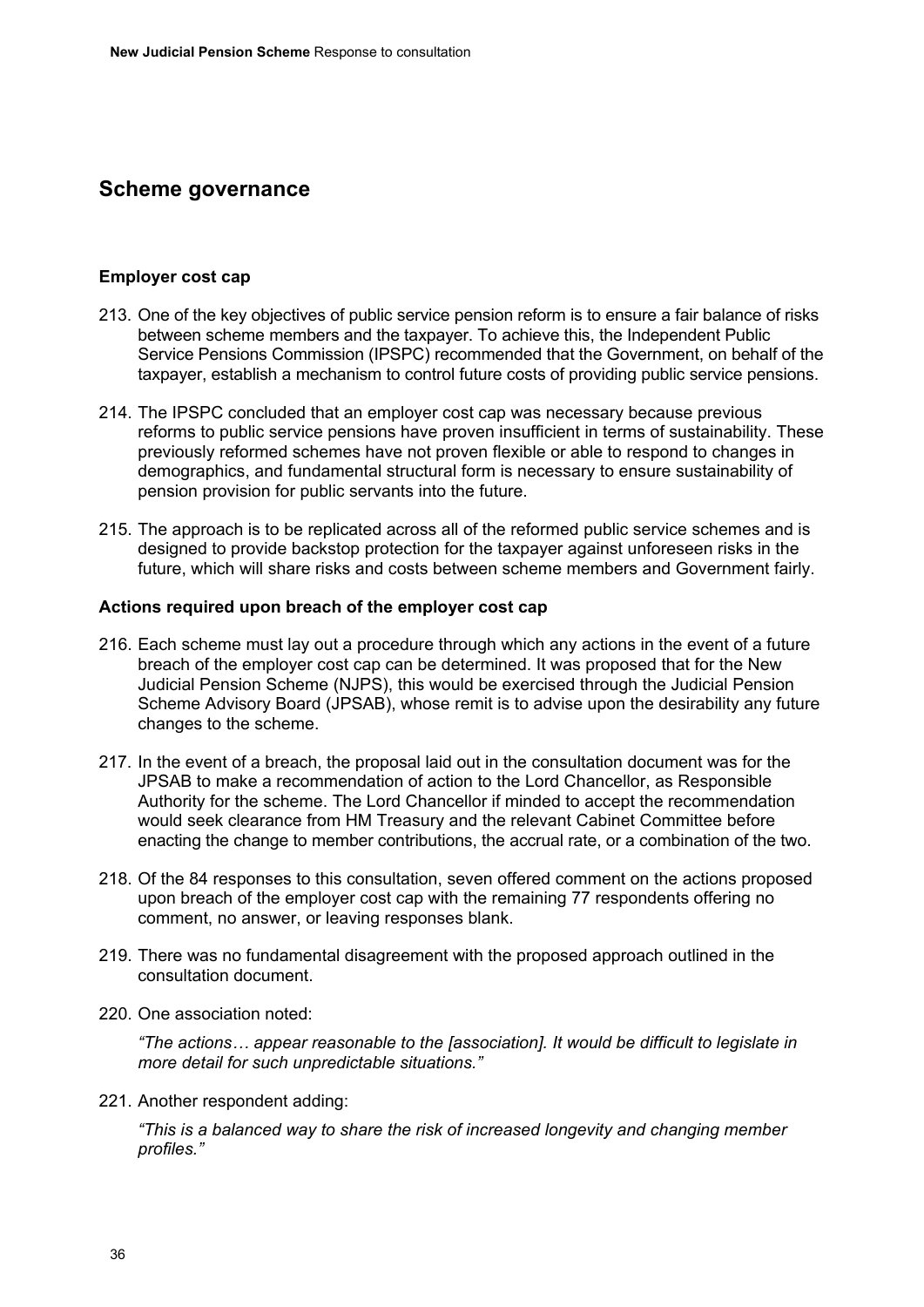222. However, a number of respondents wanted further assurances on the recommendations made by the JPSAB, with one association commenting that:

*"Assurance also should be given that regardless of how the costs move in relation to valuation contributions by members should not be greater than those of members of the PCSPS and were indicated in July 2012."* 

223. In addition, one Judge commented that:

*"In the event of a breach of the employer cost cap where costs have increased it is necessary to consider first an increase in the employer costs cap. This will take in consideration any increase in available department funds."* 

#### Government position

- 224. The employer cost cap has been designed to control the costs of each individual public service scheme. The employer cost cap has been set on an individual scheme-by-scheme basis, to avoid cross-scheme subsidy across the public sector. It is fair that scheme members in one scheme should not be affected by changes in another scheme.
- 225. The action that is taken in response to a breach in the cost cap by a scheme is to be determined by the JPSAB, upon which there is equal representation between the department and the scheme membership. This is true for the judiciary, as it is for each other public service pension scheme respectively. Any decision this board recommends will be specific to the judiciary and not constrained by the actions of any other public service pension scheme.
- 226. The Government would not propose to reduce the scheme-specific employer cost cap if a future valuation indicated a reduction in the cost in the scheme, in the same way it would not propose to increase it if such an outcome occurred. As outlined by the IPSPC, the employer cost cap is designed to *"act as an upper limit on the amount that the Government would commit to pensions over the long term to each scheme.18"* This is required to ensure a fair sharing of risk between the taxpayer and the scheme member.
- 227. After consideration of the points raised in this consultation, the Government is minded to proceed with the proposed method for action in the event of a future breach of the cost cap, with a commitment to review the process at regular interviews, after consultation with the JPSAB, and the Heads of Jurisdiction to assess the suitability of the approach.

#### **The default option for action upon breach of the employer cost cap**

- 228. Each reformed public service pension scheme is required to nominate a default option in the scheme regulations to use in the event the JPSAB cannot come to a decision on what actions to take to bring the cost of the scheme back to the employer cost cap.
- 229. In practice, this can be either the accrual rate of the scheme, or the rate paid through member contributions. In the consultation document, the department proposed to use the accrual rate as the default option in breach of the cost cap.
- 230. Of the 84 responses to this consultation, nine respondents offered a response to this question with the remaining 75 respondents offering no comment, no answer, or leaving

<sup>18</sup> Independent Public Service Pensions Commission; Final Report, 2011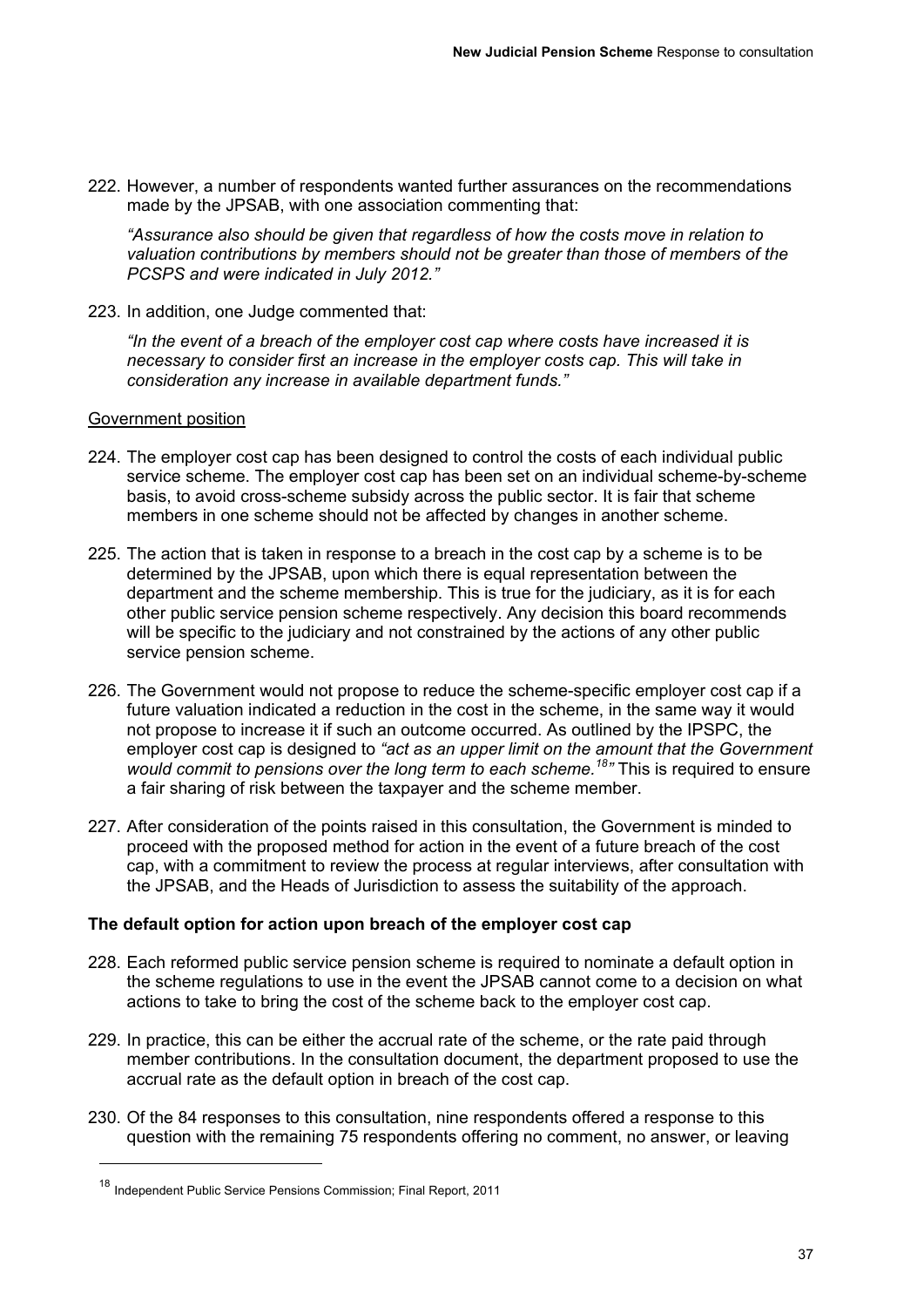responses blank. Seven of the nine respondents were in favour of setting the scheme accrual rate as the default option, and two in favour of member contributions.

231. One judicial association noted that:

*"The default position to return the scheme to the cap being a change in the rate of accrual may be preferable to members than an increase in contributions."* 

232. In addition, another judicial association commented:

*"[A] sudden increase in contributions would be likely to impose too great an immediate strain on the resources of scheme members."* 

233. However, one member of the public stated that:

*"…it becomes harder to change pension income the closer one gets to retirement, whereas disposable income tends to be at its highest in years just ahead of retirement."* 

#### Government position

- 234. The Government is content to agree with the majority of respondents with regards to the nomination of the default option as the accrual rate. Whilst doing so would result in the risk borne by the member, either negative or positive, being shifted until retirement and the payment of pension benefits; the majority of respondents have noted that this is preferable to the immediate increase, or reduction, of member contributions and in turn, take home pay.
- 235. The default option for action upon breach of the cost cap is to be stated in the regulations. This will only come into effect if the JPSAB cannot reach a consensus agreement for action.

#### **Employer cost cap tolerance**

- 236. As part of the employer cost cap mechanism, each scheme is to establish a two percent tolerance range around the employer cost cap, within which the employer cost may fluctuate without necessitating an amendment in the scheme accrual rate or member contributions. This is primarily to avoid minor and insubstantial amendments to scheme design after each future valuation.
- 237. 5% of all responses to this consultation noted that the implementation of a 2% range of tolerance in each direction around the employer cost cap was not appropriate in the NJPS.
- 238. A judicial association stated that:

*"Given the size of the judicial schemes relative to the other public sector schemes, and their unique membership, the NJPS is likely to be more sensitive to changes over time… In our view, the margin should be set at a percentage of the cost cap, rather than as a nominal sum."* 

239. Another judicial association commented that:

*"The disadvantage of a smaller scheme is that it is more exposed to the volatilities resulting from unforeseen matters. We would urge the Government to consider revising the margins that trigger a reconsideration of future arrangements from 2% percentage points to a higher figure such as 4%."*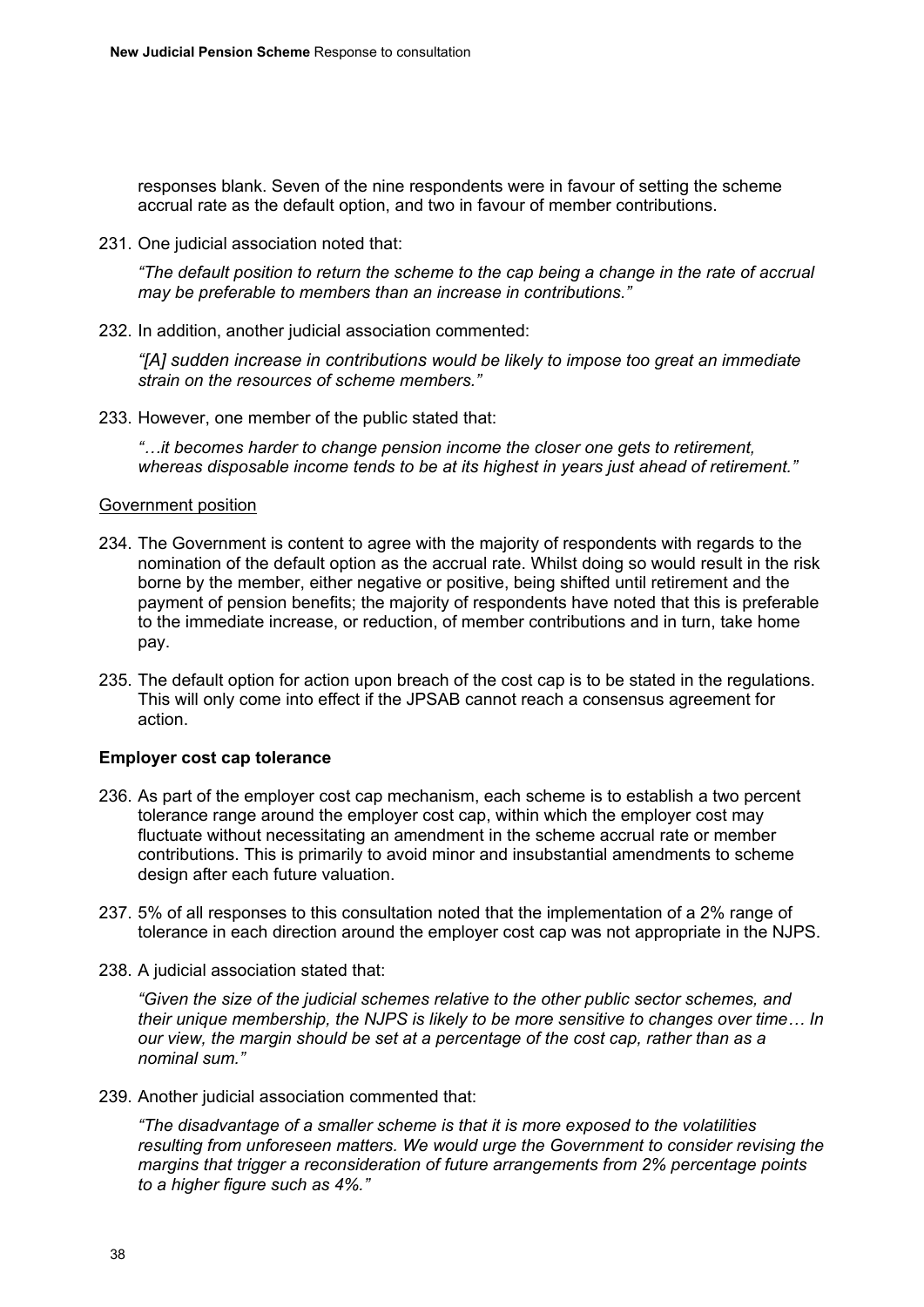240. However, another respondent noted that the department should:

*"Reduce the trigger percentage change to 1%."* 

#### Government position

- 241. The implementation of the two percent tolerance around the employer cost cap was outlined initially in the 2012 HM Treasury paper '*[Establishing an employer cost cap in](https://www.gov.uk/government/uploads/system/uploads/attachment_data/file/205839/Establishing_an_employer_cost_cap_in_public_service_pension_schemes.pdf)  [public service pension schemes'](https://www.gov.uk/government/uploads/system/uploads/attachment_data/file/205839/Establishing_an_employer_cost_cap_in_public_service_pension_schemes.pdf)*, and subsequently in the 2014 paper *['Public Service](https://www.gov.uk/government/uploads/system/uploads/attachment_data/file/289366/public_service_pensions_actuarial_valuations_130314.pdf)  [Pensions: actuarial valuations and the employer cost cap mechanism'](https://www.gov.uk/government/uploads/system/uploads/attachment_data/file/289366/public_service_pensions_actuarial_valuations_130314.pdf).* The mechanism is also provided for in the HM Treasury [regulations](https://www.gov.uk/government/uploads/system/uploads/attachment_data/file/357130/HMT_valuations_and_cost_cap_directions_reconsolidated_Sept_2014.pdf)<sup>19</sup> on the employer cost cap, which set the framework for the mechanism to operate.
- 242. The employer cost cap is being implemented to ensure that future costs of public service pensions remain sustainable in the long term. The tolerance range is there to limit the need to implement insubstantial changes to scheme regulations after every valuation.
- 243. Whilst it is true that the NJPS is to be one of the smallest reformed public service schemes, this is unavoidable as long as the judiciary have their own standalone pension scheme. The Lord Chancellor announced this approach after listening the views of the judiciary during the first consultation on the reforms in 2012. Consequently, the scheme may be particularly sensitive to external shocks and changes due to this small sample size.
- 244. However, increasing the tolerance from 2% will represent a divergence from the rest of the public service schemes. It could also result in prolonged periods in which the cost of the scheme may be significantly above the employer cost cap, which would not be an optimal position for the taxpayer. Conversely, it could also result in a situation where the cost of the scheme is significantly below the employer cost cap for a prolonged period. This would be similarly unfair to the scheme members. This is against the policy intent of the employer cost cap mechanism that is intended to be flexible to changes in circumstances.
- 245. In light of the responses to this consultation, the Government is minded to continue with the employer cost cap approach as outlined in the HM Treasury regulations that are applicable to every other reformed scheme. The cost cap is designed to control the cost of the scheme, and the engagement of the cost cap mechanism as necessary is a part of this. The Government is content that having a 2% range around the cost cap is an appropriate tolerance to balance the risks of insufficient or overgenerous contributions from scheme members or taxpayers for an extended period, and the risk of frequent insubstantial changes to scheme design after each valuation.

#### **Employer cost cap and the fee-paid judiciary**

246. The initial actuarial valuation of the scheme for the purposes of the cost cap was based on the membership data as at 1 April 2012, as is the case for each of the reformed public service pension schemes. As fee-paid Judges had not been determined as eligible for a pension at this point, any data concerning the fee-paid judiciary has not been factored into this actuarial calculation.

<sup>&</sup>lt;sup>19</sup> The Public Service Pensions (Employer Cost Cap) Regulations 2014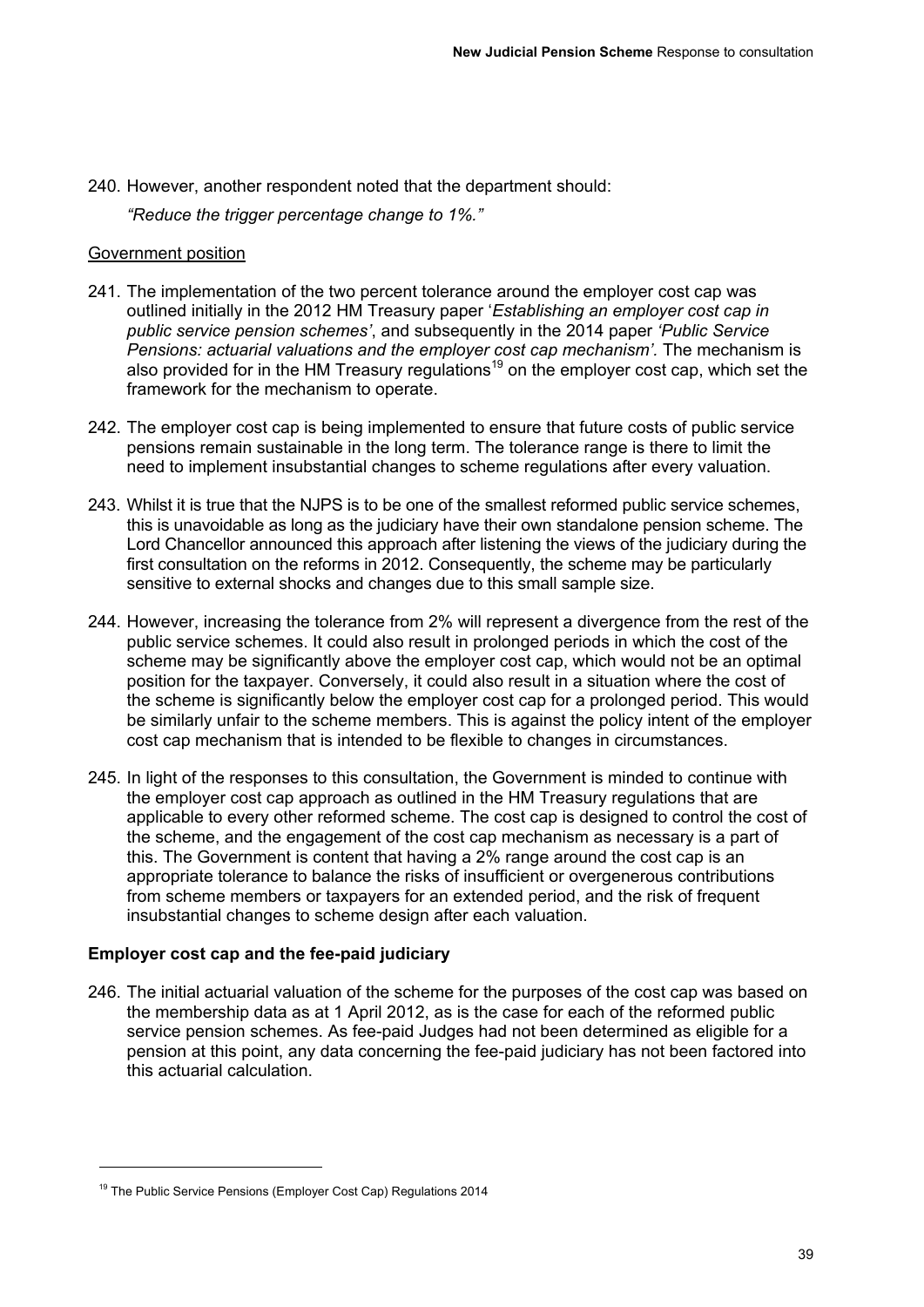- 247. However, the next scheme valuation that will be completed in 2019 will be based on the scheme membership data as at 1 April 2016, within which fee-paid Judges in the schemes will be included.
- 248. One-fifth of all responses to this consultation commented on the issue of the future inclusion of fee-paid Judges into the NJPS, and the potentially negative impact this would have on future actuarial valuations, in respect of the employer cost cap. It should be noted that a number of these responses were from judicial associations.
- 249. A judicial association commented:

*"It is noted that the employer cost cap figure has been provisionally assessed to be 25.7%. It is essential that this figure correctly reflects the cost of providing benefits to potential members from the beginning of the scheme including the fee-paid judges."* 

250. Another judicial association added that:

*"No attempt has been made to quantify or allow for [the inclusion of fee-paid judges] but, clearly, it would be sensible to base the initial employer cost cap (and, indeed, assessment of the starting past service liabilities) on the membership, including the O'Brien judges."* 

#### Government position

- 251. Frequent actuarial valuations of schemes are a fundamental component of these reforms, to ensure longevity and a fair sharing of risk between scheme members and taxpayers. To ensure the establishment of a new scheme ahead of the end of this Coalition Government, each scheme was to complete a scheme valuation, using data from 1 April 2012. As part of this an 'employer cost cap' would be set as a benchmark for future valuations.
- 252. At 1 April 2012, fee-paid Judges had not been determined eligible for a pension, and thus there was no data available for their inclusion in the cost cap data, nor was there any perceived requirement at that point. Furthermore, even now, due to ongoing litigation, uncertainty still exists over the exact numbers of fee-paid Judges who will be eligible to join the scheme.
- 253. As is stated in the final scheme valuation report of the Government Actuary's Department that is published alongside this consultation response, the impact of the inclusion of feepaid Judges on the employer cost cap calculation is uncertain at this point and is subject to a number of complicating factors. However, as stated in the GAD report, there will not be a substantial impact in either direction solely by virtue of the inclusion of fee-paid Judges.
- 254. Furthermore, all historical costs relating to the pensionable status of fee-paid Judges are designated as 'past service costs' and as such, are not applicable in calculations for the employer cost cap. As such, all financial costs as a result of payments made for fee-paid service prior to 31 March 2015 will be irrelevant for the purposes of the employer cost cap.
- 255. A detailed explanation on the approach to fee-paid Judges in the actuarial calculations for the employer cost cap, as well as other inputs, is available in the GAD final actuarial report published alongside this formal Government response.
- 256. The MoJ reaffirms its commitment to ensure no less favourable treatment for eligible members of the fee-paid judiciary in respect of pension entitlement, and as such, they will be treated as equal members of the NJPS in all aspects, including the employer cost cap. It is imperative that the costs and benefits of the NJPS accurately reflect the cost of the scheme. This is true for both scheme members and taxpayers.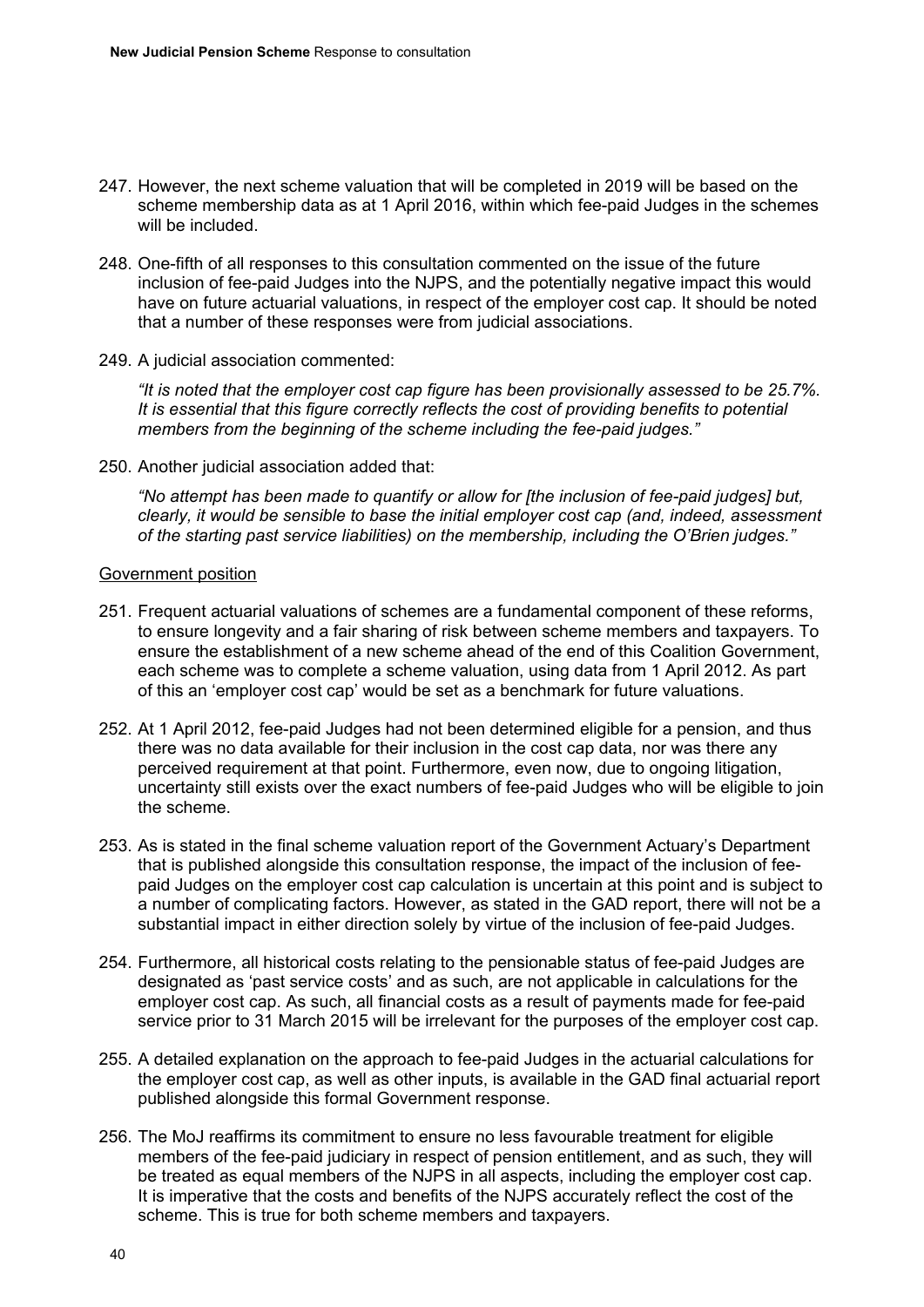#### **Judicial Pension Board discretionary decisions**

- 257. As part of the strengthened governance arrangements of the reformed schemes, each scheme is to implement a Board to oversee the efficient administration and governance of the scheme. This is provided for in the Public Service Pensions Act 2013.
- 258. It was proposed in the consultation to extend a number of discretionary decisions to the Judicial Pension Board from the Lord Chancellor as Scheme Manager. The Judicial Pension Board would be able to make a recommendation to the Scheme Manager in respect of these individual decisions. If the Scheme Manager did not take that recommendation, he would be required to provide in writing an explanation to the Board. The specific discretions that the department proposed to extend to the Judicial Pension Board were outlined in the consultation document, and the department sought specific comment on these.
- 259. 7 responses commented on the suitability of the proposed discretionary decisions of the Judicial Pension Board.
- 260. One Judge noted:

*"The discretionary decisions appear to cover the usual and expected issues."* 

261. A judicial association commented:

*"There are no other discretionary decisions that we would submit that the Board considers. We agree that it would be sensible that the Board and the Scheme Manager agree procedures or protocols for the Scheme Manager to deal with certain discretions within set tolerances or limits."* 

262. Another association noted:

*"The [association] agrees with the list of suggested discretions…for which the Scheme Manager would have to obtain a recommendation from the Judicial Pension Board ("JPB"). However, the draft regulations as currently worded appear to require the Scheme Manager to seek the recommendation of the JPB for the exercise of any discretion. The problem … is that it could easily encompass a number of actions which are not suitable for such oversight, such as withholding payment from a beneficiary."* 

263. In addition to this point on the decisions of the Judicial Pension Board a judicial association did comment on the membership of board, noting:

*"It is [the association's] view that members should elect board members rather than "election" by nomination."* 

#### Government position

264. In response to the comment on the suitability of actions to be overseen by the Judicial Pension Board, the Government is content to make an amendment to its policy. In the event of actions that are determined as not suitable to be overseen by the Judicial Pension Board, the Government are content that the Board and the Scheme Manager may agree to disapply the requirement for an initial recommendation from the Judicial Pension Board. This is highlighted in Regulation 4(6). The Government also agrees that it would be appropriate to set limits and thresholds for decisions that can be taken by the Judicial Pension Board, and is content to amend its proposals to reflect this.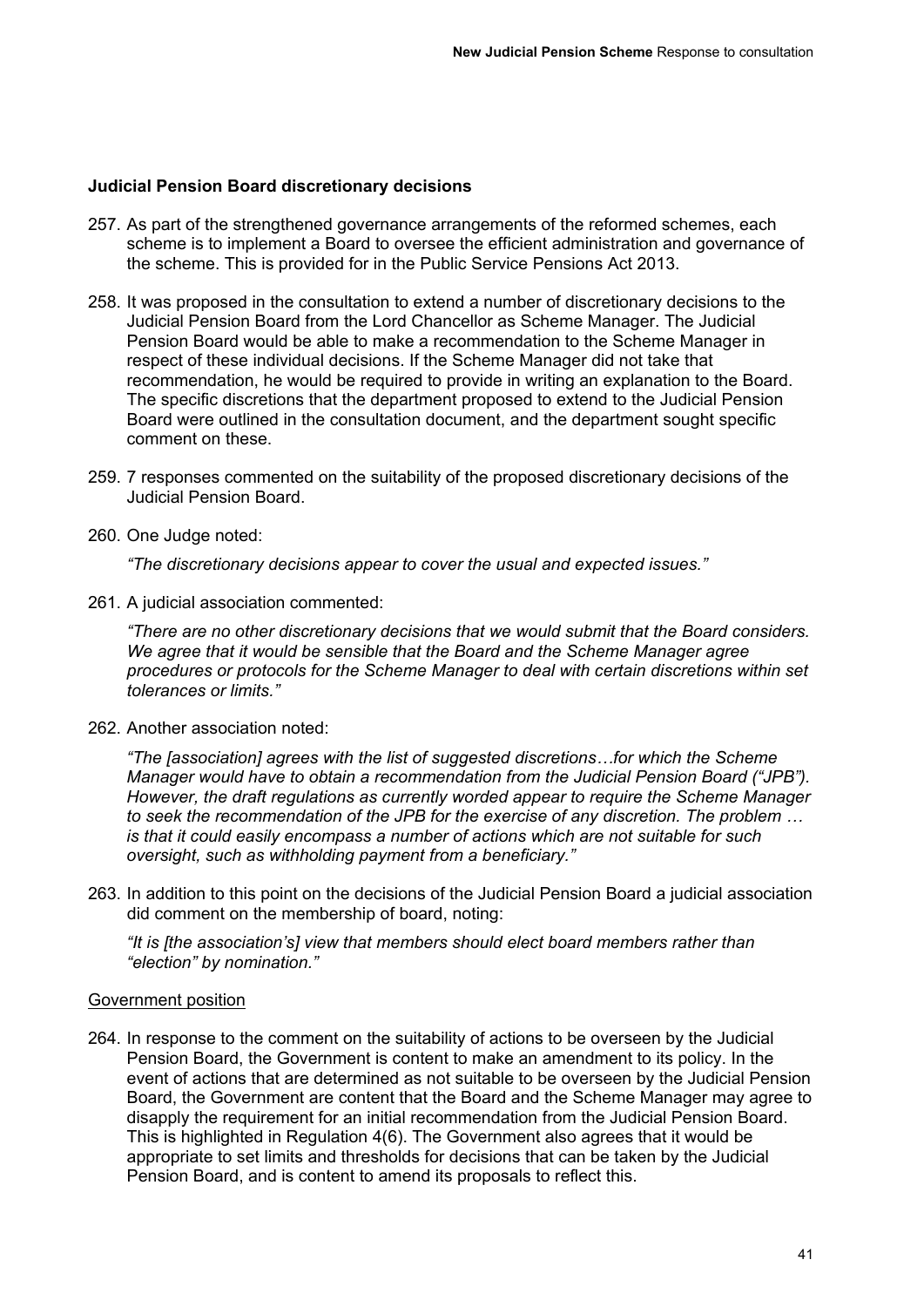- 265. The Government is content to proceed on the basis of the agreed list of discretions in the consultation document and outlined here, committing to further review in the future.
- 266. It is the Government's position that the nature of the judicial representation on the Judicial Pension Board is a matter for the judiciary.

#### **Internal Dispute Resolution Procedure**

- 267. Under the existing judicial pension scheme, there is no formal procedure for the resolution of internal disputes. As part of these reforms that are coinciding with the implementation of a new third party administrator that will work on judicial pensions, the department proposed a new, formal Internal Dispute Resolution Procedure (IDRP).
- 268. The proposed procedure was a two-stage process to support disputes between both interested persons and the scheme administrator, and interested persons and the Scheme Manager. The first stage of this procedure would allow a person to appeal a decision to the administrator, after which they would receive a written explanation. Subsequently, if a person wished to appeal this decision, they could appeal to the Scheme Manager, who would defer to the Judicial Pension Board for a recommendation.
- 269. Of the 84 responses to this consultation, 6 respondents offered comment on the proposed Internal Dispute Resolution Procedure (IDRP). There were no fundamental dissenting comments to the proposal.
- 270. One member of the public noted:

*"Overall [the IDRP] is a good system."* 

271. A Judge added:

*"No adverse views in the light of [the proposal being in line with other public service pension schemes]."* 

272. However, one association commented:

*"We consider that there should be a mediation clause so that the parties are obliged to appoint a mediator to undertake ADR prior to the appeal."* 

#### Government position

273. In light of the responses received in this consultation, the Government is content to implement the proposed IDRP in the NJPS initially as proposed. This approach was designed to be in line with common practice across pension schemes, in particular the public service. The Government, along with the Judicial Pension Board will commit to review this procedure over its implementation period, and into the future, to ensure suitability and that disputes are being managed in a proportional and efficient manner, in particular whether the use of a mediator would be appropriate.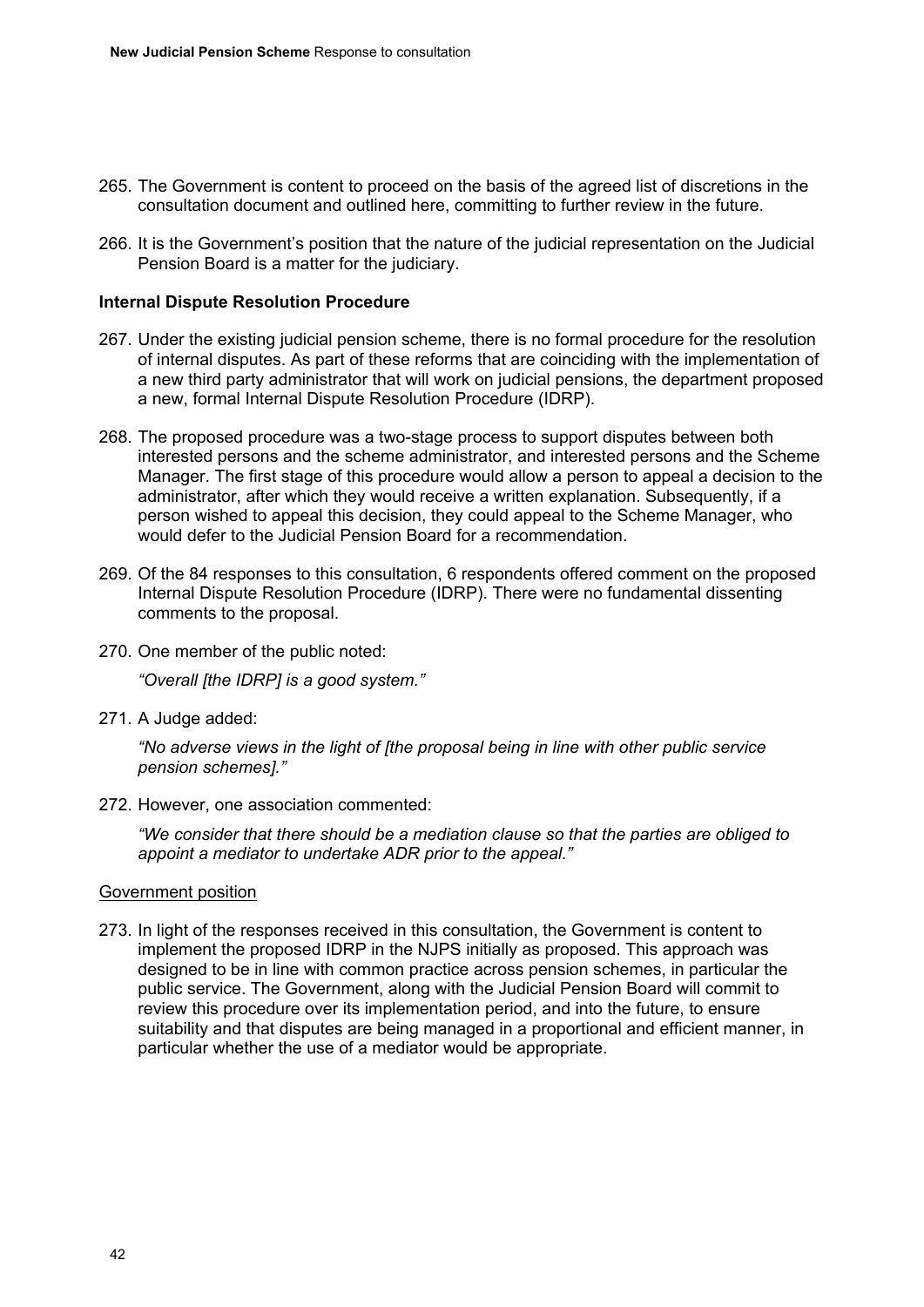### <span id="page-46-0"></span>**Partnership Pension Account**

- 274. At the conclusion of the initial 12-week consultation period, the Government issued an update to the proposed Partnership Pension Account (PPA). This update provided details of the proposed contribution rates under the new scheme, and replaced the existing information stated in the initial consultation document.
- 275. The proposed PPA is a standalone, money purchase scheme independent of the career average scheme. The PPA may be taken in lieu of the career average scheme, if the member chooses.
- 276. This is being offered at the same time as the NJPS, as this is the approach for the reformed civil service pension scheme

#### **Departmental contributions**

- 277. In the update on the PPA, the department confirmed agreement to make an employer contribution of 16% of a Judge's pensionable pay into their PPA, on top of 3% matching contributions from the Judge. This will result in an employer contribution of 19% into the PPA. This is higher than the highest achievable rate in the equivalent civil service scheme. In addition, this rate is available to all members, irrespective of age. This represents a divergence from the tiered age structure under the civil service.
- 278. 7 responses to this consultation referenced the rate of contributions in the PPA, including three judicial associations.
- 279. One judicial association noted that on the topic of the departmental contributions to the PPA:

*"This proposal appears to discriminate against and disadvantage anyone who chooses to opt for the PPA"* 

280. Another association added:

*"It is unclear to [the association] why it is therefore proposed by MOJ to contribute 19% to the PPA and not 25.7%, as in the NJPS."* 

#### Government position

- 281. The reason for the delay in the confirmation of the scheme design was due to the fact that the 'partnership' account in the civil service scheme was being revised, and the department had to wait until this was finalised before announcing the details of the design, including the employer contributions.
- 282. The update to the PPA explicitly highlighted that *"the information in this document supersedes the information in the original consultation document and where there is any contradiction between the two the information in this document should be used"*, and this clarification was also noted on the consultation home page.
- 283. As indicated in the consultation update, the employer contribution into this scheme is to be set at 19%, marginally above the highest possible employer rate in the equivalent civil service scheme. In addition, this contribution is applicable to all Judges, regardless of their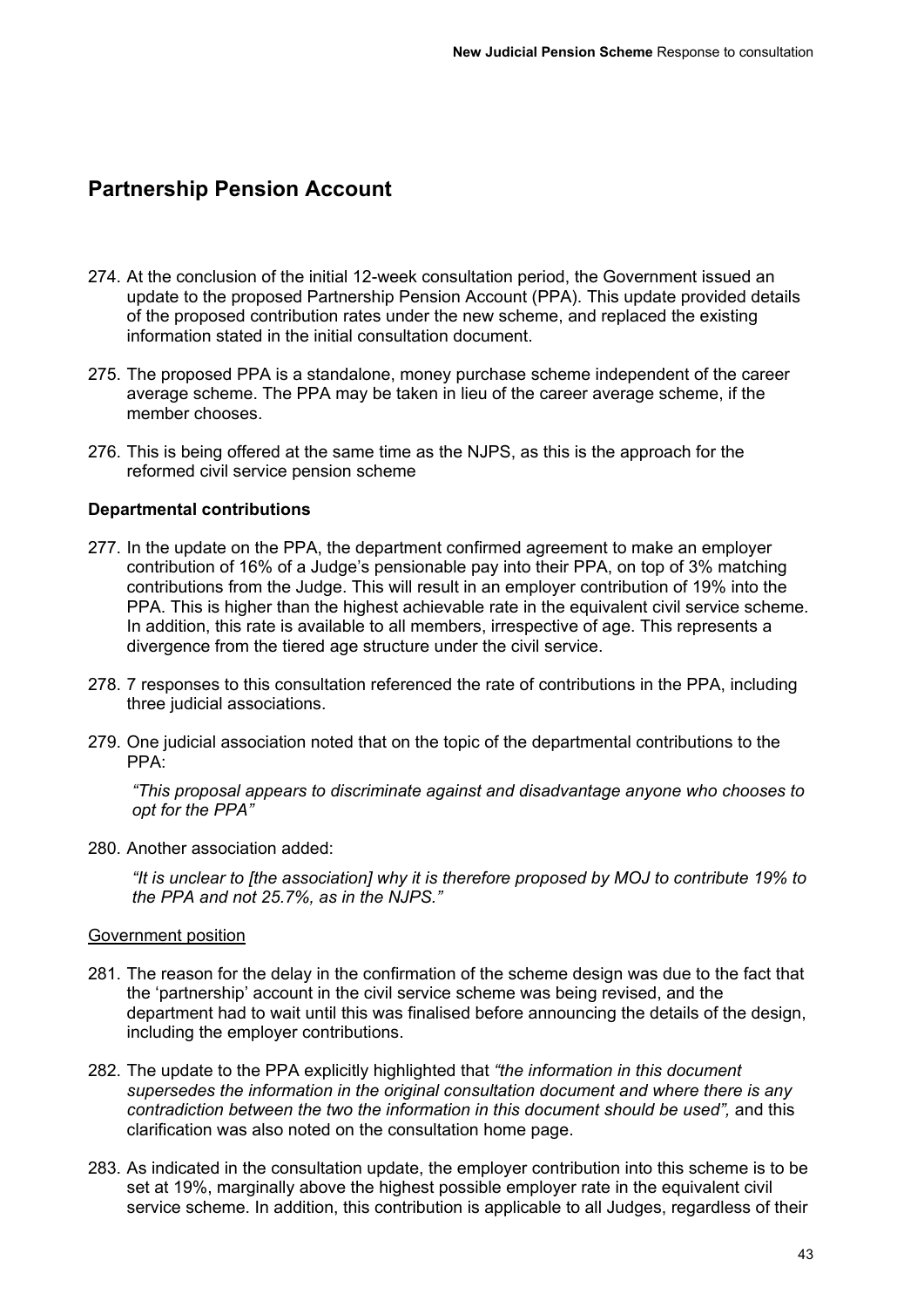age. This is a divergence from the civil service partnership scheme which utilises a sliding scale of contributions on the basis of age. Minded of the unique judicial career path and demographics, the department will offer all judges, regardless of their age, the same level of employer contribution into their PPA.

- 284. The PPA is a standalone pension scheme, and is separate from the NJPS career average scheme. It offers different benefits from the career average scheme, for instance it allows a member to invest in particular funds to suit their own lifestyle, circumstances, and risk appetites. Members are also under no obligation to contribute to the levels of the career average scheme; member contributions are set to a minimum of 3% in the PPA, but a member may contribute more if they wish, in line with their own preferences.
- 285. This scheme will also be more flexible than the career average scheme in terms of drawdown, as this scheme will allow the member to draw pension benefits in line with their own personal circumstances. Under the NJPS career average scheme, a member can only draw pension benefits on an unreduced basis after normal pension age, which in the NJPS is 65 years of age.
- 286. The Government considers the proposed employer contributions are fair and are in line with equivalent schemes across the public sector.

#### **Leaving the scheme**

- 287. Four respondents to this consultation commented that the act of joining the PPA should not be classified as 'leaving the scheme' for pension calculation purposes and final-salary linking.
- 288. A judicial association noted:

*"Whilst having this option is generally welcomed opting out of the NJPS should not be treated as leaving the predecessor schemes".*

#### Government position

- 289. The PPA is a standalone money-purchase scheme that is distinct from the NJPS. By opting for the PPA, the member would have to formally opt out of joining the career average scheme, or opt out directly, and would from that point onwards accrue benefits under a different pension scheme. This is entirely consistent with schemes across the public sector.
- 290. The Government has committed to protect accrued rights in these reforms, and as part of this, has committed to protect the final salary link for those members who have to move into a reformed scheme. To join the PPA, the member must formally opt out of the reformed NJPS, and as part of this, the protection of their final salary link. The Government does not agree that the taxpayer should be liable for the accrual of a member's benefits under two pension schemes for the same period of work, which the act of allowing a member to maintain their final salary link would amount to.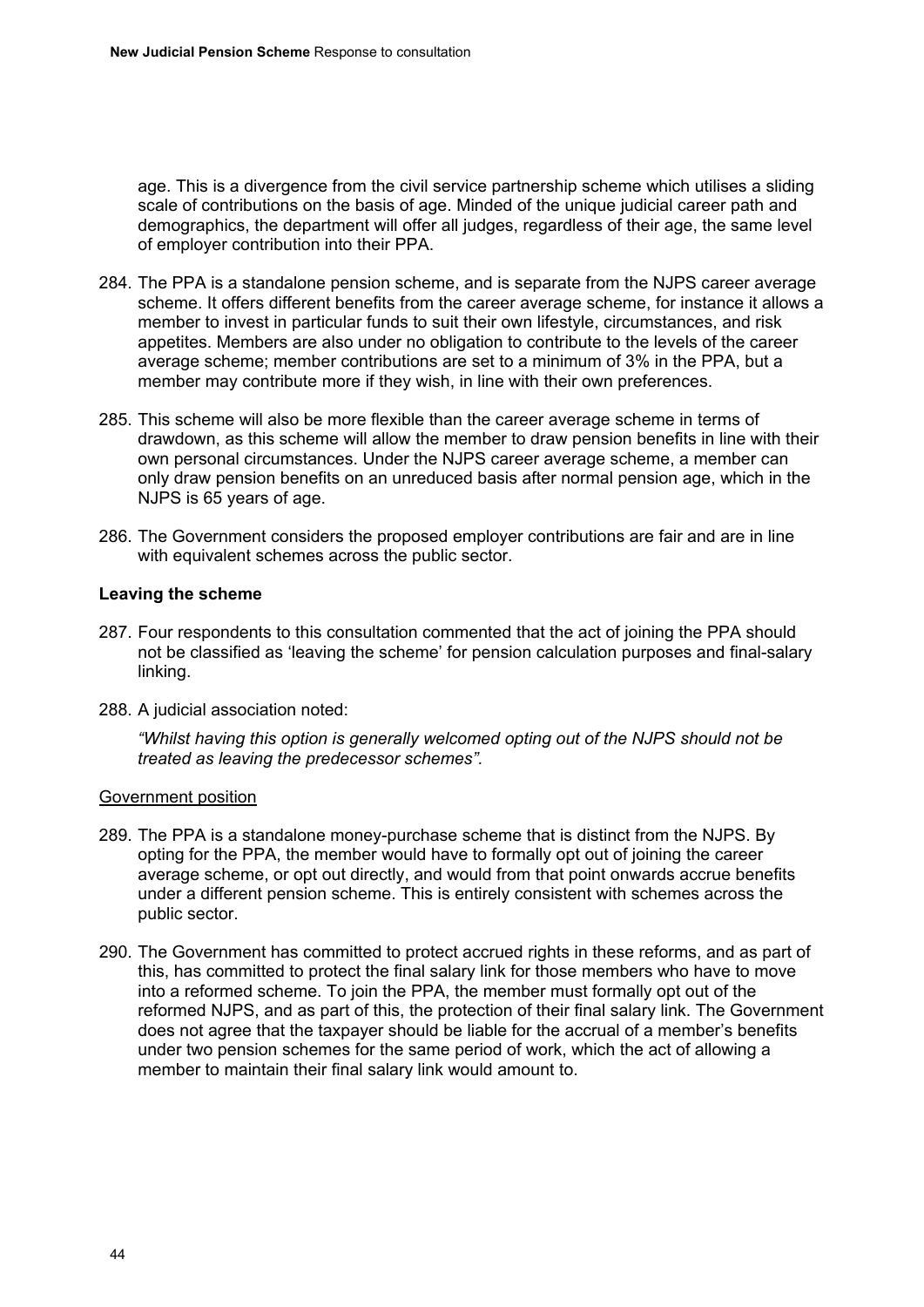#### **Administration charges**

291. One judicial association questioned the approach to administration charges under the PPA:

*"It is also unclear what the administration charges are that will be paid to Prudential, and whether these will be deducted from the individual's account. In relation to the NJPS, the Government will bear all such charges but what is the position in relation to the PPA?"* 

#### Government position

- 292. In line with the approach taken by the civil service partnership account, all administration charges are deducted from the member's account. For the PPA, these 'annual management charges' are set by the third party provider, Prudential, and will be set at 0.7% of the fund. This is in line with industry best practice.
- 293. Whilst the approach to administration charges is different from the career average scheme, for which the administration charge is covered by the department, this approach is in line with common practice across the public service.
- 294. This is to reflect that the individual holds the personal relationship with the third party provider, Prudential, rather than the department. It is not for the department to pay any administration charges that arise out of this relationship. This is also the approach taken under the current judicial pension scheme for the Judicial Added Voluntary Contribution Scheme, for which the annual management charges are deducted from the individual's fund.

#### **Annual tax charges**

- 295. In response to this consultation, 5 responses raised a potential issue of annual tax charges applicable under the PPA.
- 296. A judicial association commented:

*"There needs to be clarification on what "scheme pays" arrangements would apply in respect of any tax incurred by way of annual charge arising from the PPA contribution each year."* 

- Government position
- 297. After discussions with the new scheme administrator, Prudential, the department can confirm that a 'scheme pays' facility will be available in the PPA. Further details on this point will be made available in a scheme booklet that will be sent to potential members with the options exercise materials.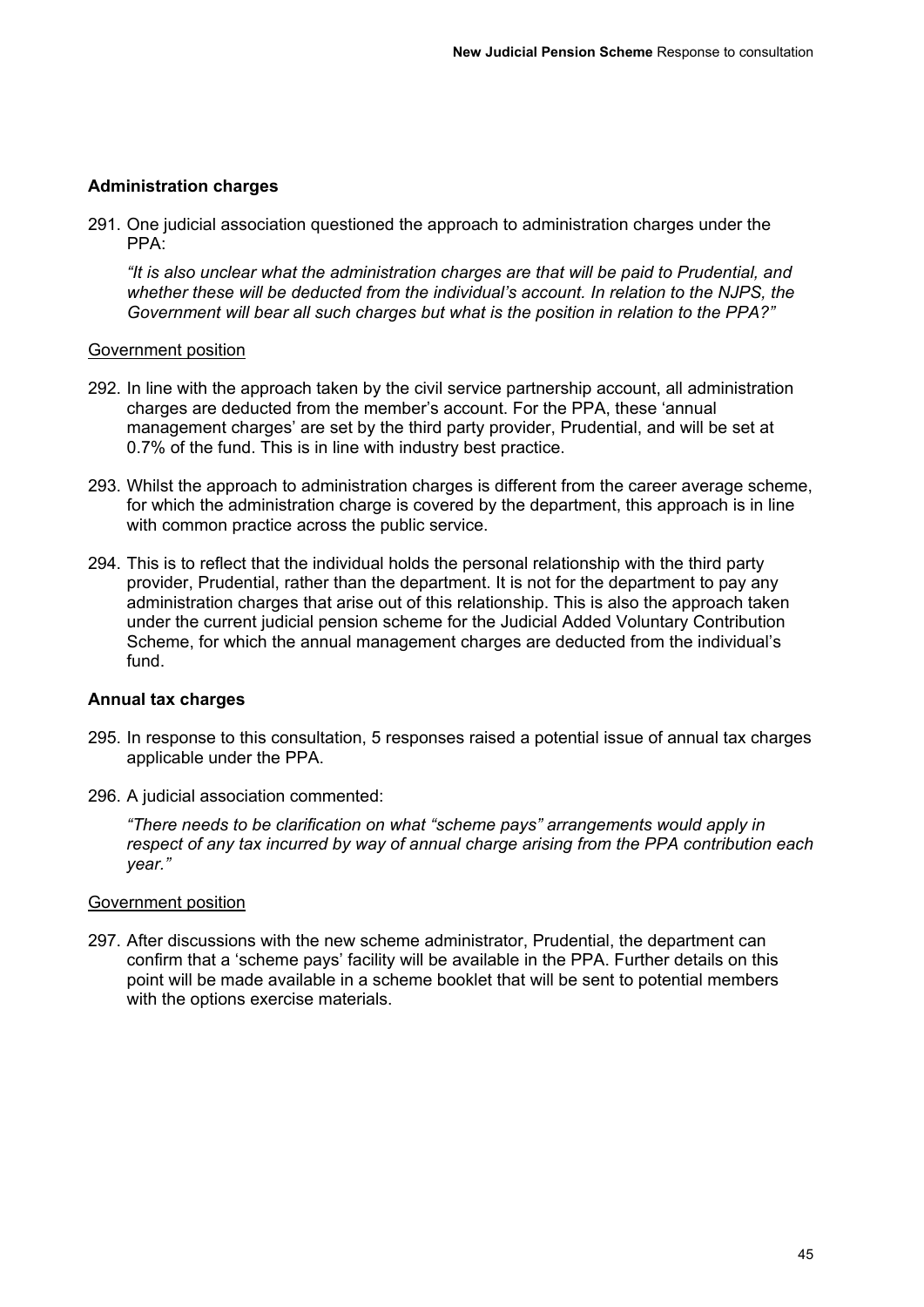### <span id="page-49-0"></span>**Changes to the regulations**

- 298. As part of the department's ongoing consultation with HM Treasury on the regulations to bring the New Judicial Pension Scheme (NJPS) in to effect<sup>20</sup>, there have been a number of additions and modifications made, on top of what has already been highlighted in this response.
- 299. The vast majority of these changes are related to drafting and are minor and technical in nature; however, the department has made a small number of substantive changes that are highlighted below.

#### Forfeiture

300. At Part 11 Chapter 3, the regulations have been amended to provide for forfeiture or set off in circumstances where a monetary obligation or monetary loss arises out of a member's criminal, fraudulent or negligent behaviour. This brings NJPS into alignment with other public service schemes; mirroring the circumstances in which an occupational pension may be subject to forfeiture or set off as provided for in section 93 of the Pensions Act 1995 (c. 26). However, it remains the case that forfeiture or set off can only occur when the Lord Chancellor (or Secretary of State for Scottish Judges) and the relevant head of jurisdiction agree that it is appropriate to do so and the extent to which forfeiture or set off should apply. The MoJ recognises that this is an extension to the power and the Lord Chancellor and Secretary of State propose to write to the heads of jurisdiction providing assurance that consideration as to the exercise of this power will only be considered in the most serious cases.

#### Provisions for transitional members

- 301. Part 8 of Schedule 2 modifies the effect of provisions relating to contracting-out of the additional state pension under the Pension Schemes Act 1993 for members joining or transferring to the NJPS during the period from 1st April 2015 to 5th April 2016. Certain procedural requirements in the Occupational Pension Schemes (Contracting Out) Regulations 1996 are disapplied to an election to contract-out the NJPS, as long as it meets certain requirements in the 1993 Act.
- 302. Part 9 of Schedule 2 modifies the effect of other provisions of the 1993 Act, in their application to certain persons who join the NJPS whilst still being non-accruing members of an existing scheme. Those members are to be treated as if they are in ongoing pensionable service under one scheme, not two. Part III of the 1993 Act concerns contracting-out. Part IV of the 1993 Act concerns members of occupational pension schemes who leave before retirement age. The non-accruing members of the existing scheme are to be treated as if their existing scheme service does not terminate, nor their contracted-out service cease, when they join the NJPS; only when they leave the NJPS. The modifications apply for the purposes of preserved benefit; revaluing benefits; protecting increases in guaranteed minimum pensions; and cash equivalent values and contribution refunds. Specified provisions in the Occupational Pension Schemes (Transfer Values) Regulations 1996, which were made under Chapter 4 of Part IV of the 1993 Act, are also modified.

 $20$  This process was outlined in paragraph 28 of the consultation document.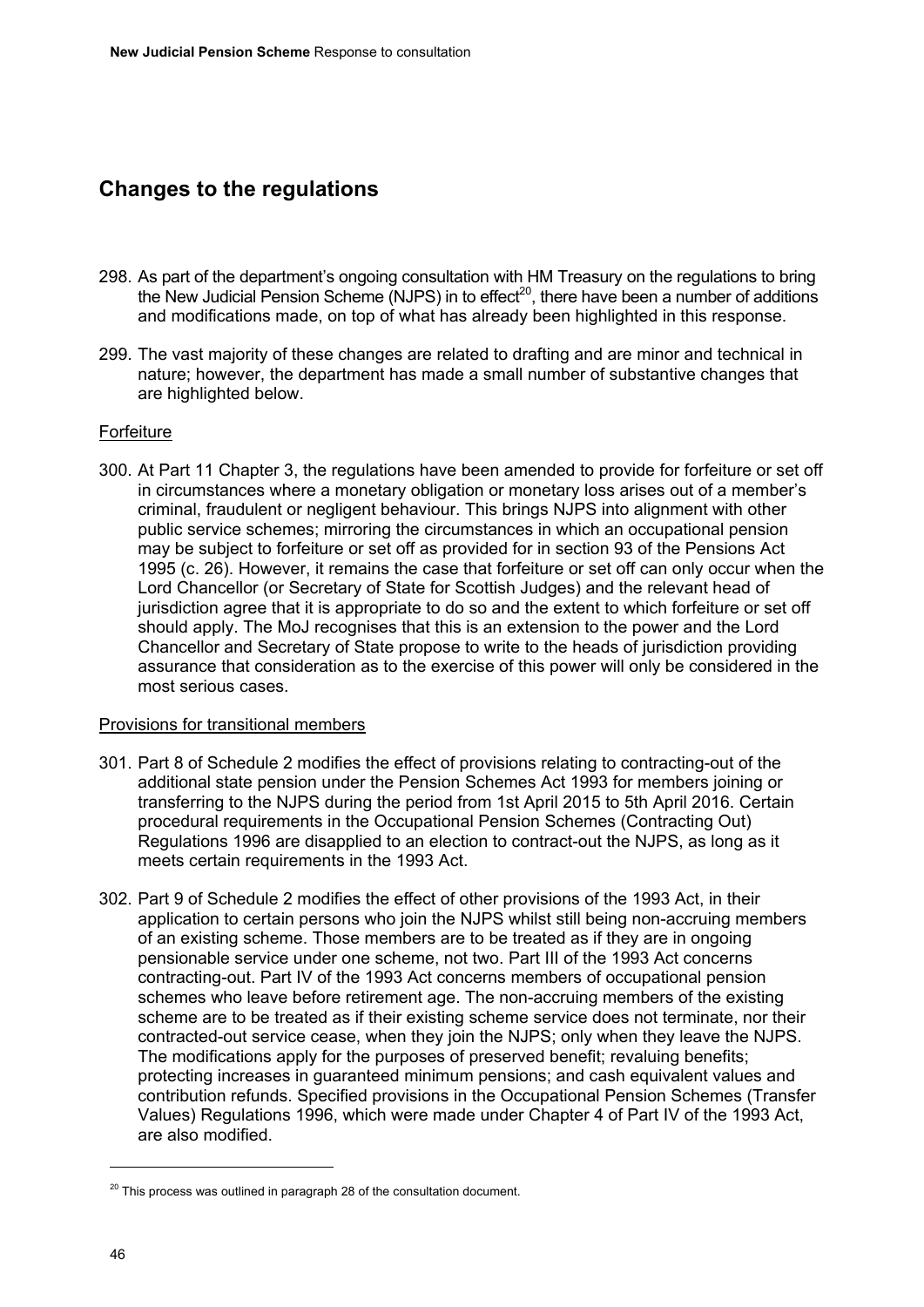#### Amendments to Judicial Pensions and Retirement Act 1993 and the Judicial Pensions Act 1981

303. There are no enhancements to ill-health or survivor pensions under Judicial Pensions Act 1981; however, there such enhancements are applicable in the judicial pension scheme under the Judicial Pensions and Retirement Act 1993 (JUPRA). The department has inserted into the regulations an amendment to section 2(7A) of JUPRA, precluding the payment of an enhancement on ill-health retirement under JUPRA when one is paid under NJPS.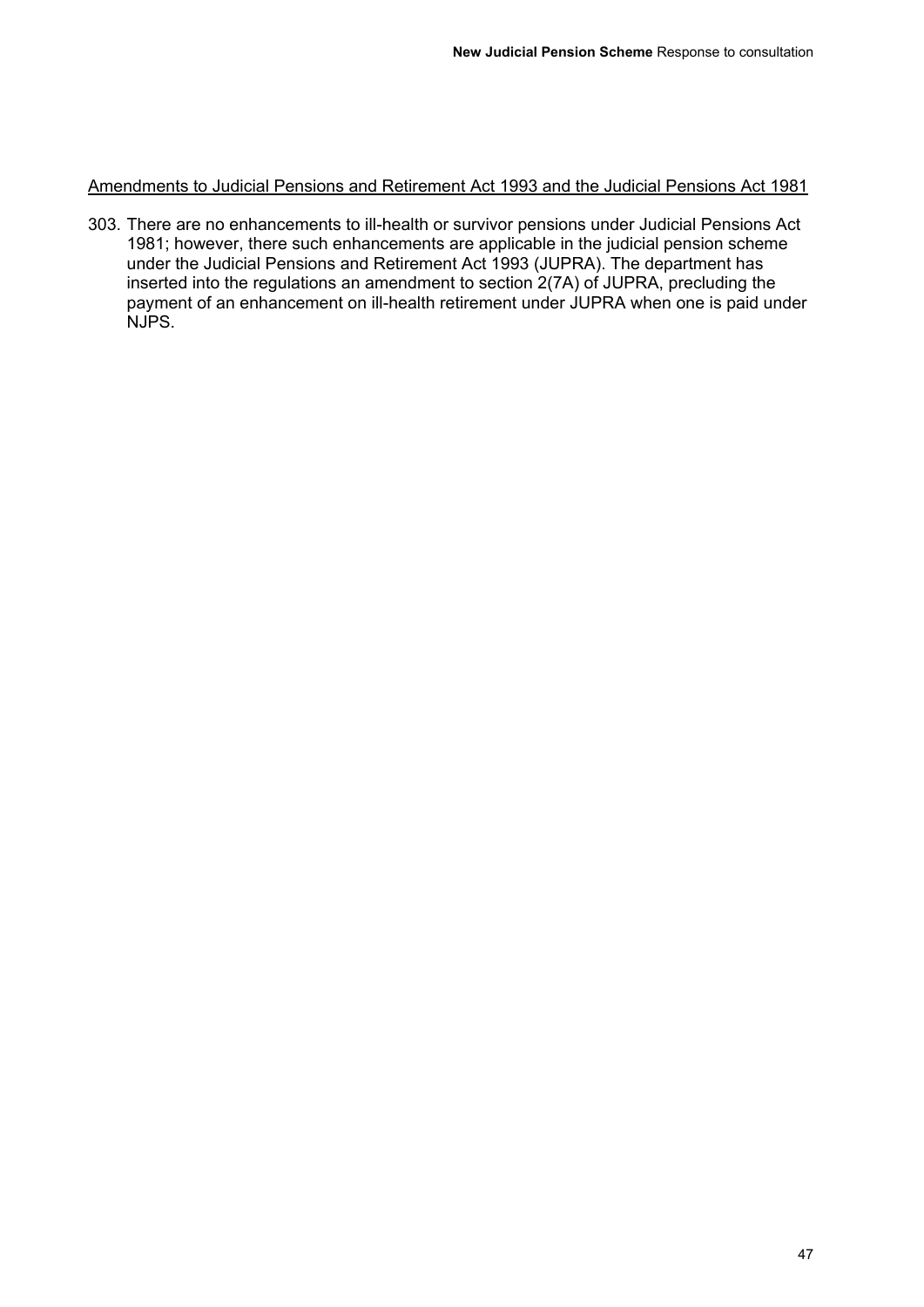### <span id="page-51-0"></span>**Conclusion and next steps**

- 304. The department will now take steps to lay the regulations in Parliament to bring the NJPS into effect. These regulations will reflect the policies outlined in this response.
- 305. As mentioned earlier in the document, the NJPS regulations will be laid in Parliament subject to the affirmative procedure.
- 306. In addition to these regulations, the department has also sponsored a number of amendments in the DWP Pension Schemes Bill. These amendments will create a power for the Lord Chancellor to create a pension scheme for eligible fee-paid Judges, and will also ensure the effective interface between the NJPS and the fee-paid scheme.

#### **Options exercise**

- 307. A number of Judges will have an option to make in respect of their individual pension provision ahead of 1 April 2015. To process these options, the department is to launch an 'options exercise' for both salaried and eligible fee-paid Judges in the near future.
- 308. Firstly, in November, all active salaried Judges should receive an individual letter from the department outlining their personal situation, and the options available to them in respect of pension provision. For the majority of salaried Judges, this letter will outline that they are to be unaffected by the reforms, due to the application of transitional protection.
- 309. Each options letter will include a summary of the personal information held by the department, a detailed explanation of the options available to the Judge specifically, and a returning form where appropriate.
- 310. To ensure that the April 2015 payroll reflects the chosen option of a Judge, it would be helpful if responses to this options exercise were registered with the department before 28 February 2015. The options exercise will close on 31 March 2015 and Judges should ensure responses are with the department by this date. Each option letter outlines the default position if a response is not registered with the department. Materials for the options exercise will also be hosted on the Judicial Intranet.
- 311. A similar exercise will also be run for eligible fee-paid Judges over the coming months.
- 312. The New Judicial Pension Scheme is set to launch on 1 April 2015.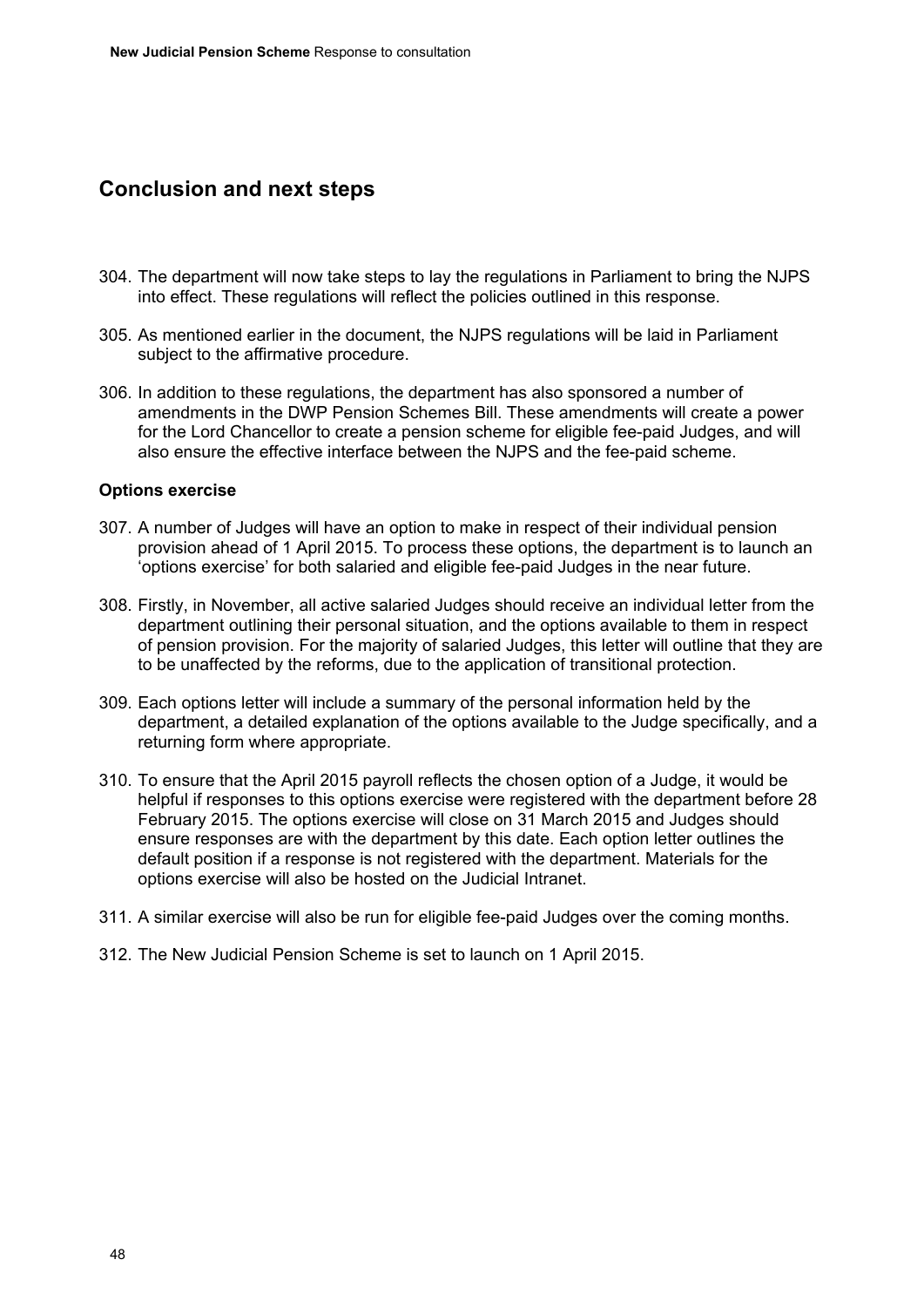### <span id="page-52-0"></span>**Consultation principles**

The principles that Government departments and other public bodies should adopt for engaging stakeholders when developing policy and legislation are set out in the consultation principles.

<http://www.cabinetoffice.gov.uk/sites/default/files/resources/Consultation-Principles.pdf>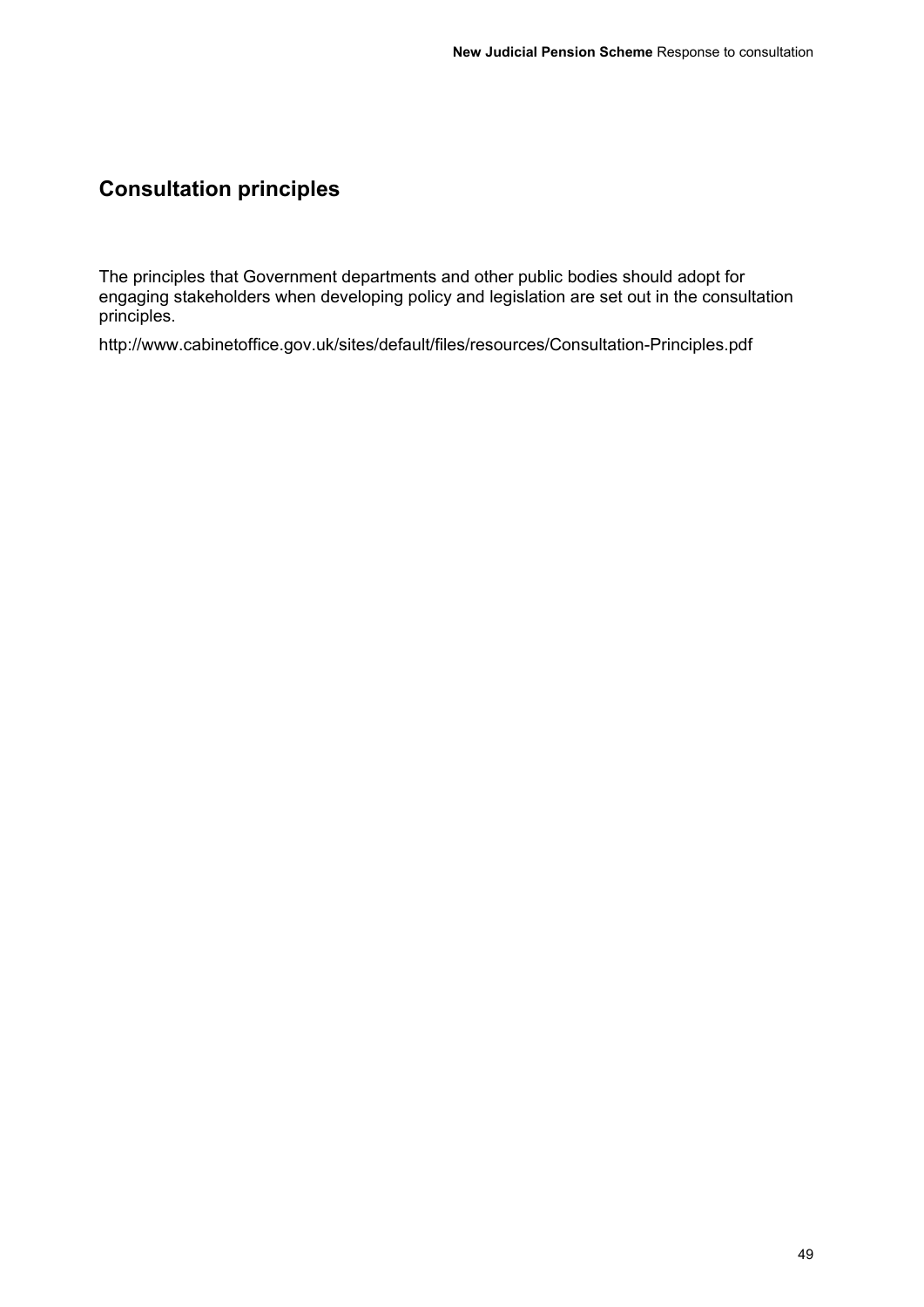## <span id="page-53-0"></span>**Annex A – List of respondents**

| <b>Lord Chief Justice</b>                                              |
|------------------------------------------------------------------------|
| Lord President of the Court of Session                                 |
| Lord Chief Justice Northern Ireland                                    |
| <b>Senior President of Tribunals</b>                                   |
| Association of HM District Judges                                      |
| Association of Part Time Judges                                        |
| The Bar Council                                                        |
| <b>Council of Appeal Tribunal Judges</b>                               |
| Council of Appeal Tribunal Judges - Associate Members' Sub-Committee   |
| <b>Council of HM Circuit Judges</b>                                    |
| Council of HM District Judges (Magistrates' Court) of Northern Ireland |
| <b>Council of Employment Judges</b>                                    |
| Council of Immigration Judges                                          |
| Intergenerational Foundation                                           |
| Senators of the College of Justice                                     |
| <b>Sheriff's Association</b>                                           |
| <b>Tribunals Forum</b>                                                 |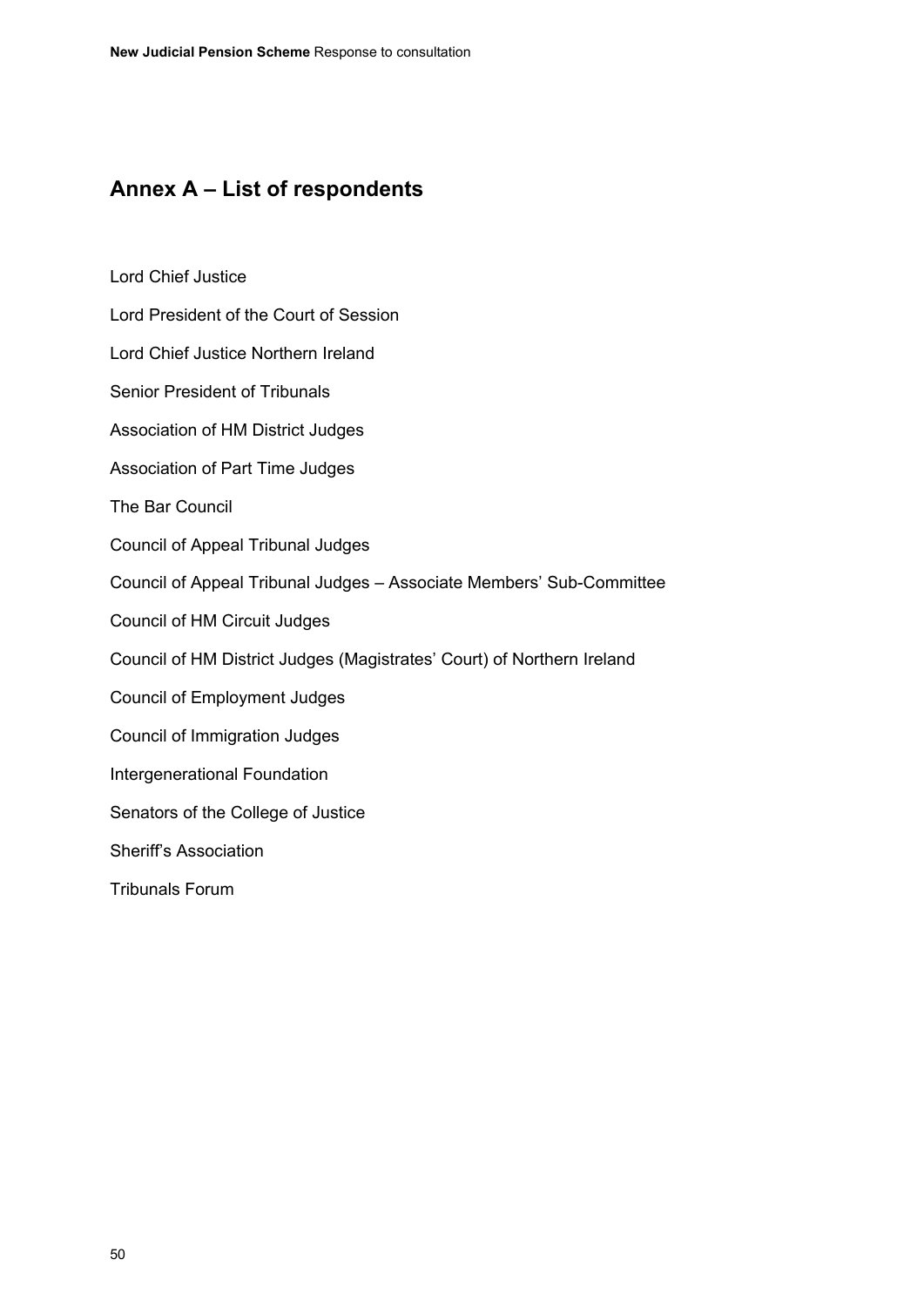### <span id="page-54-0"></span>**Annex B – Eligible fee-paid judicial offices as at 19 September 2014**

# **Part-time Workers (Prevention of Less Favourable Treatment) Regulations 2000**  Judicial Offices – England & Wales, Scotland and Northern Ireland Lord Justice of Appeal (Sitting in Retirement) High Court Judge (Sitting in Retirement) Deputy High Court Judge Deputy District Judge of the Principal Registry of the Family Division Deputy Supreme Court Master/Registrar Deputy Circuit Judge Deputy Circuit Judge (Sitting in Retirement) Recorder Deputy District Judge Deputy District Judge Magistrates' Court Temporary Assistant Judge Advocate General Temporary High Court Judge Deputy Statutory Officer Deputy County Court Judge Deputy Social Security and Child Support Commissioners for Northern Ireland Deputy Coroner (Northern Ireland) First-tier Tribunal Judge (where a legal qualification is a requirement of appointment) Upper Tribunal Judge (where a legal qualification is a requirement of appointment) Surveyor member (Chair only) Upper Tribunal Lands Judge Employment Tribunal (where a legal qualification is a requirement of appointment) Legal Chair Competition Appeal Tribunal Legal Chair Reserve Forces Appeal Tribunal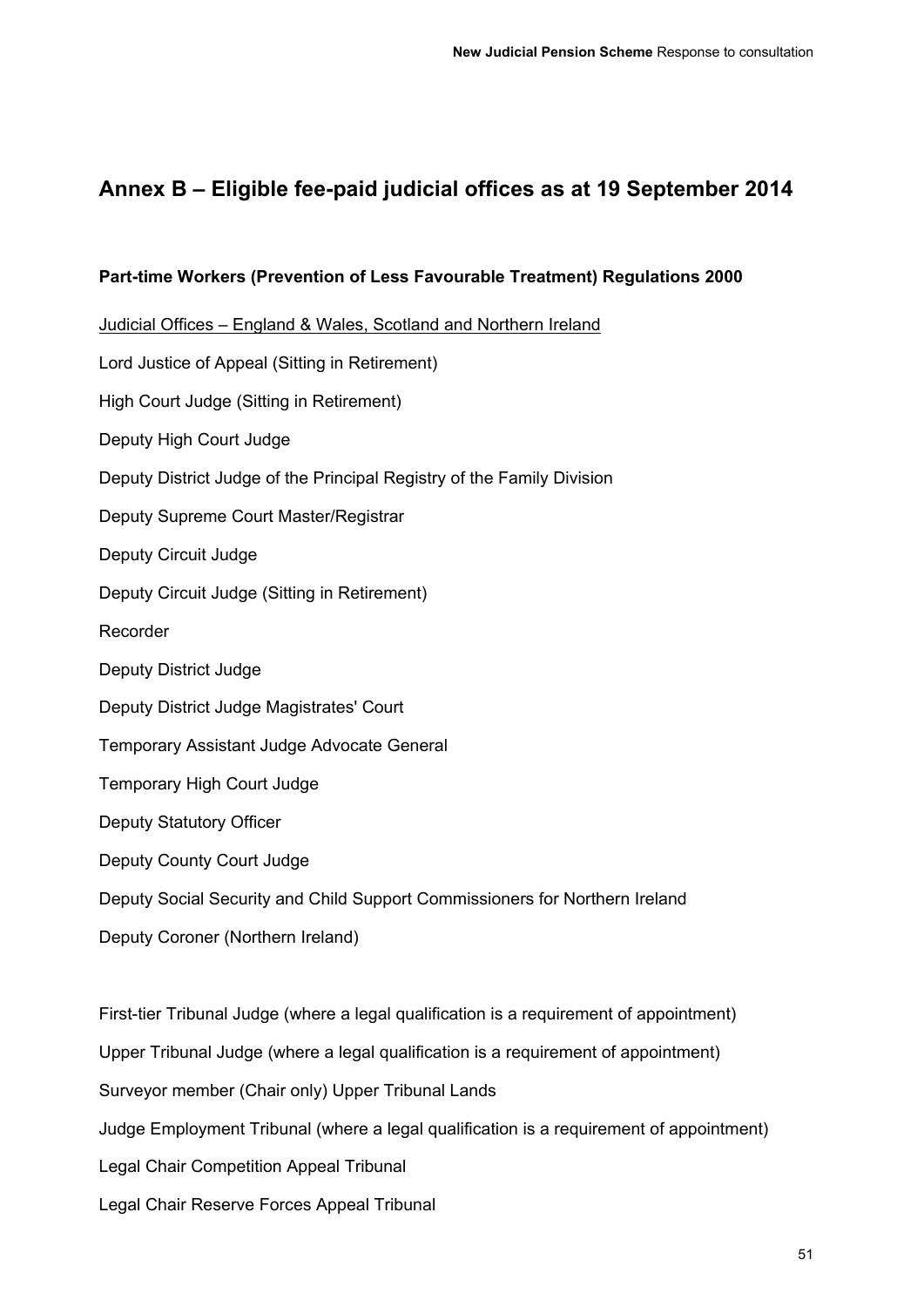Deputy Chair Copyright Tribunal

Member (Chair only) First–tier Tribunal (Property Chamber) Residential Property

Judge Welsh Mental Health Tribunal (where a legal qualification is a requirement of appointment)

Part-time Sheriff

19 September 2014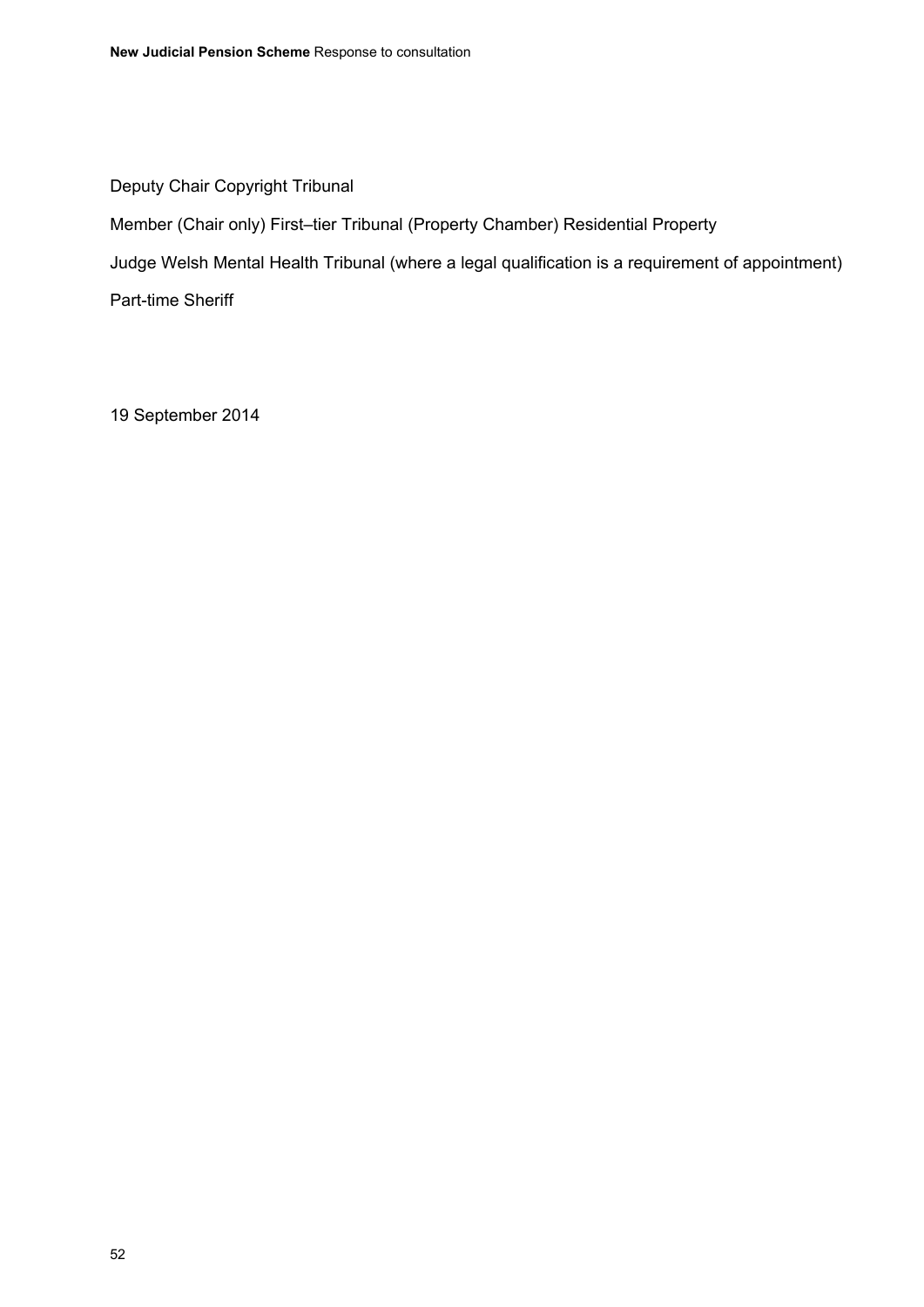### <span id="page-56-0"></span>**Annex C – Equality statement**

#### **Policy objective**

1. The objective is to deliver a reformed Judicial Pension Scheme by April 2015, consistent with the objectives set out for Public Service Pensions by the Government in November 2011, while taking into account the particular needs of the judiciary. This Equality Statement builds on the initial Equality Impact Assessment (EIA) first published in February 2013. This was also published alongside this consultation, and a link is available alongside the consultation response. This Equality Statement considers the impact of the proposals put forward to deliver against this objective, namely a Judicial Pension Scheme that is affordable and sustainable, fair to both the judiciary - including ensuring we comply with our equality duties - and the taxpayer.

#### **Equalities duties**

#### **Section 149 of the Act**

- 2. Under section 149 of the Act when exercising its functions, a public authority is under a legal duty to have due regard to the need to:
	- eliminate unlawful discrimination, harassment and victimisation and other prohibited conduct under the Act;
	- advance equality of opportunity between different groups (those who share a protected characteristic and those who do not); and
	- foster good relations between different groups.
- 3. Paying 'due regard' needs to be considered against the nine "protected characteristics" under the Act – namely race, sex, disability, sexual orientation, religion or belief, age, marriage and civil partnership, gender reassignment, pregnancy and maternity.
- 4. To ensure we comply with our duty, the department has to investigate and consider how policy proposals are likely to impact with reference to all of the protected characteristics and, where a potential disadvantageous effect is identified, how that is either mitigated or justified by reference to the objectives of the policy.

#### **The forms of prohibited conduct**

- 5. There are several types of prohibited conduct set out in Chapter 2 of the Act, which include:
	- direct discrimination (defined in section 13 of the Act);
	- indirect discrimination (defined in section 19); and
	- breach of a non-discrimination rule (see section 61).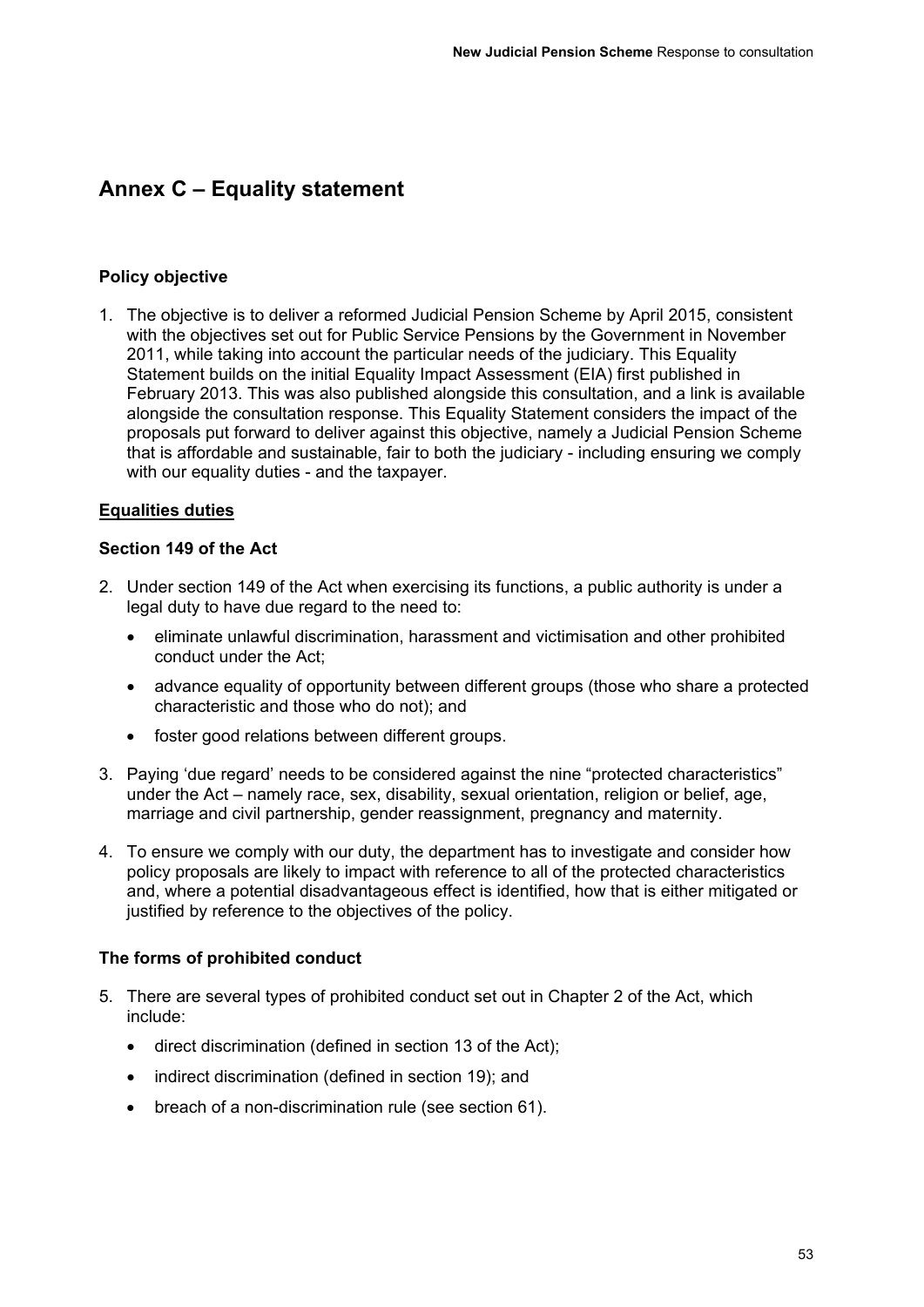#### **Summary**

#### **Direct discrimination**

- 6. This subject was covered in the body of this consultation response (p.14) and the position is reaffirmed here. The Government accepts that, because of transitional protection, these reforms will impact differently on Judges according to their proximity to normal pension age. Whilst it is the Government's aim of these reforms to ensure the long-term sustainable provision of good quality pensions to all public servants into the future, transitional protection is designed to protect those closest to retirement who do not have sufficient opportunity to react to changes in their pension. Transitional protection represents an additional cost to the Government, but is in line with the principle of fairness, with respect to both scheme members and taxpayers.
- 7. The Government recognises that, as a group, older scheme members will benefit from the transitional and tapering protections. This group as a whole is also likely to have accrued more benefits in the existing schemes and in line with this, the Government also recognises that these Judges will have, in that respect, least to lose from the reforms themselves. The effect is likely to be that older members will receive pension benefits that are worth more than those received by younger members of the scheme. This is true across all reformed public service pension schemes.
- 8. The scope of transitional protection has been determined as being those within 10 years of retirement age to ensure fair treatment in respect of expectation and plans for retirement. This group is, by definition, closer to their retirement, and as such are more vulnerable as they have much less opportunity to effect any changes in this regard. Without transitional protection, all scheme members would be affected by the reforms, and those scheme members closest to retirement age would be impacted more immediately than their younger counterparts would. The Government considers that transitional protection in this respect is in line with the principle of fairness in these reforms.
- 9. The IPSPC clearly stated that the reforms to public service pensions could not achieve its stated aim of a legitimate, sustainable and fair approach to public service pensions if the reforms were restricted to only new starters and all existing members could remain in their current schemes. In addition, the Commission stated that protecting all existing members in such a way would be unfair and inequitable to new members coming behind them<sup>21</sup>. The proposed design and application of transitional protection is to ensure fairness between the competing interests of scheme members and taxpayers.
- 10. While younger members outside of the protected group are likely to be more affected by the changes, it is the Government's view that these members are further from retirement and will therefore have more opportunity to mitigate the potentially negative impacts of the reforms through long-term financial planning and saving, should they wish to do so.
- 11. During this consultation, a number of Judges commented that the unique nature of the judicial career path meant that Judges were being disproportionately disadvantaged by these reforms in comparison to the rest of the public service. This is due to the fact that salaried Judges are not in a position to return to practice after assuming judicial office, and as such, younger salaried Judges are not in a position to take account of the reforms in the

<sup>&</sup>lt;sup>21</sup> Independent Public Service Pension Commission: Final Report, 2011; p.9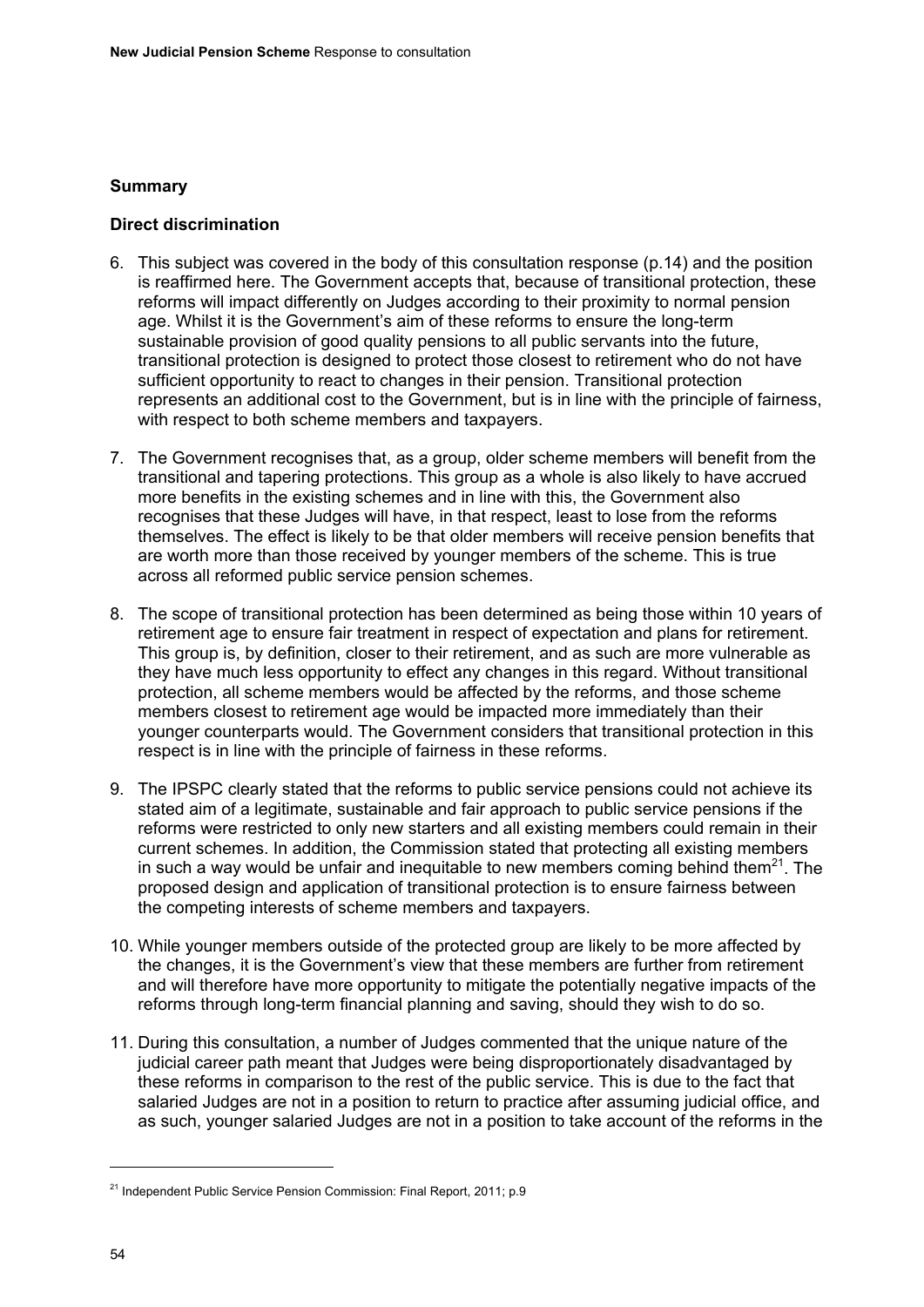same way as other public servants. As such, the policy to apply transitional protection to the judiciary was not appropriate.

- 12. It is true that the undertaking given by salaried judges not to return to practice may make it more difficult for some judges than for other public service pension scheme members to find alternative employment should they wish to do so. However, the Government's view is that a member having the opportunity to mitigate the effects of the pension changes does not necessarily have to mean leaving their current employment. Members may equally make financial and lifestyle adjustments to mitigate the impact of scheme changes, for example enabling them to build up investments. Younger members will have more time to do so than older members, so it is correct that the transitional protections reflect that. In this respect, the justification for transitional protection in general applies to Judges just as much as it does to other public service scheme members.
- 13. It is also right to observe that, due to the particular demographics of the salaried judiciary, the proportion of scheme members who are eligible for transitional protection is much higher than in other public service schemes, leading to a relatively smaller proportion of members being unprotected, and thus affected by these reforms.
- 14. This point was raised in response to the Lord Chancellor's consultation in 2012, and was referenced again in response to this consultation. It was said that the different age demographics of the scheme membership should warrant a departure from the principle of applying transitional protection consistently across all reformed public service schemes. At the time of the initial consultation, an alternative "cost-neutral" proposal was provided to reflect the point that the proportions of protected members in the scheme were sufficiently different from those in other schemes to warrant a divergence from the consistent application of transitional protection. This proposal involved extending transitional protection from the reforms to all existing judges regardless of age, and only applying the reforms to new starters. It was proposed that the additional cost of this would be covered through additional member contributions for all scheme members. This cost was estimated to be around an additional 3.8% in member contributions for all judges.
- 15. This alternative proposal was considered at the time of the 2012 consultation, and was rejected because the Government did not believe that the higher average age of the judiciary should warrant a divergence from the cross-Government policy. In addition, this proposal did not meet the Government's objective of protecting from change those closest to retirement; rather it would have placed an additional and excessive burden on this group in higher contributions for the benefit of those who have more time to adapt to the proposed changes. It would also, through the operation of the employer cost cap, mean that the risk of future changes to the cost of the scheme would be borne entirely by judges in the NJPS.
- 16. This proposal was referenced again in this consultation, with a slightly wider scope, including all current active members of the judiciary. The Government has considered this proposal, and also requested the scheme actuary, the Government Actuary's Department (GAD), to provide a provisional assessment on the proposal.
- 17. The provisional GAD assessment on the proposal to maintain all Judges appointed up to 31 March 2015 in JUPRA until retirement, ensuring cost neutrality to the department, indicates that the required rate of member contributions from 1 April 2015 would be considerably higher. It would be in the region of 13% for all members of JUPRA, and above 20% for all new members in the NJPS.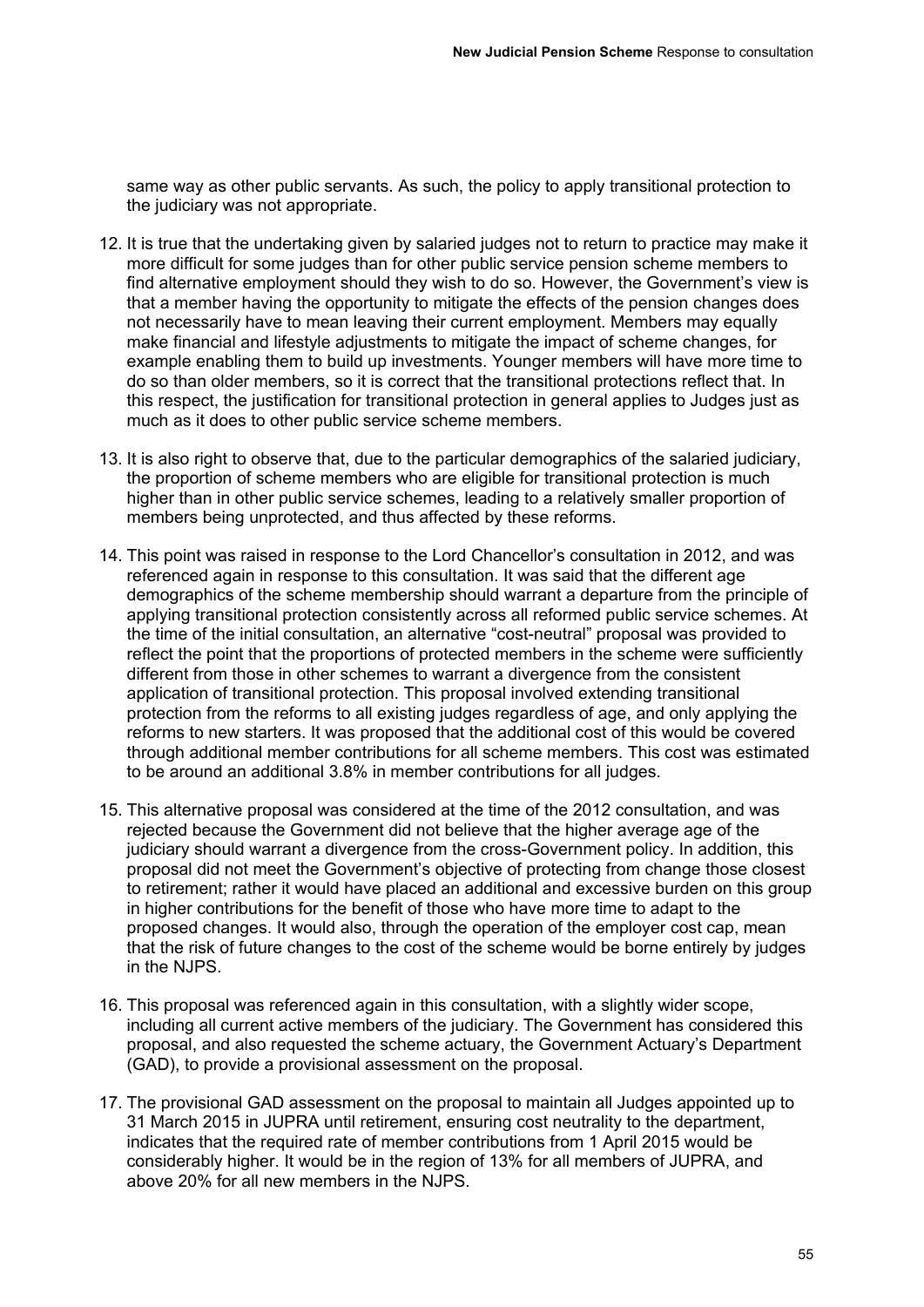- 18. In light of this, the Government reaffirms its existing position that it does not consider that this alternative proposal would meet the objectives of fairness, or protecting those closest to retirement. It would instead place an additional and excessive burden on all members of the judiciary, including those closest to retirement and all new starters from 1 April 2015 onwards.
- 19. Furthermore, consistency of treatment across the public service schemes though not an inflexible rule – is nonetheless an important objective.
- 20. A judge who is 14 years from retirement (and therefore does not benefit from transitional protection) is no more affected by the changes than, for example, a nurse who is 14 years from retirement. Both will have entered their respective professions with expectations about the pension they would receive. Both may receive a less valuable pension than they expected. Even though judges are unique in giving an undertaking not to return to practice, both the judge and the nurse may, as a matter of reality, find it difficult to obtain other employment given their skills and qualifications. Both can use the time remaining to them before retirement to make whatever financial and lifestyle changes they consider appropriate to adjust to changed pension expectations.
- 21. The Government would need a compelling reason to accord special treatment to judges that was not accorded to other public service scheme members. It has shown an open mind to the question whether such a compelling reason has in fact been shown. In relation to tax treatment, it has accepted that judges are in a special position – because the current judicial pension scheme has historically been unregistered for tax purposes. It has also accepted the arguments for a different rules on medical retirement (so as to align with existing scheme rules).The Government considers that these concessions in respect of concerns specific to the judiciary are reasonable, and in line with the principle of fairness.
- 22. In respect of transitional protection, however, the Government does not consider that the judiciary are in a sufficiently different position from members of other public service schemes that it would justifiable to extend transitional protection to all (rather than merely the majority) of judges in post when the reforms were announced.
- 23. In addition to transitional protection, the Government has applied all other protection policies equally to all members, regardless of age, or any other protected characteristics. The accrued pension rights that all members have built up in their existing schemes will be untouched. In addition, members will continue to have their pre-reform accrued benefits linked to their final salary on retirement, instead of to their salary at the point at which they moved into the new scheme.

#### **Indirect discrimination**

24. This subject was covered in the body of this consultation response (p.18) and the Government's position is reaffirmed here. In introducing the policy on transitional protection outlined above, the Government recognises that within the judiciary, there are lower proportions of women and individuals from a Black, Asian or Minority Ethnic (BAME) background in the protected group than there are in the taper group ('part-protected') or the unprotected group. This is because those judicial pension scheme members who are women and those from a BAME background tend to be younger, which reflects, at least in part, more recent recruitment drives seeking to increase the diversity of the judiciary.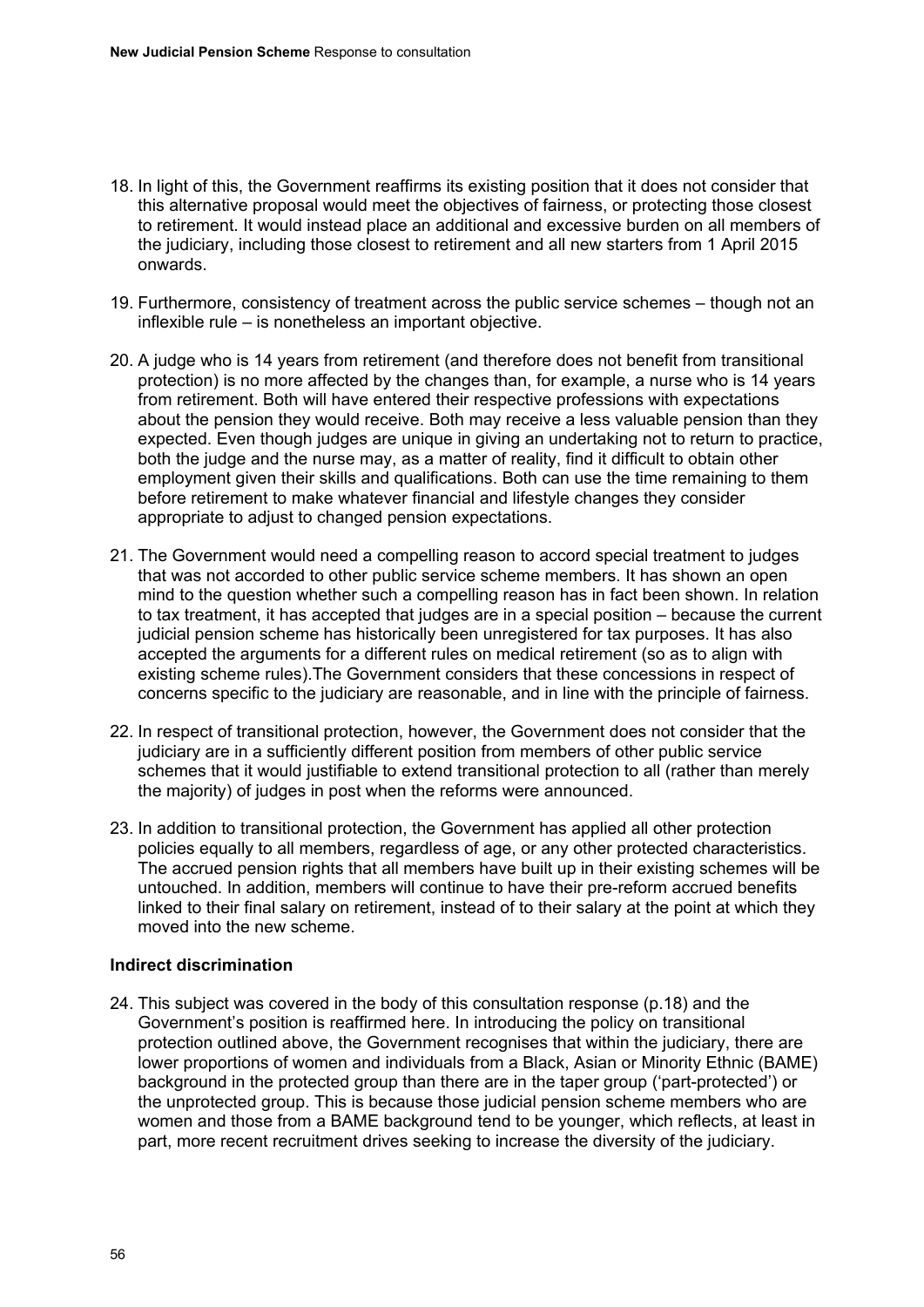25. The two tables below provide details on the ethnic and gender breakdown of the salaried judiciary, using available information from 31 March 2014. Table 1 shows that the proportion of BAME Judges in the unprotected group is higher than the proportion of white Judges in the same group. Table 2 shows that the proportion of female Judges in the unprotected group is also higher than the proportion of male Judges in the same group.

| <b>Table 1:</b> Ethnicity breakdown of salaried judiciary <sup>22</sup> |             |                |           |       |
|-------------------------------------------------------------------------|-------------|----------------|-----------|-------|
|                                                                         | Unprotected | Part-protected | Protected | Total |
| <b>BAME</b>                                                             | 36          | 18             | 43        | 97    |
|                                                                         | 37%         | 19%            | 44%       |       |
| White                                                                   | 375         | 218            | 1054      | 1647  |
|                                                                         | 23%         | 13%            | 64%       |       |
| <b>Not Stated</b>                                                       | 30          | 25             | 135       | 190   |
|                                                                         | 16%         | 13%            | 71%       |       |
| Total                                                                   | 441         | 261            | 1232      | 1934  |
|                                                                         | 23%         | 13%            | 64%       |       |

| Table 2: Gender breakdown of salaried judiciary |             |                |           |       |
|-------------------------------------------------|-------------|----------------|-----------|-------|
|                                                 | Unprotected | Part-protected | Protected | Total |
| Female                                          | 190         | 104            | 233       | 527   |
|                                                 | 36%         | 20%            | 44%       |       |
| Male                                            | 251         | 157            | 999       | 1407  |
|                                                 | 18%         | 11%            | 71%       |       |
| Total                                           | 441         | 261            | 1232      | 1934  |
|                                                 | 23%         | 13%            | 64%       |       |

- 26. The Government accepts that, because of transitional protection, these reforms will impact differently on Judges according to their proximity to normal pension age. The Government also accepts that policies in respect of transitional protection may have the potential to indirectly discriminate against those Judges with protected characteristics.
- 27. The scope of transitional protection has been determined as being those within 10 years of retirement age to ensure fair treatment in respect of expectation and plans for retirement. An additional 3.5 years of tapering protection has also been extended to avoid a 'cliff-edge' effect in protection. The protected group is, by definition, closer to their retirement, and as such are more vulnerable as they have much less opportunity to effect any changes in regards to their pension and individual financial position. The policy of transitional protection is being applied to all public service pension scheme members in a consistent manner. While each public service pension scheme has its own particular demographics, consistency of treatment across the public service schemes is an important objective.

 $^{22}$  The information in Tables 1 and 2 is based on an extract from the Judicial Office database as at 31 March 2014.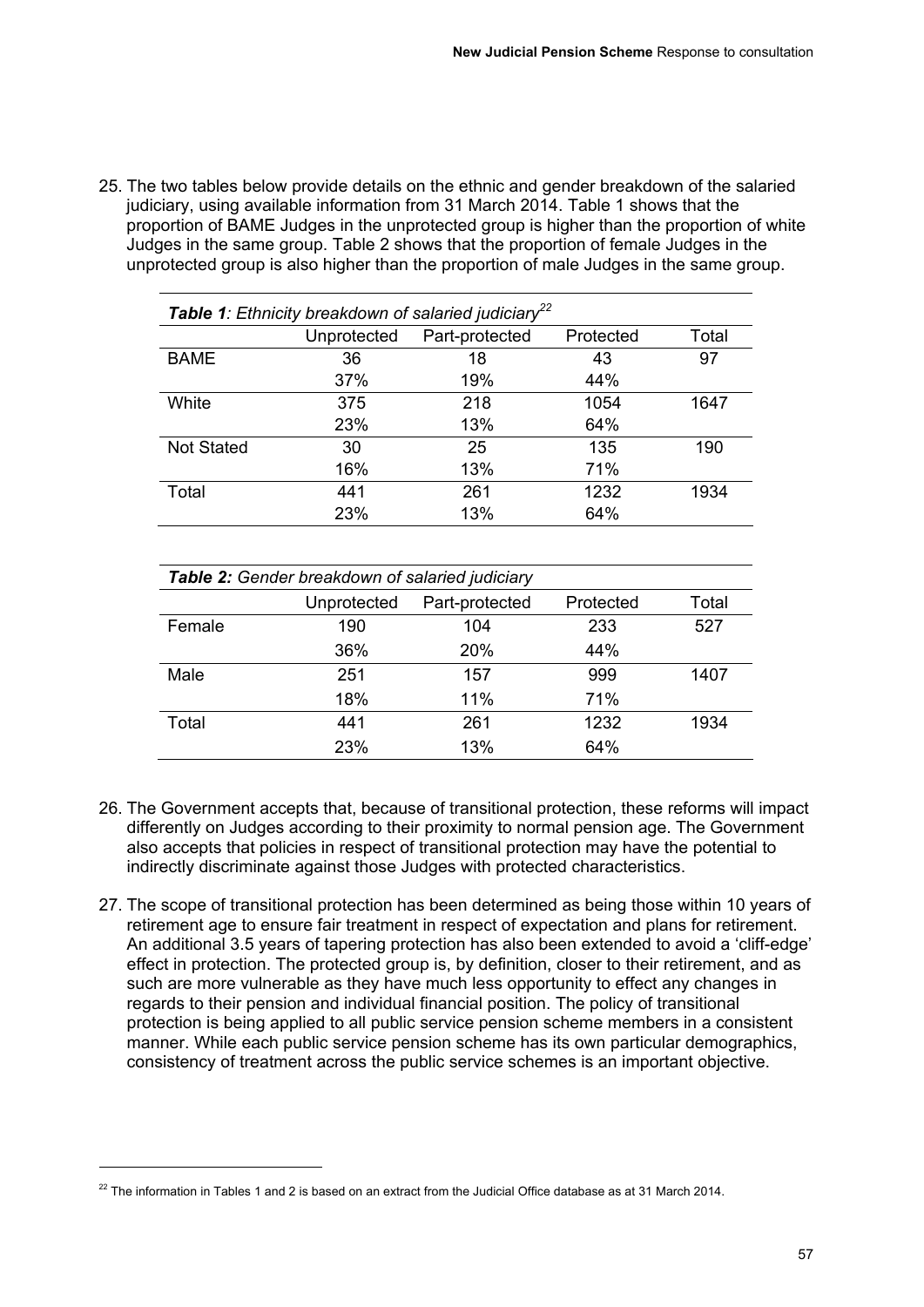- 28. While the Government does accept the potential impact on the judiciary given its own particular demographics, it does not consider that the justification of transitional protection is less pressing in the case of the judiciary than in the case of the other public section schemes as a result. The Government does not feel that there is sufficient justification to deviate from the principles of fairness to those closest to retirement, or the consistent treatment of public servants across the public service, in this instance. It is the Government's view that members will continue to receive a high quality pension with a guaranteed payment in retirement that is protected against inflation regardless of their gender, race or background.
- 29. The Government is also of the view that there are features of the proposed reformed scheme that have positive impacts from an equalities perspective, for instance the provision of adult dependant pension to a partner (where there is no spouse or civil partner). Additionally, as a result of these reforms, such pensions for adult dependants will be paid for life and will not cease upon remarriage or a new civil partnership as is the case under the current arrangements. These reforms will ensure equality of treatment between opposite sex and same sex (not married or civil partnered) surviving partners.
- 30. The new scheme also does not limit the number of years of reckonable service, as is the case under the current arrangements. This will ensure that pension provision under the NJPS will fully recognise all judicial service, instead of capping service at 20 years. This will most likely benefit women since they live longer on average than men. The new scheme will also allow for a late retirement adjustment for those working beyond retirement age, and provide for the opportunity to take partial retirement to promote more flexible working patterns.

#### **Discrimination arising from disability and the duty to make reasonable adjustments**

31. There is still no data at present on disability within the judiciary and so the department cannot rule out the possibility of discrimination arising from disability. Under our existing obligations, the department will continue to make reasonable adjustments within the meaning of the Equality Act for members of the judiciary.

#### **Harassment and victimisation**

32. The department does not consider there to be a risk of harassment or victimisation within the meaning of the Equality Act as a result of these proposals.

#### **Advancing equality of opportunity**

33. It has been suggested that these pension proposals might potentially discourage new entrants to the judiciary and thereby impact on the duty to advance equality of opportunity. However, we have no information on this and to date there has been an increasing number of applications for judicial posts. The impact of these reforms on judicial recruitment was considered again in the body of this consultation response. In addition, there are a number of policies in place to improve the diversity of the judiciary, not least the provisions outlined in the Crime and Courts Act 2013.

#### **Fostering good relations**

34. We have considered this objective but do not think it is of particular relevance to the proposals.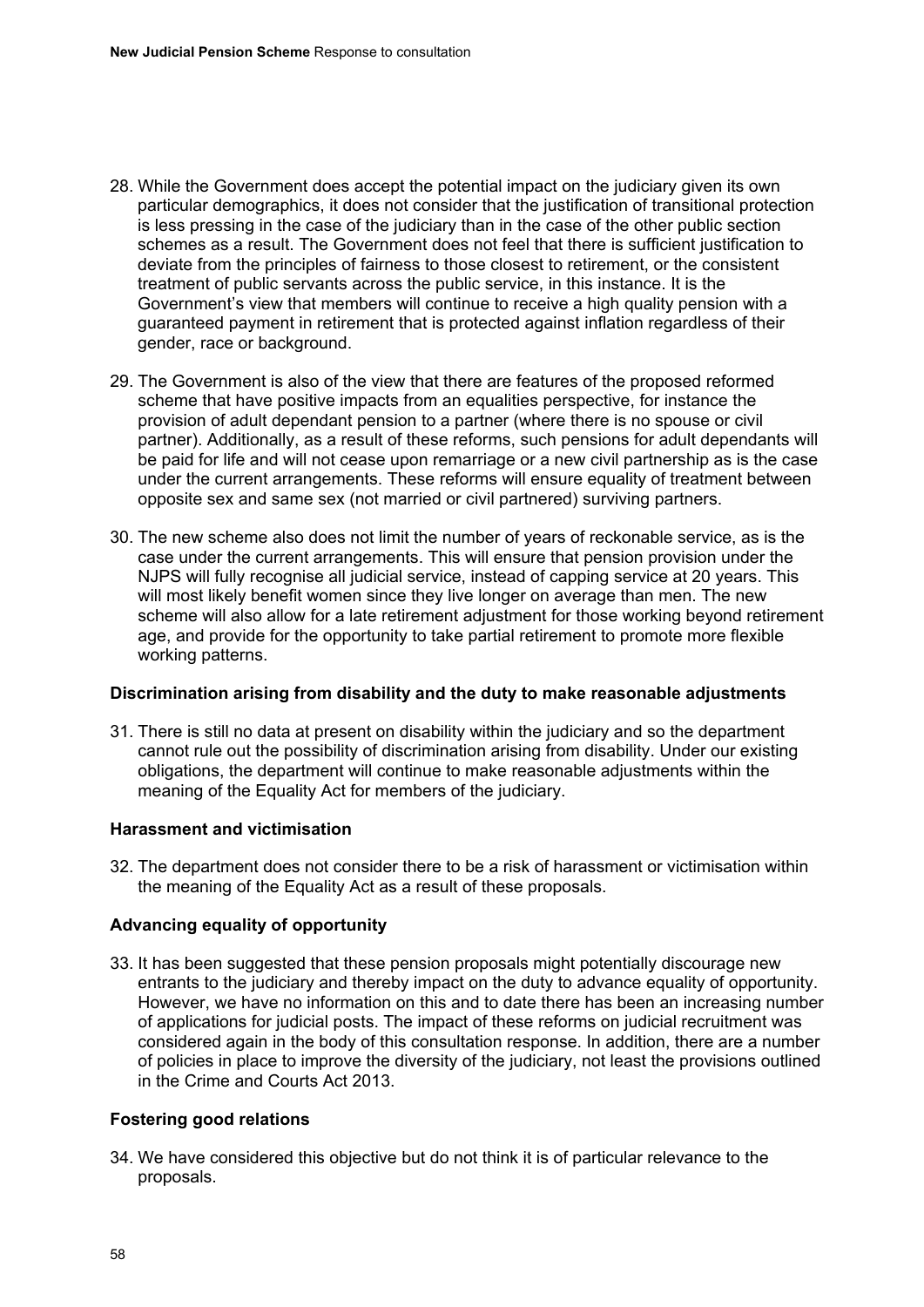#### **Duty not to discriminate against holders of public office and against members of an occupational pension scheme**

- 35. In addition to the general duty to have due regard to the matters specified in section 149 of the Act, there are other duties under the Act which the Department must comply with.
- 36. These include:
	- section 50 under which the Department is under a duty not to discriminate against a person it appoints as a public office holder in the way any benefit is received; and
	- section 61 under which a non-discrimination rule is included in an occupational pension scheme and sections 64 to 71 of the Act which provides for equal pay for equal work;
- 37. For the reasons set out above, and in this consultation response, the Government considers that the proposals are not unlawful.

#### **Monitoring**

- 38. The department is committed to supporting the recruitment and retention of the right people for judicial office. The department will continue to monitor closely any potential impact of these reforms in respect of judicial appointments through data collected by the Judicial Appointments Commission.
- 39. The department is also committed to improving judicial diversity while still appointing the best candidates on merit. The department will continue to work with Judicial Office and the Judicial Appointments Commission to analyse trends in judicial selection data in respect of diversity.